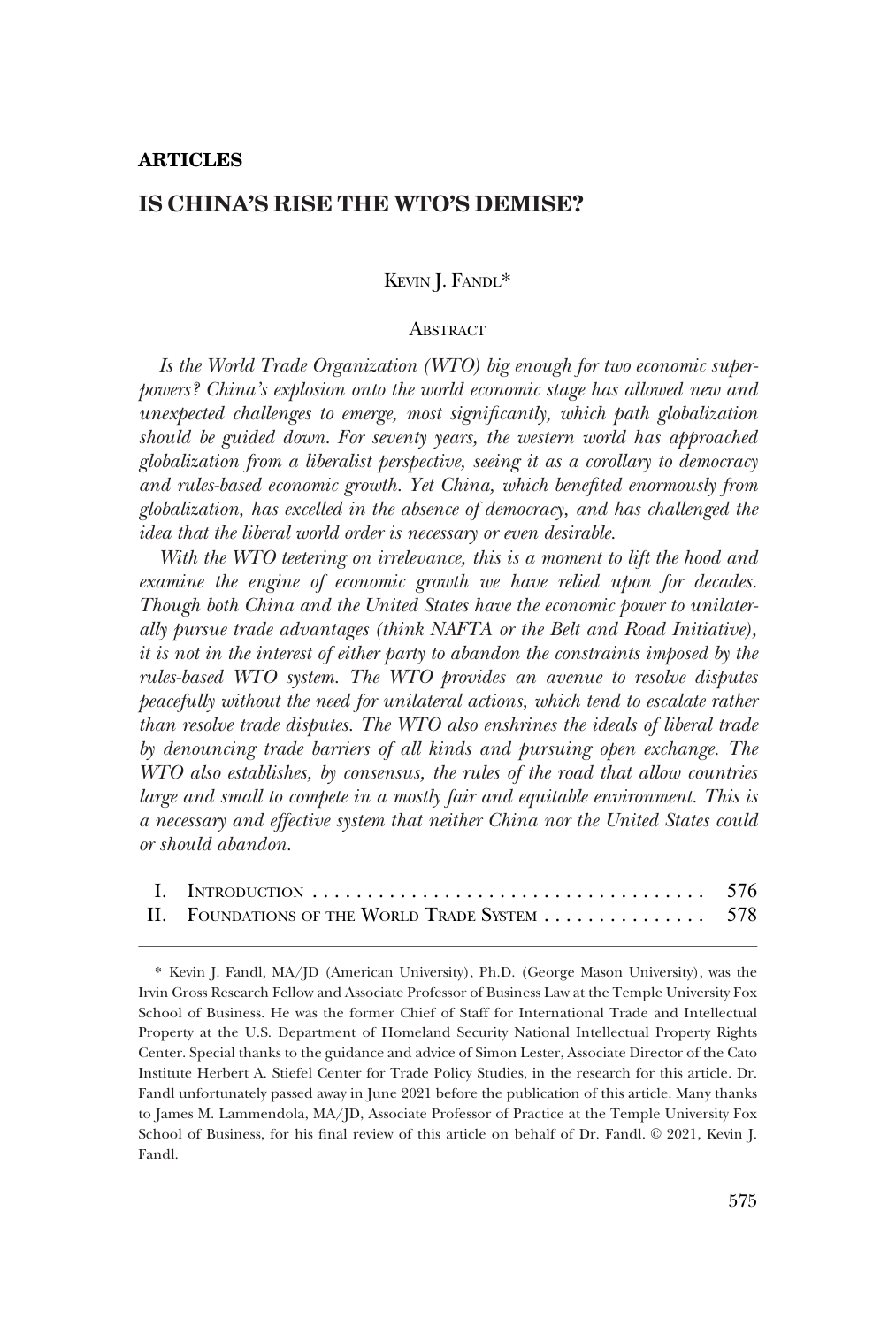<span id="page-1-0"></span>

|      | A.                   | The Demise of Mercantilism $\ldots \ldots \ldots \ldots \ldots \ldots \ldots$                | 579 |
|------|----------------------|----------------------------------------------------------------------------------------------|-----|
|      | <b>B.</b>            | Trade and the Liberal World Order                                                            | 582 |
|      | С.                   | Giving Trade a Home                                                                          | 584 |
|      | D.                   |                                                                                              | 588 |
|      | $\mathbf{F}_{\cdot}$ |                                                                                              | 591 |
| III. |                      |                                                                                              | 596 |
|      | $A_{\cdot}$          | $Introduction \dots \dots \dots \dots \dots \dots \dots \dots \dots \dots \dots \dots \dots$ | 596 |
|      | B.                   | The Trump Administration's Trade Platform                                                    | 597 |
| IV.  |                      | U.S.-CHINA RELATIONS BACKGROUND: FROM OPIUM TO PING                                          |     |
|      |                      |                                                                                              | 601 |
|      | A.                   | A Concise History of U.S.-China Relations                                                    | 603 |
|      |                      | The Century of Humiliation $(1839 - 1949)$<br>1.                                             | 604 |
|      |                      | Nixon Goes to China<br>9                                                                     | 608 |
| V.   |                      | ANALYSIS: WILL U.S.-CHINA TENSIONS BRING THE WTO TO AN                                       |     |
|      |                      |                                                                                              | 613 |
|      | А.                   | <i>China Joins the Game.</i> $\ldots \ldots \ldots \ldots \ldots \ldots \ldots \ldots$       | 614 |
|      | В.                   |                                                                                              | 619 |
|      |                      | China's Growing Economic Footprint<br>1.                                                     | 620 |
|      |                      | China's Status as a Developing Country<br>2.                                                 | 622 |
|      |                      | 3.                                                                                           | 627 |
| VL.  |                      | A PATH FORWARD: CONCLUDING REMARKS                                                           | 631 |

#### I. INTRODUCTION

The global economic system as we know it is a relic; it requires reform, top to bottom. We should begin with one of its leading institutions, the World Trade Organization. We should abolish it.<sup>1</sup>

These are the words of a freshman Republican Senator from Missouri, Josh Hawley, who initially made the case that the United States should unilaterally abolish the World Trade Organization (WTO), seeing it as a tool to benefit China.<sup>2</sup> After being informed that the United States lacked the legal authority to abolish an international organization, Hawley introduced a joint resolution to withdraw from it instead.3 Eventually, Hawley's proposal was shot down by the Senate

Josh Hawley, Opinion, *The W.T.O. Should Be Abolished*, N.Y. TIMES (May 5, 2020), [https://](https://www.nytimes.com/2020/05/05/opinion/hawley-abolish-wto-china.html)  1. [www.nytimes.com/2020/05/05/opinion/hawley-abolish-wto-china.html](https://www.nytimes.com/2020/05/05/opinion/hawley-abolish-wto-china.html) (making the case to withdraw from the World Trade Organization).

*Id.*; *but see* Simon Lester, *Senator Hawley's Many Misunderstandings of the WTO*, CATO INST. 2. (May 5, 2020), <https://www.cato.org/blog/senator-hawleys-many-misunderstandings-wto>(providing a reasoned critique of Senator Hawley's mistake-laden proposal).

*See* Josh Hawley, *Senator Hawley Introduces Joint Resolution to Withdraw from WTO*, (May 7, 3. 2020),<https://www.hawley.senate.gov/senator-hawley-introduces-joint-resolution-withdraw-wto>.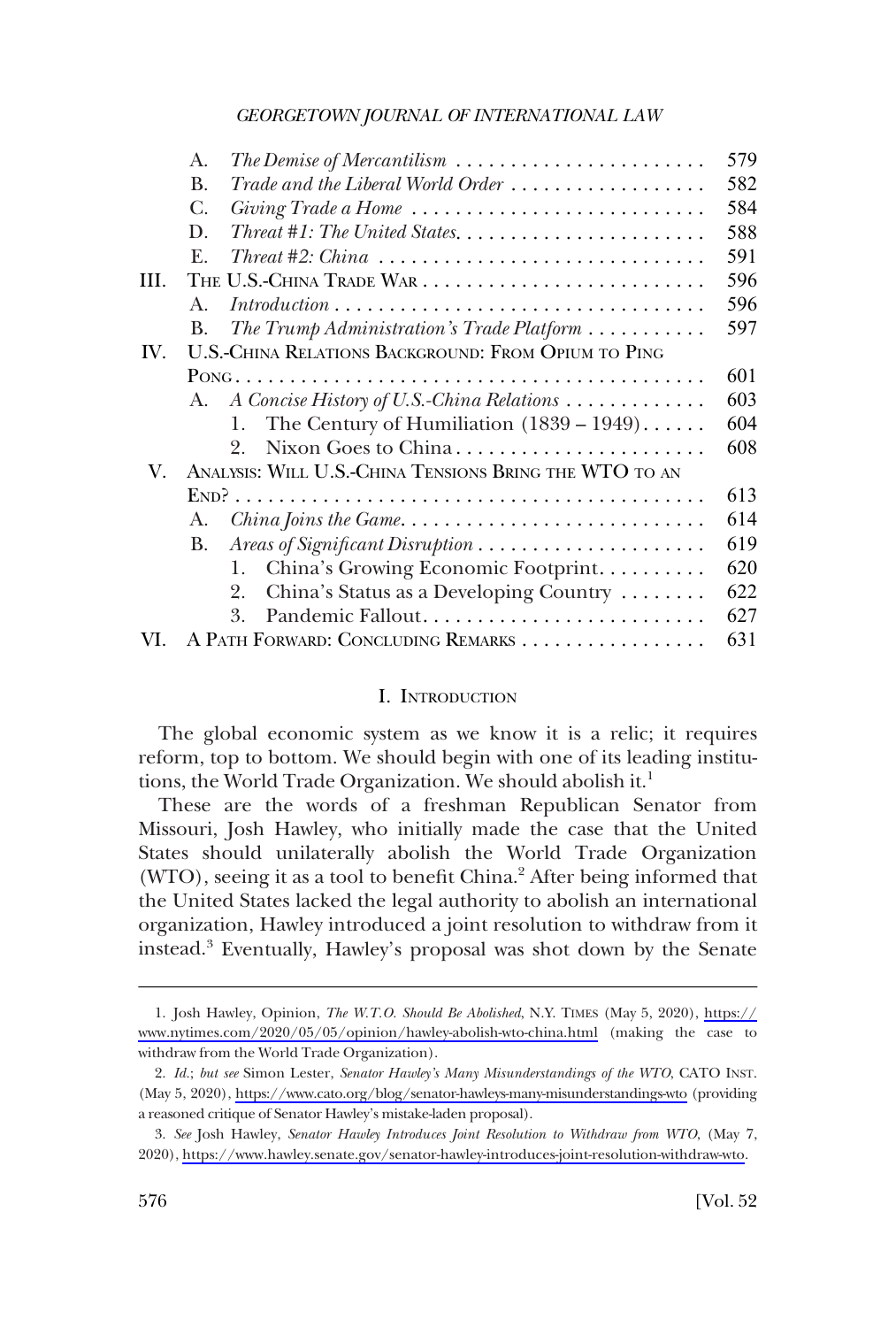Finance Committee;<sup>4</sup> however, the cat was out of the bag—the WTO was in the crosshairs of Congress, and China was the reason. But Hawley was not the first to criticize the WTO during the Trump Administration. President Trump has personally railed on the WTO with strong rhetoric and actions meant to undermine the institution.<sup>5</sup>

The WTO was not initially an institution that the U.S. Congress actively sought or defended. In fact, the precursor organization—the International Trade Organization—was stillborn in 1948 after Congress voted not to support it. $6$  This left the system of rules governing international trade, the General Agreement on Tariffs and Trade  $(GATT)$ , to operate in the absence of a coordinating body.<sup>7</sup> When an international body was again proposed during trade negotiations in 1990, congressional support was tepid. $8$ 

Yet, despite some vocal opposition to the institution, the WTO survived congressional approval in 1994 and quickly became a guidepost for enforcing rules-based liberal trade policies, as well as the most influential and widely used body to resolve trade disputes.<sup>9</sup> Since 1995, nearly 600 disputes have been filed with the WTO's dispute settlement body. The United States has been one of the most active participants in those disputes, both as a complainant and as a respondent. However, despite its success, after twenty-five years the WTO has collected ample dust and is in need of reform.

*See* Doug Palmer, *New Ruling Quashes Hawley's Hope for Senate WTO Withdrawal Vote*, POLITICO 4. (July 1, 2020), [https://www.politico.com/news/2020/07/01/ruling-quashes-hawley-hope-senate](https://www.politico.com/news/2020/07/01/ruling-quashes-hawley-hope-senate-wto-withdrawal-347732)[wto-withdrawal-347732](https://www.politico.com/news/2020/07/01/ruling-quashes-hawley-hope-senate-wto-withdrawal-347732) (explaining that the Senate Finance Committee decided not to vote on the resolution this session, effectively killing the bill).

*See* Rachel Brewster, *The Trump Administration and the Future of the WTO*, 44 YALE J. INT'L L. 5. ONLINE 6, 8 (2018) (describing President Trump's position on the WTO since taking office); *see also* Jonathan Swan, *Scoop: Trump's Private Threat to Upend Global Trade*, AXIOS (June 29, 2018), [https://perma.cc/M7WD-3MWZ.](https://perma.cc/M7WD-3MWZ)

<sup>6.</sup> *See generally* Ayse Kaya, *Designing the Multilateral Trading System: Voting Equality at the International Trade Organization*, 15 WORLD TRADE REV. 25 (2016) (providing a thorough overview of the politics surrounding the vote for the International Trade Organization).

<sup>7.</sup> *See* Nicholas Lamp, *The Club Approach to Multilateral Trade Lawmaking*, 49 VAND. J. TRANSNAT'L L. 107, 127–28 (2016) (describing the protocols from the ITO that remained active within the GATT once the ITO failed to come into existence).

<sup>8.</sup> *See* Ralph Nader, *The World Trade Organization's Sharp Teeth*, ST. LOUIS POST-DISPATCH, Aug. 17, 1994, at 7B (making the case to proceed with approval of the WTO with caution, suggesting that it would be the first international organization that does not give Americans veto power or weighted authority).

<sup>9.</sup> Uruguay Round Agreements Act (URAA), Pub. L. No. 103-465, 108 Stat. 4809 (1994) (implementing into domestic law the GATT and WTO rules crafted during the Uruguay Round of GATT negotiations).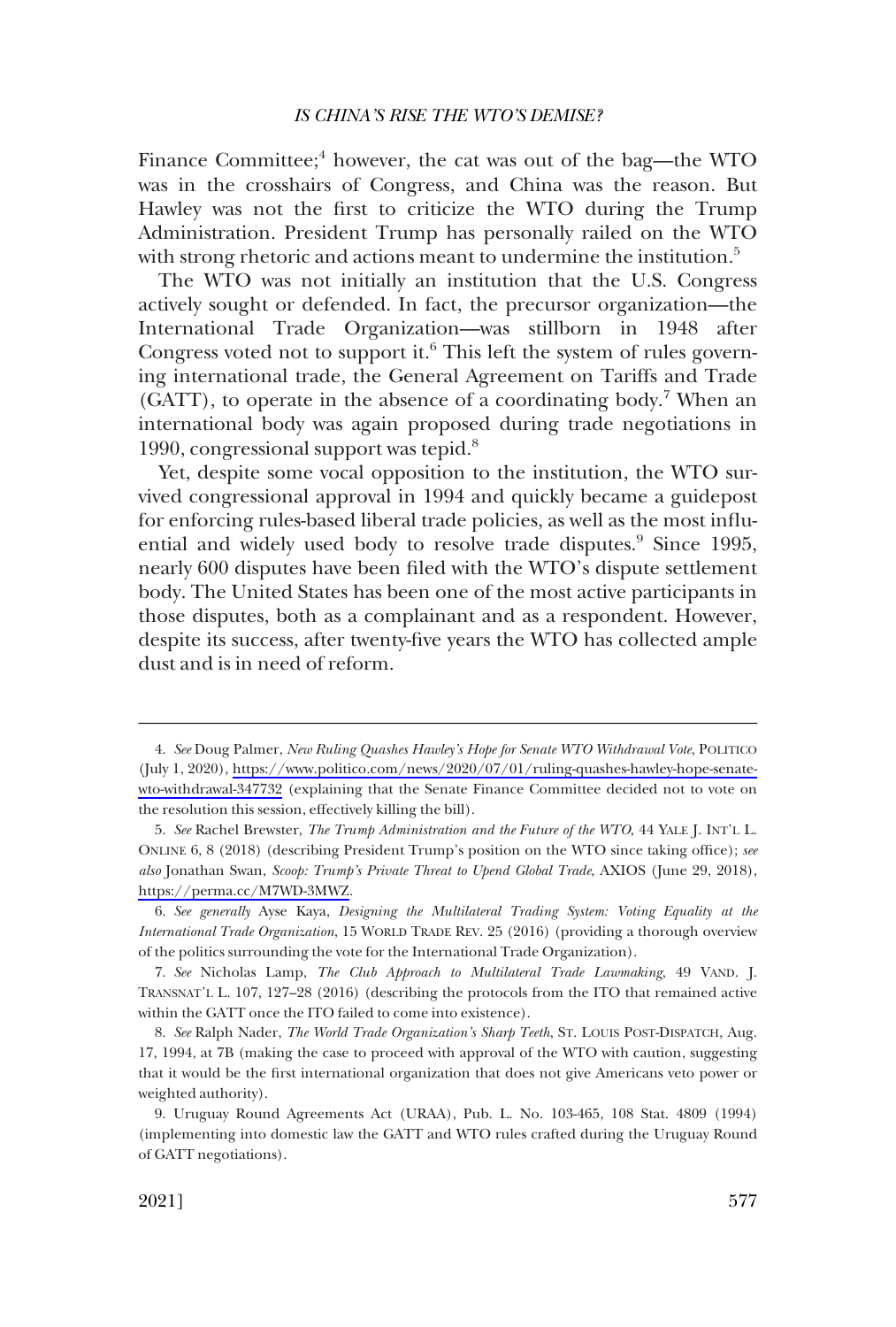<span id="page-3-0"></span>China's role within the WTO has been one of the concerns of past administrations. But the Trump Administration has used China's rise within the WTO system to challenge the very existence of that system. Mr. Trump levied unilateral tariff increases on China in violation of WTO rules.<sup>10</sup> China retaliated both unilaterally and through the WTO with a series of complaints against the U.S. tariffs.<sup>11</sup> However, even if those cases reach a first-level decision, a final decision cannot be rendered due to the ongoing U.S. blockade of new WTO Appellate Body judges. Thus, the trade war between the two largest economic powers in the world must be waged outside the WTO system, drawing our attention to the need for these world trade rules at all.

This Article asks whether the combined effect of U.S. intransigence toward the WTO and the failure to abide by the rules-based system in waging a trade war on China will destroy the rules-based system that has guided countries for seventy-five years. The Article begins with a foundational overview of the origins of the world trade system and the liberal world order within which it is embedded. That Section also discusses the two key threats to the survival of the WTO—reform of the Appellate Body and the rise of China. The following Section discusses the U.S.-China relationship and how recent actions evolved into both economic and political disputes. It then provides context on China to better appreciate the long and often storied history between the two countries. Finally, the Article provides an analysis of the effects of the trade war, a global health pandemic, and the most significant economic depression since 1930, and explains why there is more chance of WTO survival than destruction. The Conclusion attempts to pave a pathway forward to preserve the rules-based trading system in the midst of a tense political relationship.

# II. FOUNDATIONS OF THE WORLD TRADE SYSTEM

Today's world trade system consists of largely export-oriented, free trade supporting countries that play by an established set of rules and resolve disputes within a structured dispute settlement system. Tariffs have declined to an average of 1% for developing countries and between 4% and 10% for developing countries.<sup>12</sup> And while this reflects

*Timeline: Key Dates in the U.S.-China Trade War*, REUTERS (Jan. 15, 2020), [https://www.](https://www.reuters.com/article/us-usa-trade-china-timeline/timeline-key-dates-in-the-u-s-china-trade-war-idUSKBN1ZE1AA) 10. [reuters.com/article/us-usa-trade-china-timeline/timeline-key-dates-in-the-u-s-china-trade-war](https://www.reuters.com/article/us-usa-trade-china-timeline/timeline-key-dates-in-the-u-s-china-trade-war-idUSKBN1ZE1AA)[idUSKBN1ZE1AA](https://www.reuters.com/article/us-usa-trade-china-timeline/timeline-key-dates-in-the-u-s-china-trade-war-idUSKBN1ZE1AA) (laying out a timeline for the tit-for-tat tariffs between the two countries).

<sup>11.</sup> *Id.* 

<sup>12.</sup> U.N. CONF. ON TRADE AND DEV., KEY STATISTICS AND TRENDS IN TRADE POLICY 5, UNCTAD/ DITC/TAB/2019/1 (2018) (describing trends in global tariff rates).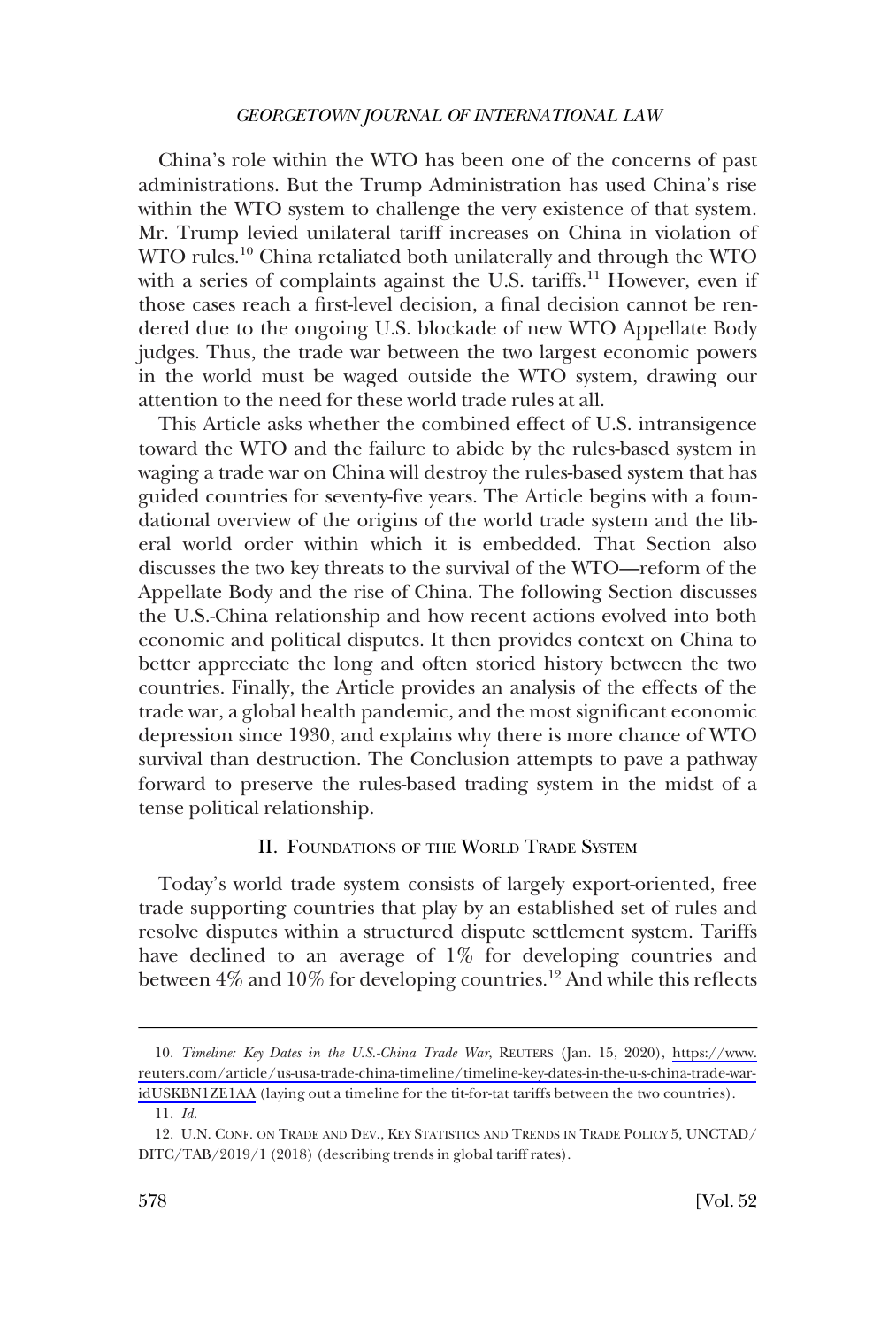<span id="page-4-0"></span>the approximately 40% of goods traded within the Most Favored Nation system governed by the WTO, goods traded outside that system face significant tariffs.13 In addition, tariffs are only one barrier to market access. A number of non-tariff barriers from customs regulations to intellectual property protections reflect the incompleteness of the trade liberalization process.14

However, in a world of mostly liberal rules-based trade, rarely do countries threaten military force to acquire market access. And when trade disputes arise, they are resolved peacefully. The costs of trade, from transport to tariffs to communication, have dropped so low that exporters in small, emerging markets are becoming key components within global supply chains. If we continue down this road, free trade will only get freer and economic growth will continue to spread to the far corners of the Earth.

While most of us have grown up in this system of free and rules-based trade, we cannot overlook the fact that this system is young. The concept of trade-based economic growth may have been born in the late eighteenth century in the midst of the first industrial revolution and the writings of Adam Smith;<sup>15</sup> however, the politics of trade would take another 150 years to catch up to the economics of trade. This Section begins with a short overview of how we arrived at this point.

# A. *The Demise of Mercantilism*

Colonialism and mercantilism prevailed as the dominant approaches to trade in much of the eighteenth and nineteenth centuries. While the British, Spanish, and Portuguese grew wealthy through their colonies, most European countries also maintained high tariffs, preventing significant growth in trade. British frustration with protective tariffs particularly the Corn Laws—shifted Britain away from its protectionist roots and quickly placed it on a path to free trade.<sup>16</sup> The end of the Napoleonic Wars in 1815 opened the door to grain imports in Britain, lowering the cost of grain for consumers. To keep the price of domestic grain high, Parliament enacted the Corn Laws that same year, which reduced consumer access to cheap grains and led to retaliatory tariffs

<sup>13.</sup> *Id.* at 7.

<sup>14.</sup> *Id.* at 4–5.

<sup>15.</sup> *See generally* ADAM SMITH, AN INQUIRY INTO THE NATURE AND CAUSES OF THE WEALTH OF NATIONS (1776).

<sup>16.</sup> "Corn" in this context refers to several grains, such as wheat, oats, and barley.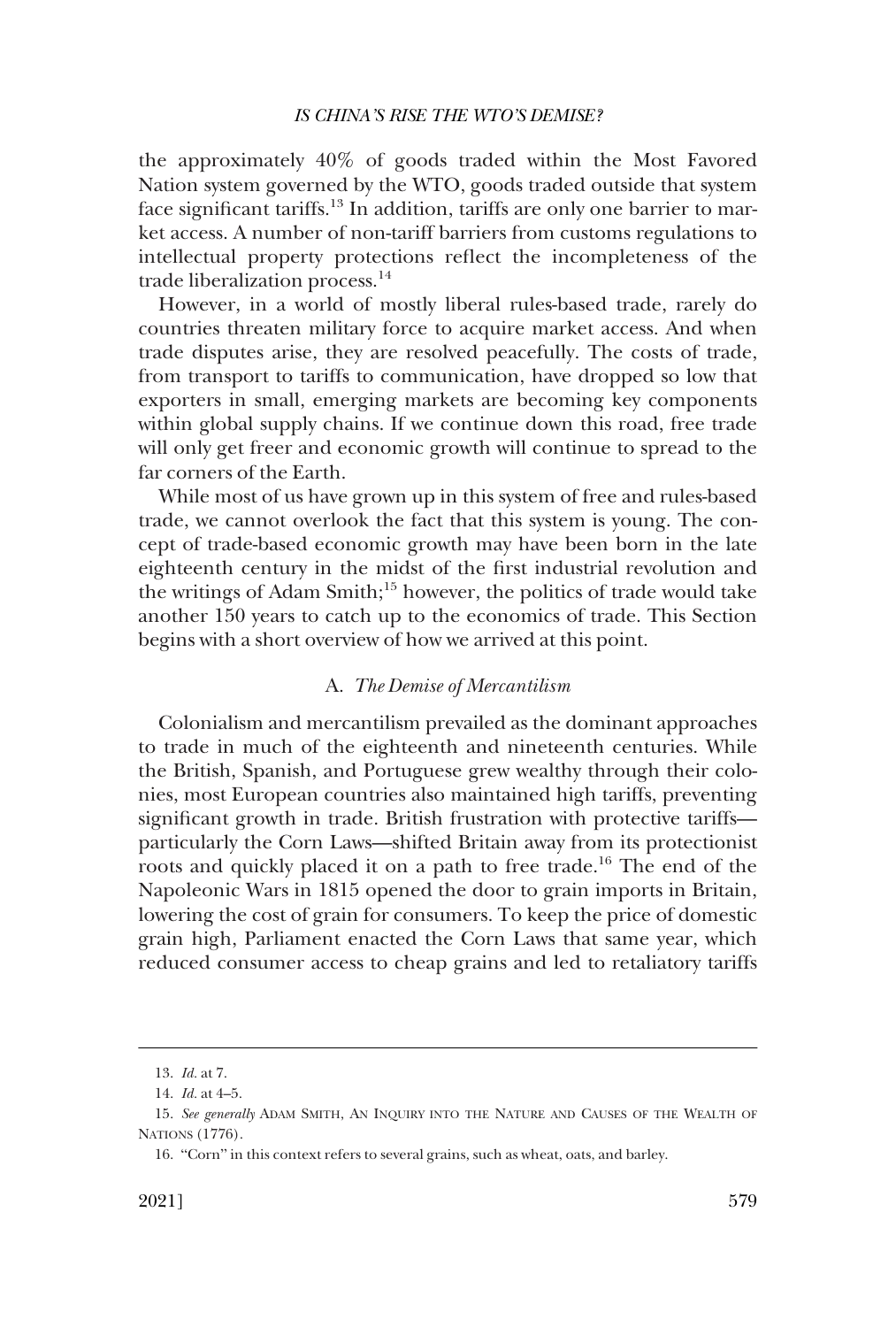on British exports. Farmers and consumers rebelled against these laws and advocated for broader access to free trade:<sup>17</sup>

Let the farmer perfectly understand that his prosperity depends upon that of his customers—that the insane policy of this House has been to ruin his customers, and that Acts of Parliament to keep up prices are mere frauds to put rents into landlords' pockets, and to juggle his tenants.<sup>18</sup>

Repeal of the Corn Laws in 1846 began a trend of trade liberalization in Britain that quickly spread to continental Europe.<sup>19</sup> In 1860, Parliament signed the Cobden-Chevalier Treaty, the first successful bilateral trade treaty between the United Kingdom and France.<sup>20</sup> Duties on agricultural and manufactured goods declined throughout the remainder of the nineteenth century. In the United States, tariffs remained high throughout much of the nineteenth century and into the beginning of the twentieth century. High tariffs in the early United States were a deliberate strategy of Alexander Hamilton and his followers, who believed that protective tariffs would enable the development of industry and empower the United States to become less dependent upon exports from the United Kingdom and Europe.<sup>21</sup> The

20. *See* Markus Lampe, *Explaining Nineteenth-Century Bilateralism: Economic and Political Determinants of the Cobden-Chevalier Network*, 64 ECON. HIST. REV. 644, 644 (2011) (discussing the foundations of the Cobden-Chevalier Treaty of 1860). *But see* W.O. Henderson, *The Anglo-French Commercial Treaty of 1786*, 10 ECON. HIST. REV. 104 (1957) (describing the first commercial treaty as the 1717 Treaty of Utrecht, followed by the equally unsuccessful 1786 Anglo-French Commercial treaty).

*See* Bruce Bartlett, *The Truth About Trade in History*, CATO INST. (July 1, 1998), [https://www.](https://www.cato.org/commentary/truth-about-trade-history) 21. [cato.org/commentary/truth-about-trade-history](https://www.cato.org/commentary/truth-about-trade-history) (quoting from Hamilton's Report on Manufactures: "The superiority antecedently enjoyed by nations who have preoccupied and perfected a branch of industry, constitutes a more formidable obstacle . . . to the introduction of the same branch into a country in which it did not before exist. To maintain, between the recent establishments of one country, and the long-matured establishments of another country, a competition upon equal terms, both as to quality and price, is, in most cases, impracticable. The disparity . . . must necessarily be so considerable, as to forbid a successful rival ship, without the extraordinary aid and protection of government."); *see also* Tariff Act of 1789, 1 Stat. 24 (1789).

<sup>17.</sup> *See* C. DONALD JOHNSON, THE WEALTH OF A NATION: A HISTORY OF TRADE POLITICS IN AMERICA 25 (2018) (providing an extensive overview of the history of the advent and repeal of the Corn Laws).

<sup>18.</sup> RICHARD COBDEN, SPEECHES ON QUESTIONS OF PUBLIC POLICY, M.P. 25–26 (John Bright & J. E. Thorold Rogers eds., T. Fisher Unwin 3d ed. 1908).

<sup>19.</sup> See Antonio Tena-Junguito, Markus Lampe & Felipe Tâmega Fernandes, *How Much Trade Liberalization Was There in the World Before and After Cobden-Chevalier?*, 72 J. ECON. HIST. 708, 713–14 (2012) (discussing the protective agricultural tariffs during the  $19<sup>th</sup>$  century).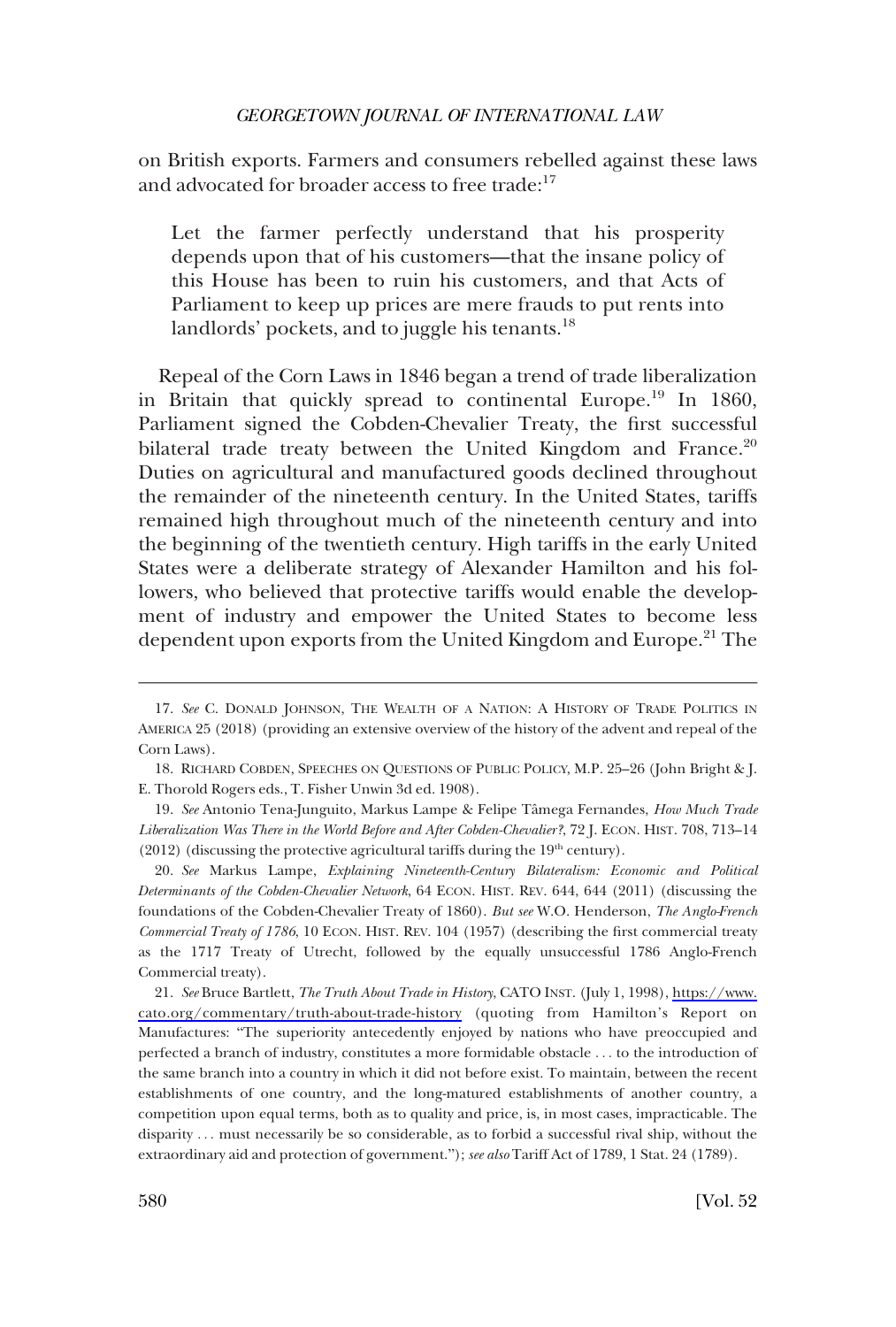early U.S. tariffs also served as a key source of revenue for nascent U.S. development.<sup>22</sup>

By the start of the twentieth century, tariffs were low in the United Kingdom and continental Europe, and the United States also began lowering its tariffs to boost access to foreign markets for its newly competitive industrial sector. Congress enacted the Sixteenth Amendment to the Constitution in 1909, which authorized Congress to collect income taxes, a new and substantial source of revenue for the U.S. government that would come to replace the need for tariffs for that purpose.23 Further, President Wilson signed the Underwood Tariff in 1913, which lowered overall import tariffs.<sup>24</sup> However, following World War I, U.S. and worldwide tariffs surged again. Republicans in Congress pushed through the Fordney-McCumber tariff of  $1922$ ,<sup>25</sup> which raised tariffs while also empowering the President to adjust tariff levels by up to 50% without congressional approval. The Tariff Act of  $1930^{26}$  went further and increased tariffs by as much as  $50\text{-}100\%$ <sup>27</sup>

The high tariffs caused international trade to slow substantially as trading countries retaliated against U.S. tariffs, creating a vicious cycle of increasing tariffs that we would see again during the Trump Administration many years later.<sup>28</sup> Some historians have suggested that the collapse of the world trade system and rapidly emerging depression gave Adolf Hitler a scapegoat to blame in his rise to power.<sup>29</sup> Yet what was absolutely clear from this period in history is that the global crisis created by World War II and the Great Depression shaped the views of policymakers for generations to come and squarely aligned economic stability with political stability.

*See, e.g.*, Brian Domitrovic, *When Tariffs Worked*, FORBES (Mar. 9, 2018), [https://www.forbes.](https://www.forbes.com/sites/briandomitrovic/2018/03/09/when-tariffs-worked/#39a8d7af70f9) 22. [com/sites/briandomitrovic/2018/03/09/when-tariffs-worked/#39a8d7af70f9](https://www.forbes.com/sites/briandomitrovic/2018/03/09/when-tariffs-worked/#39a8d7af70f9).

<sup>23.</sup> U.S. CONST. amend. XVI.

<sup>24.</sup> Revenue Act of 1913, 38 Stat. 114 (1913).

<sup>25.</sup> Fordney-McCumber Tariff, Pub. L. No. 67-318, 42 Stat. 858 (1922).

<sup>26.</sup> Tariff Act of 1930, Pub. L. No. 71-361, 46 Stat. 590 (1930).

<sup>27.</sup> *See* David Greene, *Smoot-Hawley Tariff Act: A Classic Economics Horror Story*, NAT'L PUB. RAD.,

Apr. 5, 2018 (explaining that over 800 goods received some type of protection under the Act); *see also* Bartlett, *supra* note 21 (describing the protectionist push of Republican administrations in the early  $19<sup>th</sup>$  century).

<sup>28.</sup> *See, e.g.*, John Steele Gordon, *The Long View: The Great Mistake*, 90 BARRON'S 53 (2010).

*See, e.g.*, Andrew Glass, *Hoover signs Smoot-Hawley Act, June 17, 1930*, POLITICO (June 17, 29. 2014), [https://www.politico.com/story/2014/06/this-day-in-politics-herbert-hoover-smoot-hawley](https://www.politico.com/story/2014/06/this-day-in-politics-herbert-hoover-smoot-hawley-act-107908)[act-107908](https://www.politico.com/story/2014/06/this-day-in-politics-herbert-hoover-smoot-hawley-act-107908).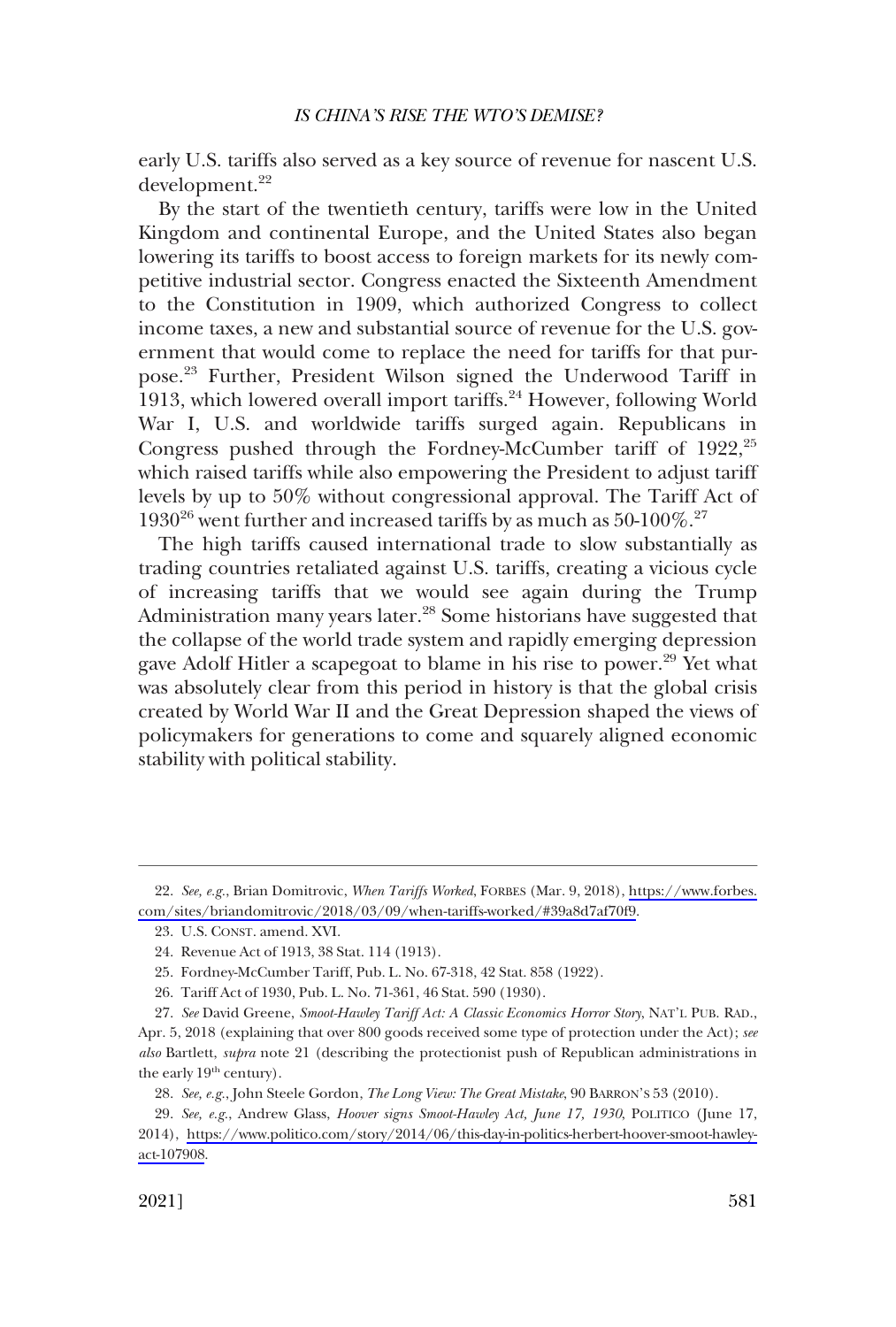# B. *Trade and the Liberal World Order*

<span id="page-7-0"></span>The election of progressive Democrat Franklin D. Roosevelt in 1932 signaled a seismic shift in public sentiment in the United States. The horrors of World War II and the Great Depression left Americans looking for protection in the form of a larger federal government, as well as protection from the growing global threats of fascism and communism. Roosevelt capitalized on this moment to dramatically expand the size and scope of the federal government and also to exert global American influence in an effort to curtail emerging threats. He began what would later be called the liberal world order.<sup>30</sup>

The liberal order they went on to build was less about the triumphant march of liberal democracy than about pragmatic, cooperative solutions to the global dangers arising from interdependence. Internationalism was not a project of tearing down borders and globalizing the world; it was about managing the growing complexities of economic and security interdependence in the pursuit of national well-being.<sup>31</sup>

Among an array of domestic and international entities, for purposes of our discussion this Section will focus on only one—the GATT of 1947.32 As scholar Richard Baldwin observed, "[t]he GATT was launched in unusual times."33 He explained that the United States and United Kingdom recognized the need for deeper commercial integration in order to offset the rise of the Soviet Union and to recuperate from the fallout of the war and depression.<sup>34</sup> And unlike the U.K.-led approach to trade liberalization earlier that century, the new system would be led by global institutions with U.S. leadership.

The GATT is the foundational multilateral body of rules that would guide countries toward globalization in a stable and coherent manner. The GATT was built upon the framework of the Reciprocal Trade

<sup>30.</sup> *See, e.g.*, Daniel Deudney & G. John Ikenberry, *The Nature and Sources of Liberal International Order*, 25 REV. INT'L STUD. 179, 180–82 (April 1999).

G. John Ikenberry, *The Next Liberal Order*, FOREIGN AFF., July/Aug. 2020, [https://www.](https://www.foreignaffairs.com/articles/united-states/2020-06-09/next-liberal-order) 31. [foreignaffairs.com/articles/united-states/2020-06-09/next-liberal-order](https://www.foreignaffairs.com/articles/united-states/2020-06-09/next-liberal-order) (seeing Roosevelt as a defensive tactician rather than a globalist).

<sup>32.</sup> General Agreement on Tariffs and Trade, Oct. 30, 1947, 61 Stat. A-11, 55 U.N.T.S. (1947) [hereinafter GATT] (noting the original 23 signatories to the original GATT Agreement, which took effect in 1948).

<sup>33.</sup> Richard Baldwin, *The World Trade Organization and the Future of Multilateralism*, 30 J. ECON. PERSP. 95, 97 (2016) (discussing the historical context for the formation of the GATT).

<sup>34.</sup> *Id.* at 97–98.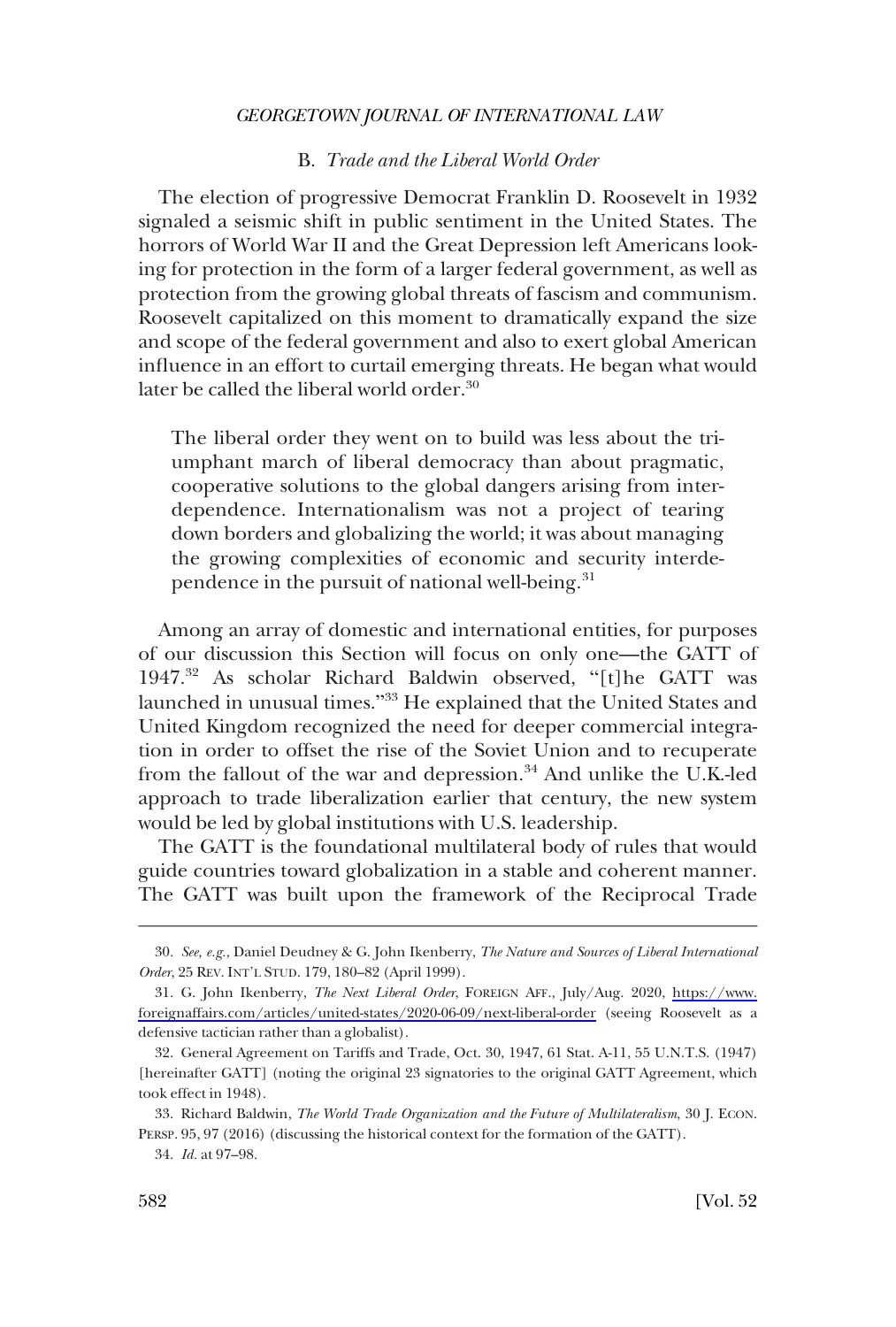Agreements Act of 1944, a U.S. trade agreement that utilized a system of reciprocity to extract tariff concessions from trading partners and a concept of exclusivity to make those concessions meaningful.35 The original idea of the negotiating parties was to form the International Trade Organization (ITO), which would be a United Nations organization with the International Court of Justice as its dispute resolution arm and the GATT as its commercial arm.36 Ultimately, the GATT, known as the commercial chapter of the ITO, was separated from the ITO process and ratified before the ITO. This approach was meant to allow a GATT "round" to take place to establish baseline tariff concessions before launching the ITO.

In the end, however, the U.S. Congress was unwilling to support the establishment of the ITO. In its strong advocacy against the ITO, the Tariff League stated that "the ITO Charter is not a useful tool; it will not promote trade."37 Rather, they urged Congress to continue negotiating bilateral agreements with those countries willing to meet U.S. demands.

Still operating under the assumption that the ITO would come into existence, twenty-two countries signed the Final Act authorizing the creation of the GATT in October 1947.38 Recognizing that approval of the GATT could be thwarted if it were presented as a binding treaty or new organization, the GATT was structured as a trade agreement that allowed countries to exempt themselves from provisions that conflicted with domestic legislation, and also made clear that the GATT was not a new organization but rather a set of rules.<sup>39</sup> When the chairman of the negotiating committee was asked how the GATT could operate in the absence of an organization, the chairman responded:

No doubt at that first meeting the contracting parties will take whatever steps are needed to settle such questions as future procedure, Secretariat, and such other arrangements which may be necessary for them to carry out their functions during the very short time in which it is envisaged that it is necessary for joint action to be taken by the contracting parties.<sup>40</sup>

<sup>35.</sup> *See* Robert E. Hudec, *The GATT Legal System: A Diplomat's Jurisprudence*, 4 J. WORLD TRADE L. 615 (1970).

<sup>36.</sup> *Id.* at 619 (describing the positioning of the GATT within the ITO negotiations).

<sup>37.</sup> *Demands Congress Reject ITO Charter*, N.Y. TIMES, Oct. 28, 1948.

<sup>38.</sup> GATT, *supra* note 32.

<sup>39.</sup> Hudec, *supra* note 35 at 632–33 (explaining that member states were known as "contracting parties" to bypass the need for legislative approval among the new members of the GATT).

<sup>40.</sup> U.N. ECON. & SOC. COUNCIL, PREPARATORY COMMITTEE OF THE UNITED NATIONS CONFERENCE ON TRADE AND EMPLOYMENT 40, U.N. Sales No. 1947.II.4 (1947).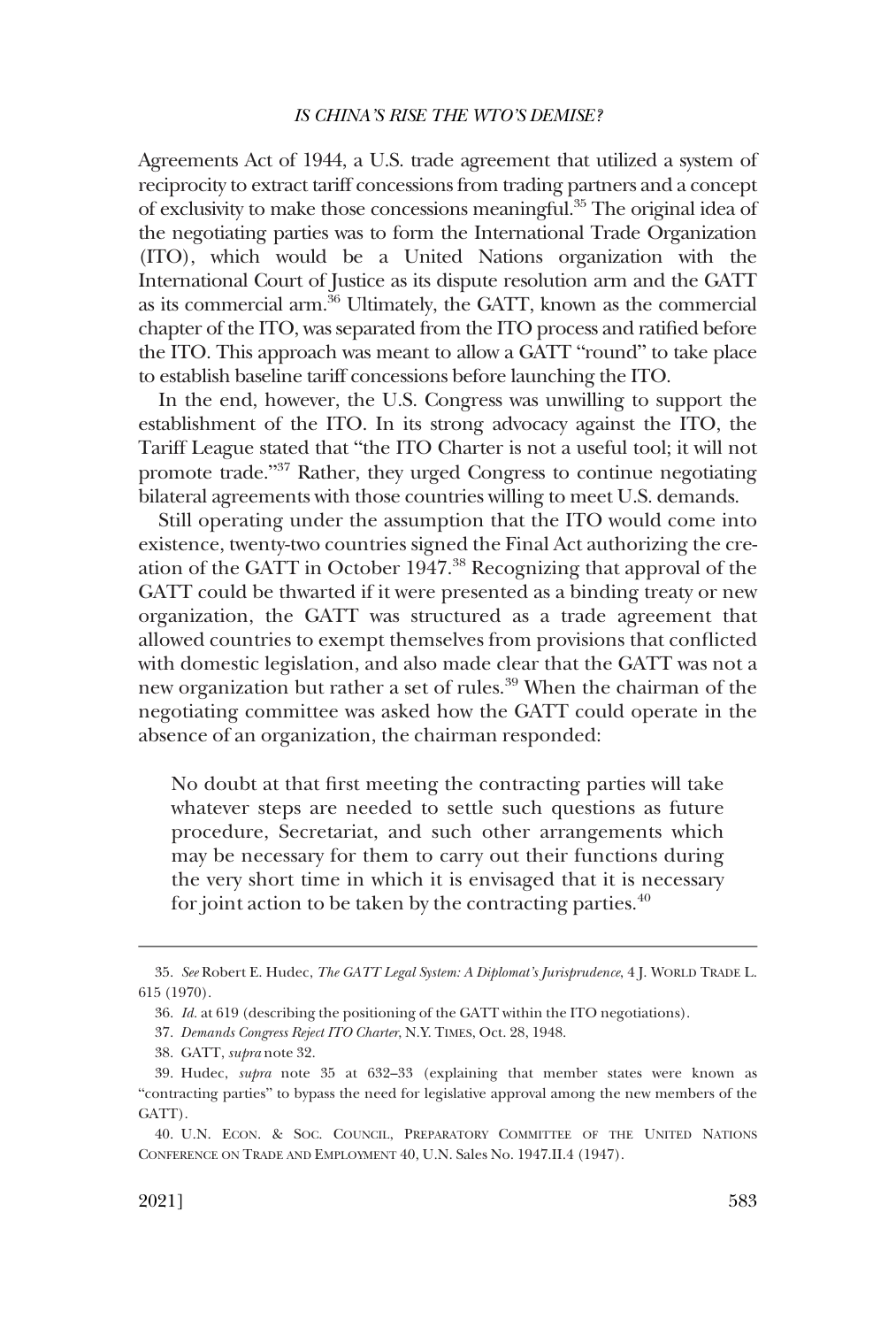<span id="page-9-0"></span>The GATT operated, without an organization, as the only multilateral set of rules governing international trade for the next forty-eight years. And despite its lack of enforcement power, the GATT is credited with substantially reducing global tariffs in low- and high-income countries.41 "As the GATT's liberalization process started working its magic, exports of manufactured goods boomed - growing twice as fast as the production of manufactured goods from the late 1960s until just before the collapse of trade in 2009."42 The boom in economic growth was broadly linked to trade liberalization resulting from the GATT.<sup>43</sup>

There was a growing consensus throughout the twentieth century that trade not only promoted peace but that it fostered economic development. "Openness to international trade accelerates development of poor countries: this is one of the most widely held beliefs in the economics profession, one of the few things on which Nobel prize winners of both the left and the right agree.<sup> $\frac{1}{4}$ </sup> By the time of the Uruguay Round of the GATT in 1986, countries—including the United States were ready to take the next step in trade: creating a world trade organization.

# C. *Giving Trade a Home*

The World Trade Organization (WTO) is the realization, in diluted form, of the ITO vision from decades prior. During that interim period, the GATT Contracting States held eight multilateral trade rounds. Nearly every round welcomed new members and the outcome of each round was more tariff reductions and expanded market access for members. By the time of the 1986 launch of the Uruguay Round, GATT membership had grown to 123 countries and expansive negotiations included, at the behest of the Reagan Administration, services, intellectual property, technology, and non-tariff barriers to trade, among other things.45 Perhaps most significantly, the negotiations also included a new dispute settlement system that would become the most active and productive multilateral dispute resolution mechanism in existence.

<sup>41.</sup> *See* Baldwin, *supra* note 33 at 98 (calling the GATT a "tariff-cutting juggernaut").

<sup>42.</sup> *Id.* at 106.

<sup>43.</sup> *Id.* 

<sup>44.</sup> David Dollar & Aart Kraay, *Growth is Good for the Poor*, 7 J. ECON. GROWTH 195, 202 (2002).

<sup>45.</sup> *See* Ernest H. Preeg, *The Uruguay Round Negotiations and the Creation of the WTO*, *in* THE OXFORD HANDBOOK ON THE WORLD TRADE ORGANIZATION 122 (Martin Daunton, Amrita Narlikar, & Robert M. Stern eds., 2012).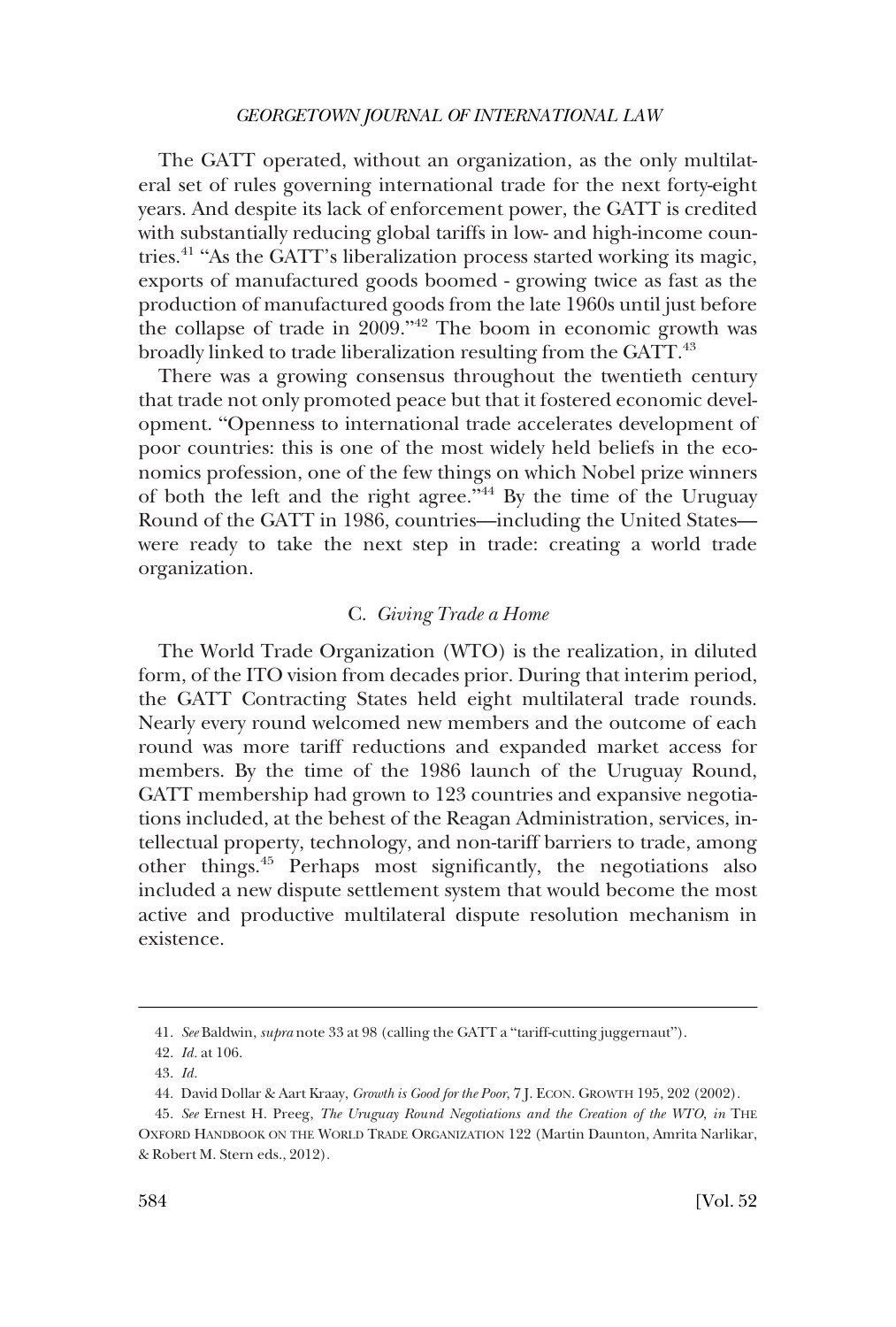The Uruguay Round took place over one of the most significant periods of change in recent memory. With the fall of the Berlin Wall, the Soviet Union disintegrated into a number of new, market-oriented states, pushing Europe to integrate further.<sup>46</sup> Parts of Asia unified under the Asia-Pacific Economic Cooperation (APEC) Agreement, while the United States pursued its own regional integration with the North America Free Trade Agreement (NAFTA). And as the number of developing countries participating in the Uruguay Round far exceeded any previous round, the nature of the negotiations shifted toward issues relevant to North-South trade, such as establishing a framework to reduce agricultural subsidies.<sup>47</sup>

Negotiations nearly broke down as agreement had not yet been reached on European agricultural subsidies by the time George H.W. Bush was voted out of office in 1992. In what one observer called "an extraordinary US diplomatic manoeuvre,"<sup>48</sup> the United States found a way to convince Europeans to negotiate cuts in their agricultural subsidies in order to move the Uruguay Round forward. The United States had won two successive GATT cases over European subsidies on oilseeds.<sup>49</sup> After the Europeans failed to comply with the decision, the United States announced a 200% retaliatory tariff on imports of European agricultural exports. These tariffs would have had a substantial impact on European agricultural exporters and their economy. Accordingly, by the time President Clinton took office in 1993, the European Community agreed to more cuts in subsidies and the negotiations were able to continue.<sup>50</sup>

Of all the significant achievements of the Uruguay Round, perhaps the most unexpected was the formation of the WTO itself. This idea had been discussed frequently since the failure of the ITO, but it was not even on the agenda for the Uruguay Round meeting.<sup>51</sup> Canada

<sup>46.</sup> *Id.* at 127.

<sup>47.</sup> *Id.* at 126 (explaining that the agricultural subsidies issue delayed agreement by three years).

<sup>48.</sup> *Id.* at 130 (recounting the actions of the lame duck president and his trade negotiator, Carla Hills at the end of 1992).

<sup>49.</sup> *See* Panel Report, *European Economic Community—Payments and Subsidies Paid to Processors and Producers of Oilseeds and Related Animal-feed Proteins*, WTO Doc. L/6627-37S/86 (Jan. 25, 1990); *see also* Panel Report, *Follow-up on the Panel Report "European Economic Community—Payments and Subsidies Paid to Processors and Producers of Oilseeds and Related Animal-feed Proteins,"* WTO Doc. DS28/R-39S/91 (Mar. 31, 1992).

<sup>50.</sup> *See* Preeg, *supra* note 45, at 130 (explaining the "Blair House Accord" on agricultural subsidies agreed to on November 20, 1992).

<sup>51.</sup> *Id.* at 131 (explaining that the creation of an organization was not part of the original Uruguay Round mandate).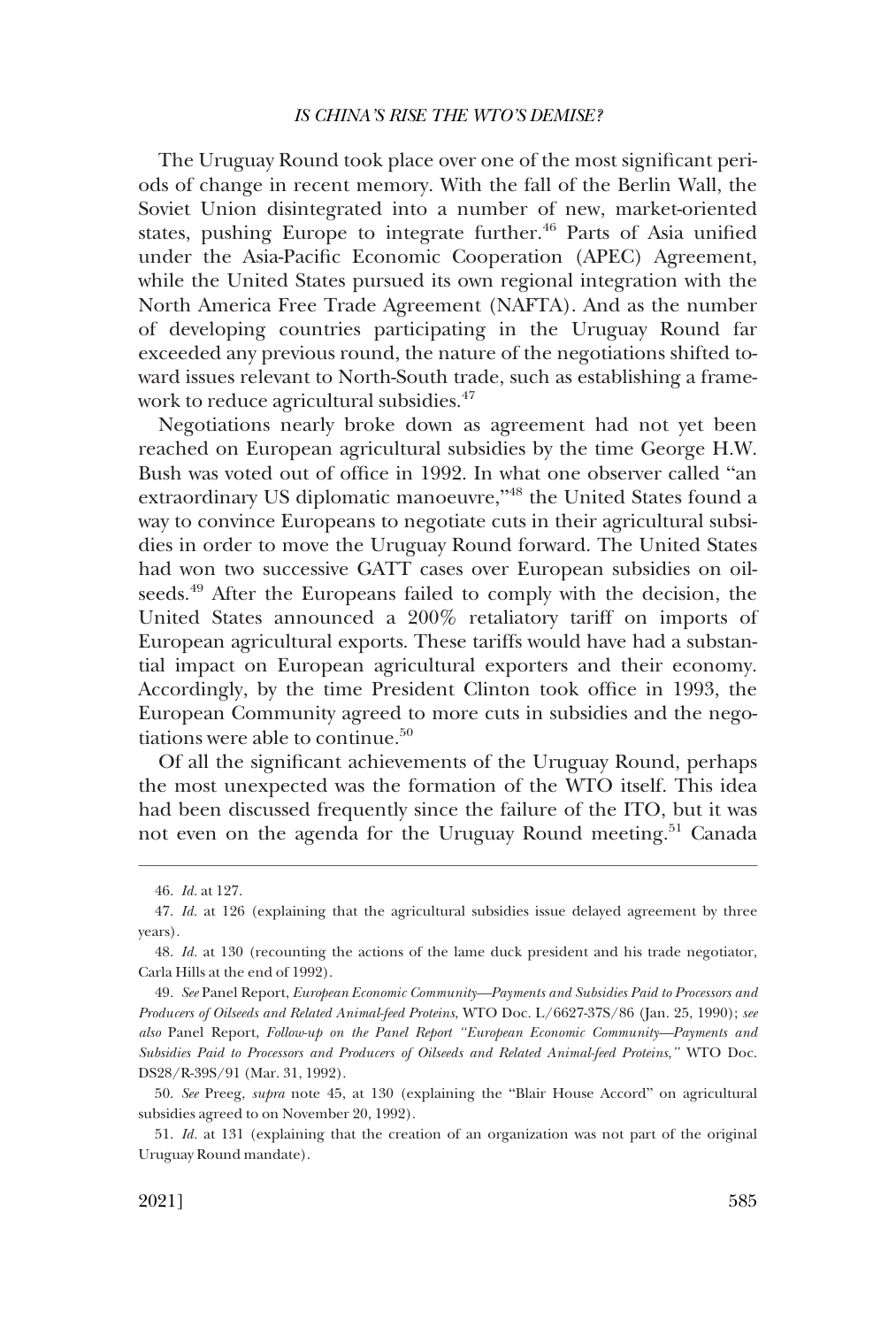made the original proposal in April of 1990 with significant support from developing countries, who saw such an institution as helpful to strengthen their role within the growing trade system.52 Developed countries—especially the United States—sought commitment by all countries to the comprehensive package of GATT rules in the form of a "Single Undertaking." This meant that, unlike in previous iterations of the GATT, countries would not be able to select *a la carte* the commitments they were willing to take on and those they were not. All member states would play by the same rules.

The Clinton Administration enjoyed strong economic growth of nearly four percent per year, a growing middle class, and the only federal budget surplus since 1969.<sup>53</sup> Much of this growth was attributed to domestic tax reform; however, President Clinton also strongly advocated for more trade liberalization, including the conclusion of NAFTA<sup>54</sup> and a number of other significant trade agreements.<sup>55</sup> Despite fears that the United States would again kill the creation of a world trade organization, Congress approved the Uruguay Round Agreement with a House vote of 288-146 and a Senate vote of 76-24.<sup>56</sup> With U.S. support, the WTO officially came into operation on January 1, 1995.

The final agreement, subscribed to by most countries engaged in international trade, included the following central elements:

� Dispute Settlement: a rules-based dispute settlement system with a lower (panel) body and an upper (appellate) body to manage trade disputes. These rules also empowered the body to authorize retaliation in the event of non-compliance.<sup>57</sup>

<sup>52.</sup> *Id.* at 131–32.

*See, e.g.*, Dylan Matthews, *The Clinton Economy in Charts*, WASH. POST. (Sept. 5, 2012), 53. <https://www.washingtonpost.com/news/wonk/wp/2012/09/05/the-clinton-economy-in-charts/> (describing the various factors affecting economic growth during the Clinton economy).

<sup>54.</sup> *See, e.g.*, Andrew Glass, *Clinton signs NAFTA into Law, Dec. 8, 1993*, POLITICO (Dec. 8, 2018) (recalling the slow process—24 years—of concluding this historic trade agreement).

*See* Lael Brainard, *Trade Policy in the 1990s*, BROOKINGS INST. (June 29, 2001), [https://www.](https://www.politico.com/story/2018/12/08/clinton-signs-nafta-into-law-dec-8-1993-1040789) 55. [politico.com/story/2018/12/08/clinton-signs-nafta-into-law-dec-8-1993-1040789](https://www.politico.com/story/2018/12/08/clinton-signs-nafta-into-law-dec-8-1993-1040789) (describing the numerous trade agreements negotiated by the Clinton Administration, from NAFTA to the U.S.- Chile FTA to approval to support China's entry into the WTO).

<sup>56.</sup> Approval and Entry into Force of Uruguay Round Agreements, 19 U.S.C.A. § 3511 (1994).

<sup>57.</sup> DSU, Understanding on Rules and Procedures Governing the Settlement of Disputes, Apr. 15, 1994, Marrakesh Agreement Establishing the World Trade Organization, Annex 2, 1869 U.N. T.S. 401, 33 I.L.M. 1226 (1994).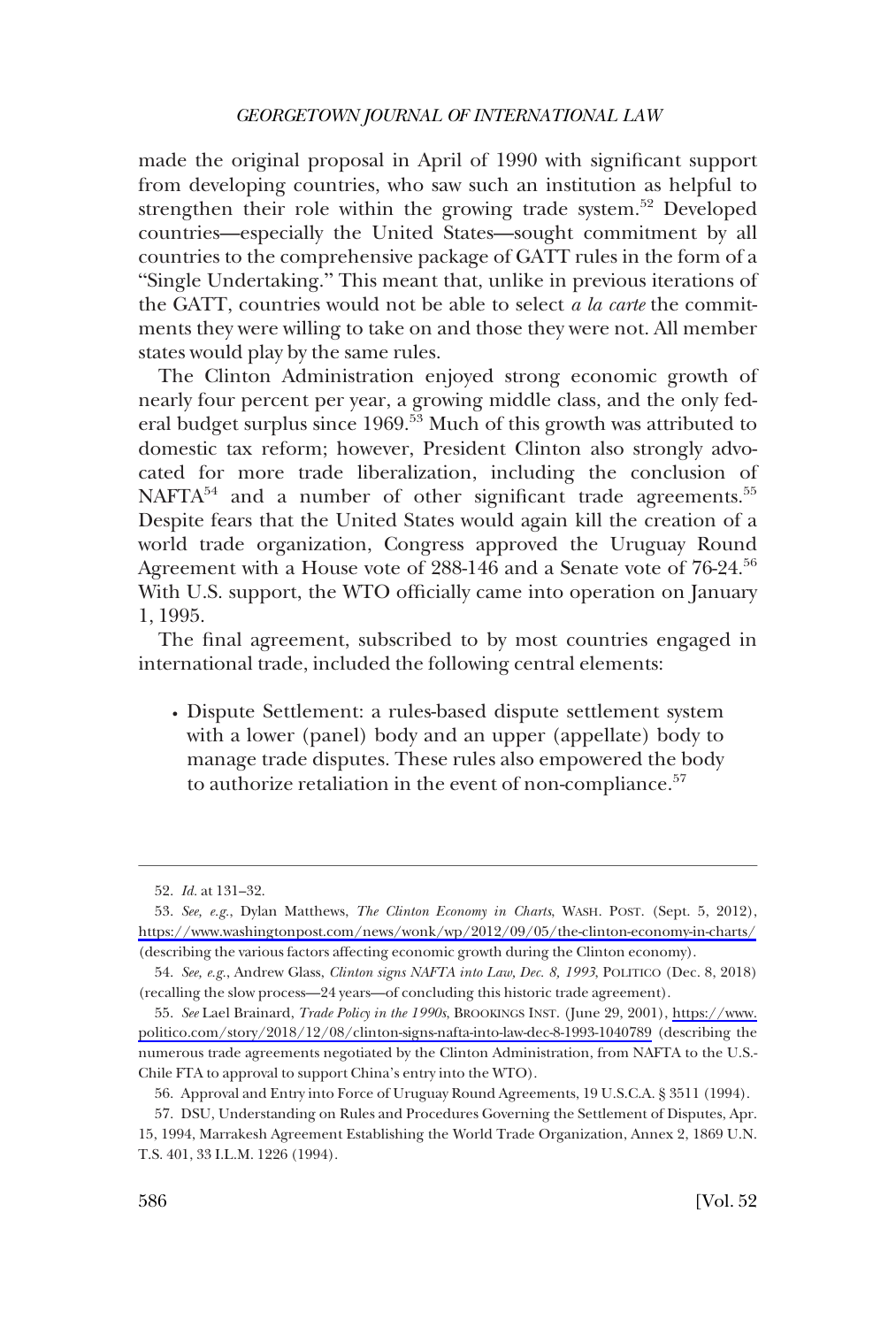- � Services: trade in services, from financial to telecommunication, had been growing quickly and would now be regulated similar to trade in goods.<sup>58</sup>
- � Intellectual Property: protecting the value of patents, copyrights and trademarks was of increasing importance to developed countries and would now be protected within the broader trade regime.<sup>59</sup>
- Agriculture: developed countries agreed to reduce their subsidies of agriculture, allowing developing countries more market access.<sup>60</sup>
- � Textiles: developed countries agreed to phase-out their quotas on imported textiles over a ten-year period. $61$
- � Market access: all members reduced their import tariffs and increased the number of goods that would be open to negotiation (bound) in future rounds. $62$

The Agreement contained many other valuable provisions which have been explained at length elsewhere.<sup>63</sup> For our purposes, suffice it to say that the WTO was the culmination of many decades of hardfought trade liberalization efforts by advocates of the liberal world order established after World War II. But with the Cold War now in the past and capitalist models now dominating the global economic landscape, it seemed that the rules-based institutional regime set forth by the WTO would unite the world around the "trade for peace"<sup>64</sup> ideals

<sup>58.</sup> GATT, *supra* note 32.

<sup>59.</sup> TRIPS, Agreement on Trade-Related Aspects of Intellectual Property Rights, Apr. 15, 1994, Marrakesh Agreement Establishing the World Trade Organization, Annex 1C, 1869 U.N.T.S. 299, 33 I.L.M. 1197 (1994).

<sup>60.</sup> Agreement on Agriculture, 15 Apr. 1994, Marrakesh Agreement Establishing the World Trade Organization, Annex 1A, 33 I.L.M. 1125 (1994).

<sup>61.</sup> Agreement on Textiles and Clothing, Apr. 15, 1994, Marrakesh Agreement Establishing the World Trade Organization, 33 I.L.M. 1125 (1994).

Understanding the WTO: Basics—Principles of the Trading System, WORLD TRADE 62. ORGANIZATION, [https://www.wto.org/english/thewto\\_e/whatis\\_e/tif\\_e/fact2\\_e.htm](https://www.wto.org/english/thewto_e/whatis_e/tif_e/fact2_e.htm) (last visited Feb. 27, 2021).

<sup>63.</sup> *See generally* HARVEY M. APPLEBAUM & LYN M. SCHLITT, THE GATT, THE WTO AND THE URUGUAY ROUND AGREEMENTS ACT: UNDERSTANDING THE FUNDAMENTAL CHANGES (Practising Law Institute, 1995). *See also* Preeg, *supra* note 45.

<sup>64.</sup> Note that the WTO launched its own "trade for peace" initiative in 2017, which "aims at using the WTO accession process as a pathway to economic growth and development, fundamental elements for national, regional and international peace and security." *See* Trade for Peace Through WTO Accession, WORLD TRADE ORGANIZATION, [https://www.wto.org/english/](https://www.wto.org/english/thewto_e/acc_e/tradeforpeace_e.htm) [thewto\\_e/acc\\_e/tradeforpeace\\_e.htm](https://www.wto.org/english/thewto_e/acc_e/tradeforpeace_e.htm) (last visited Feb. 27, 2021).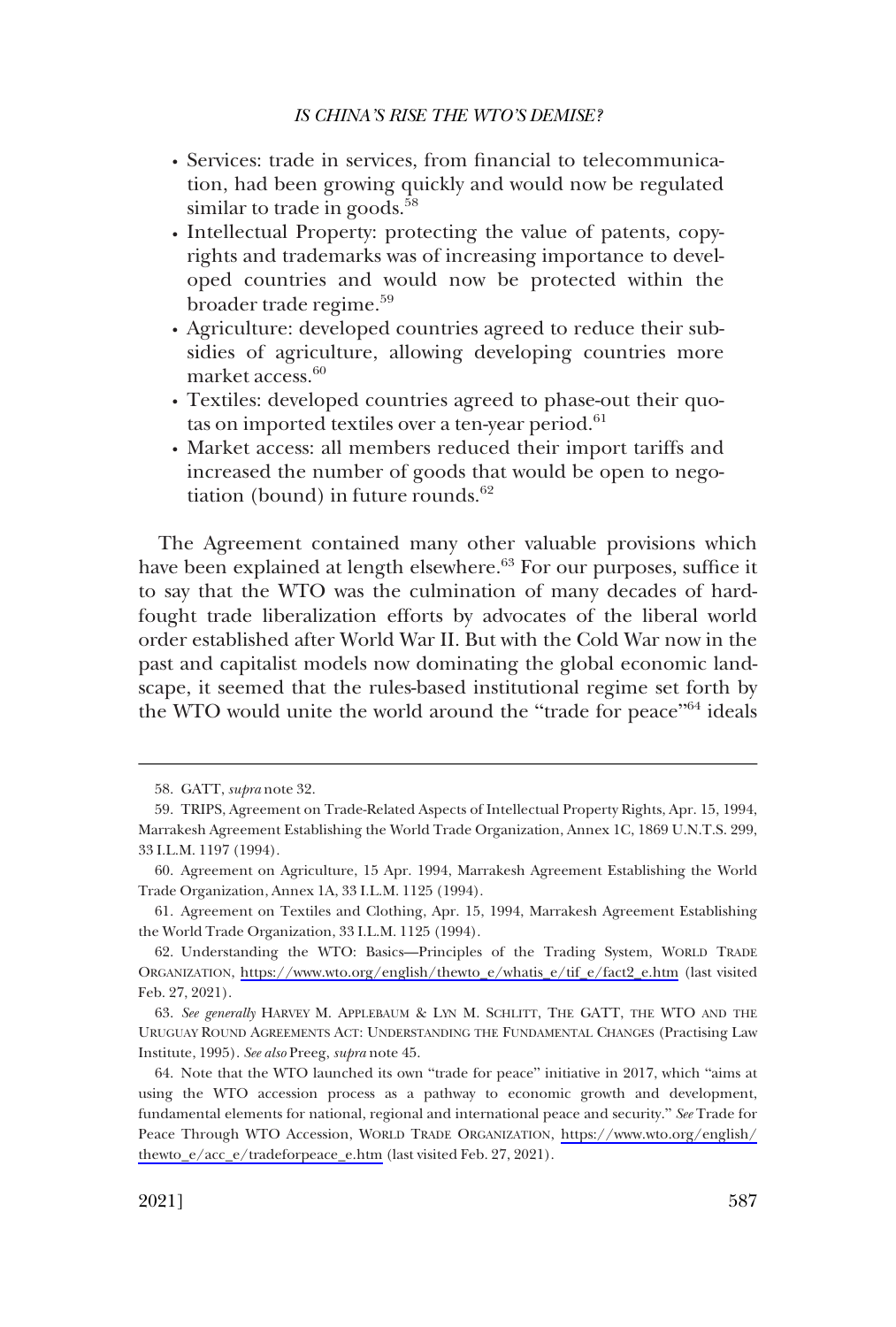<span id="page-13-0"></span>of the early twentieth century.<sup>65</sup> However, for two related and significant reasons, this has not happened.

# D. *Threat #1: The United States*

First, as with any international institution, the success of the WTO is largely dependent upon the efforts of its strongest supporters. In the case of the WTO and the overall multilateral trading system, that success has been tied to U.S. support, which has declined precipitously since the 1990s, if not before. Many members—especially the United States, Chile, and the European Union—continued to pursue smaller trade agreements outside the multilateral system, agreements that are permitted under GATT rules.<sup>66</sup> In recent years, these trade agreements have accelerated and expanded in their scope of coverage.<sup>67</sup> These agreements can be tailor-made to the particular members, but unlike in the multilateral WTO context, they can also exclude countries that may be less attractive to the larger players.<sup>68</sup>

To make matters worse, the United States has actively stymied the operation of the WTO's centerpiece—the dispute settlement system by blocking the appointment of new Appellate Body judges. This began as a bargaining chip used by the Obama Administration to seek reforms of that body.<sup>69</sup> But given the Trump Administration's disdain for international organizations and agreements,<sup>70</sup> the dismantling of the

*See* Carmen Francis & Oksana Migitko, *WTO Appellate Body Impasse: Potential Paths Forward*, 69. MONDAQ (Feb. 20, 2020), [https://www.mondaq.com/canada/international-trade-investment/](https://www.mondaq.com/canada/international-trade-investment/895684/wto-appellate-body-impasse-potential-paths-forward) [895684/wto-appellate-body-impasse-potential-paths-forward](https://www.mondaq.com/canada/international-trade-investment/895684/wto-appellate-body-impasse-potential-paths-forward) (explaining the bases for U.S.-led reforms at the WTO); *see also* Simon Lester, *Questions about WTO Appellate Review Reform Proposals and Alternatives*, INT'L ECON. L. & POL'Y. BLOG (May 21, 2019), [https://ielp.worldtradelaw.net/](https://ielp.worldtradelaw.net/2019/05/questions-about-wto-appellate-review-reform-proposals-and-alternatives.html) [2019/05/questions-about-wto-appellate-review-reform-proposals-and-alternatives.html](https://ielp.worldtradelaw.net/2019/05/questions-about-wto-appellate-review-reform-proposals-and-alternatives.html) (outlining the numerous considerations in any discussion over reforms at the WTO).

*See* Meghan Mcgee, *Europe Needs to Push Back Against Trump*, FOREIGN POL'Y (July 10, 2020), 70. <https://foreignpolicy.com/2020/07/10/trump-europe-nato-transatlantic-push-back/>(discussing Trump's attacks on NATO); Katie Rogers & Apoorva Mandavilli, *Trump Administration Signals Formal Withdrawal From W.H.O*., N.Y. TIMES (July 7, 2020), [https://www.nytimes.com/2020/07/07/](https://www.nytimes.com/2020/07/07/us/politics/coronavirus-trump-who.html)  [us/politics/coronavirus-trump-who.html](https://www.nytimes.com/2020/07/07/us/politics/coronavirus-trump-who.html) (describing Trump's push to withdraw from the World

<sup>65.</sup> *See* Franklin Delano Roosevelt, Message to Congress on the Trade Agreements Act (March 26, 1945) ("[W]e cannot succeed in building a peaceful world unless we build an economically healthy world.").

<sup>66.</sup> GATT, *supra* note 32, art. XXIV (allowing the establishment of customs unions that eliminate tariffs on substantially all trade).

<sup>67.</sup> *See* Baldwin, *supra* note 33, at 106-08 (discussing the potential undermining of multilateral negotiations because of more extensive bilateral negotiations).

<sup>68.</sup> *See, e.g.*, Kevin J. Fandl, *Bilateral Agreements and Fair Trade Practices: A Policy Analysis of the Colombia-U.S. Free Trade Agreement*, 10 YALE HUM. RTS. & DEV. L.J. 64 (2006).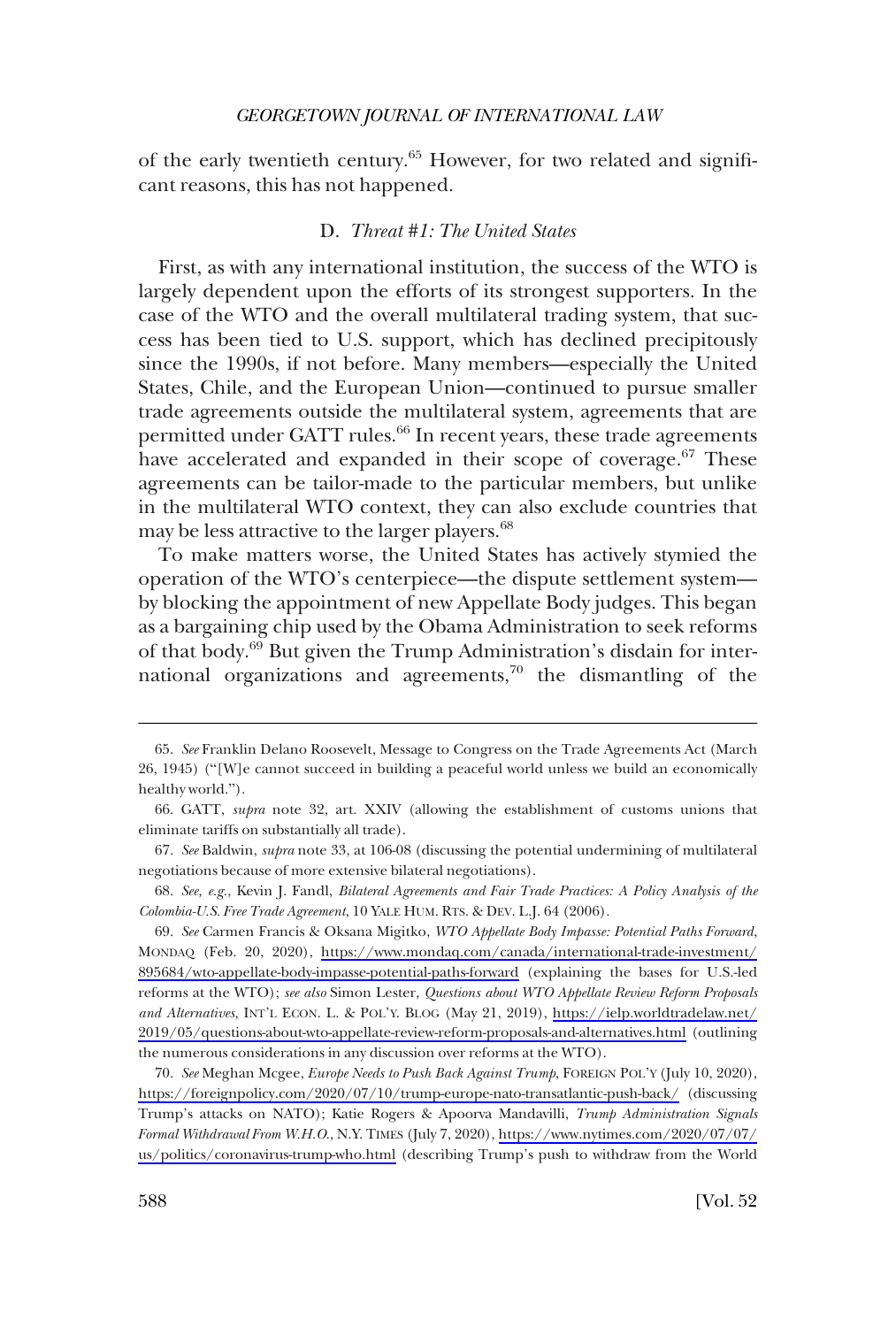dispute settlement system accelerated and became more of a principled attack than a threat to encourage reforms.<sup>71</sup>

The objections raised by the Obama Administration (and still of concern today) over the practices of the Dispute Settlement Body include the following:

- � Appellate body members remain on to complete appeals after their terms have expired.
- � The Appellate Body frequently misses the prescribed deadline to complete an appeal (ninety days).
- � Appeals address issues of fact when they are supposed to stay focused on legal issues.
- � The Appellate Body often issues advisory opinions, which it is not empowered to issue.
- � Prior cases are relied upon with near precedential effect, despite the non-precedential nature of the proceedings, and;
- � The Appellate Body often reaches decisions that go beyond the bounds of their mandate.<sup>72</sup>

According to former Appellate Body member and current Georgetown Law Professor Jennifer Hillman, the United States is not looking to provide its own version of the WTO but simply for recognition by other members that it has strayed from its mandate.

Health Organization); Withdrawal of the United States from the Trans-Pacific Partnership Negotiations and Agreement, 82 Fed. Reg. 8497 (Jan. 23, 2017) (withdrawing from the Trans-Pacific Partnership regional trade agreement); Mark Landler, *Trump Abandons Iran Nuclear Deal He Long Scorned*, N.Y. TIMES (May 8, 2018), [https://www.nytimes.com/2018/05/08/world/](https://www.nytimes.com/2018/05/08/world/middleeast/trump-iran-nuclear-deal.html)  [middleeast/trump-iran-nuclear-deal.html](https://www.nytimes.com/2018/05/08/world/middleeast/trump-iran-nuclear-deal.html) (discussing Trump's withdrawal from the Iran Nuclear Arms Agreement); Office of the Press Secretary, The White House, Statement by President Trump on the Paris Climate Accord (June 1, 2017) (explaining the United States decision not to implement the non-binding provisions of the Paris Climate Change Accord); *INF Nuclear Treaty: US Pulls Out of Cold War-era Pact with Russia*, BBC NEWS (Aug. 2, 2019), [https://www.bbc.com/news/](https://www.bbc.com/news/world-us-canada-49198565)  [world-us-canada-49198565](https://www.bbc.com/news/world-us-canada-49198565) (describing the U.S. withdrawal from the 1987 The Intermediate-Range Nuclear Forces Treaty).

<sup>71.</sup> *See, e.g.*, Chad Bown & Soumaya Keynes*, Why Did Trump End the WTO's Appellate Body? Tariffs.*, PETERSON INST. FOR INT'L ECON. (Mar. 4, 2020) (suggesting that the Trump Administration's attack on the WTO has more to do with the ongoing trade war than with the running of the dispute settlement system).

*See, e.g.*, Jennifer Hillman, *A Reset of the World Trade Organization's Appellate Body*, COUNCIL 72. ON FOREIGN REL. (Jan. 14, 2020), [https://www.cfr.org/report/reset-world-trade-organizations](https://www.cfr.org/report/reset-world-trade-organizations-appellate-body)[appellate-body](https://www.cfr.org/report/reset-world-trade-organizations-appellate-body) (providing a clear and comprehensive assessment of U.S. concerns over the WTO Appellate Body).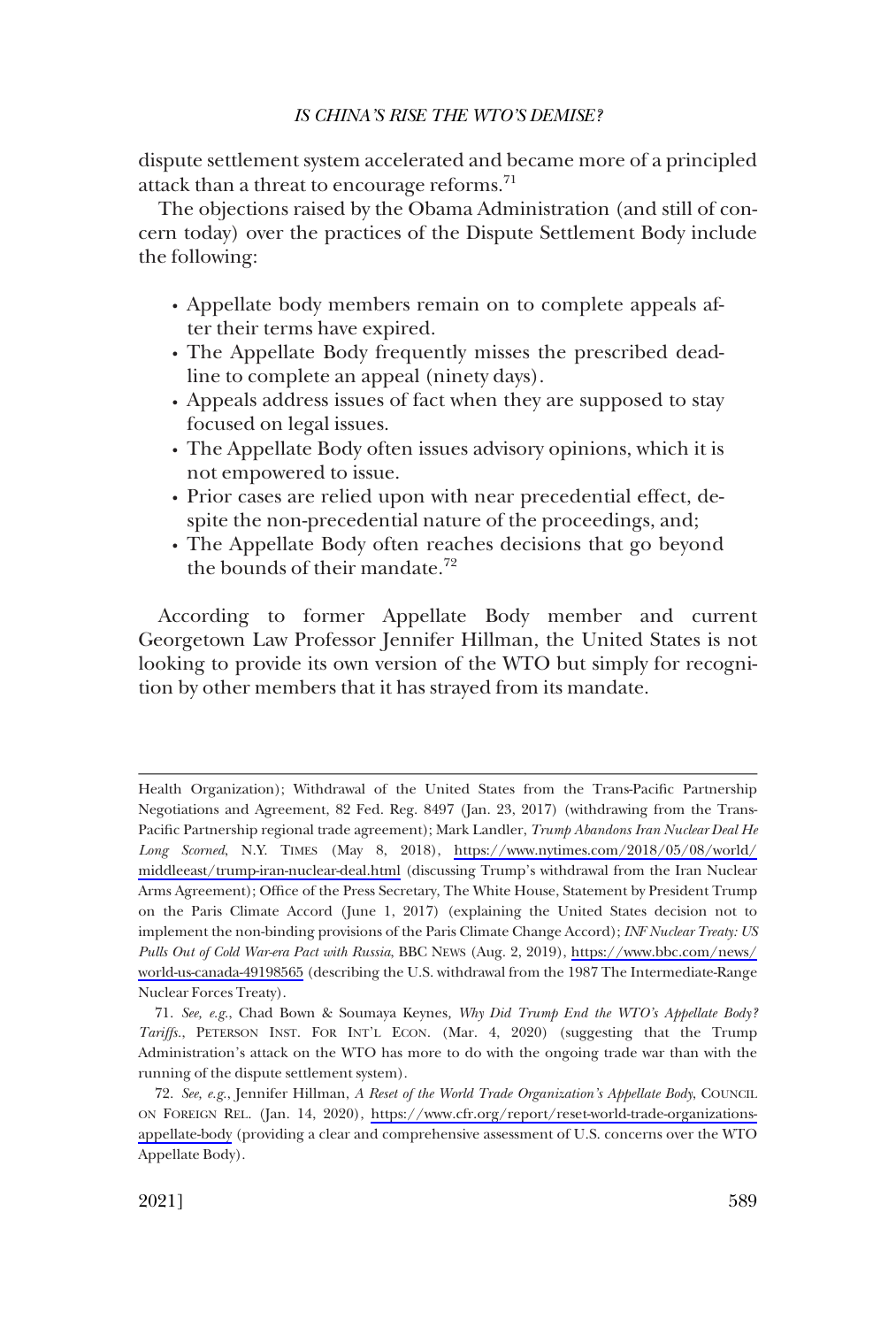WTO countries are frustrated that the United States has been vocal in its complaints but silent in suggesting fixes. The United States claims it bears no burden to propose changes because it seeks none. Rather, the United States wants a collective recognition from all members that the Appellate Body has strayed from the rules and a process to restore the system to what was envisioned when the WTO was created in 1995.<sup>73</sup>

To be clear, the dismantling of the WTO Dispute Settlement System would not alone terminate the rules-based international trade system that was built over the past seventy-five years.<sup>74</sup> At the time of this writing, disputes are still being heard by WTO panels, though if those decisions are appealed, the lack of at least three Appellate Body members to hear the appeal means that panel decisions are frozen in time.75 However, without the "crown jewel" of the WTO in operation, the dependence on the WTO to facilitate peaceful trade significantly diminishes.

The GATT system encouraged countries to lower tariff and non-tariff barriers, streamline customs procedures, be transparent in their rules, and to play fair with others. By the time of the WTO in 1995, developed country tariffs were already at their lowest point in history, and most countries had negotiated an array of bilateral and regional trade agreements to lock-in benefits with their trading partners.<sup>76</sup> So, while the achievement of the goal to establish an international institution for trade was achieved after 50 years, there was a growing feeling that the members may no longer have needed it.

<sup>73.</sup> *Id.* 

*See, e.g.*, *E.U., China and other nations work around U.S. freeze on WTO appeals*, WASH. POST 74. (Jan. 24, 2020), [https://www.washingtonpost.com/business/economy/eu-china-and-other](https://www.washingtonpost.com/business/economy/eu-china-and-other-nations-work-around-us-freeze-on-wto-appeals/2020/01/24/e41f5248-3ea5-11ea-b90d-5652806c3b3a_story.html)[nations-work-around-us-freeze-on-wto-appeals/2020/01/24/e41f5248-3ea5-11ea-b90d-5652806](https://www.washingtonpost.com/business/economy/eu-china-and-other-nations-work-around-us-freeze-on-wto-appeals/2020/01/24/e41f5248-3ea5-11ea-b90d-5652806c3b3a_story.html)  [c3b3a\\_story.html](https://www.washingtonpost.com/business/economy/eu-china-and-other-nations-work-around-us-freeze-on-wto-appeals/2020/01/24/e41f5248-3ea5-11ea-b90d-5652806c3b3a_story.html) (discussing the mechanisms utilized to continue dispute settlement despite a frozen appellate body).

*See* Brandon J. Murrill, *The WTO's Appellate Body Loses Its Quorum: Is This the Beginning of the*  75. *End for the "Rules-Based Trading System"?*, CONG. RES. SERV. (Dec. 16, 2019), [https://crsreports.](https://crsreports.congress.gov/product/pdf/LSB/LSB10385/2) [congress.gov/product/pdf/LSB/LSB10385/2](https://crsreports.congress.gov/product/pdf/LSB/LSB10385/2) (explaining that the seizure of the WTO Appellate Body may move countries to pursue bilateral or even unilateral approaches to trade).

<sup>76.</sup> Understanding the WTO: The Basics—The GATT Years: from Havana to Marrakesh, WORLD TRADE ORGANIZATION, [https://www.wto.org/english/thewto\\_e/whatis\\_e/tif\\_e/fact4\\_e.](https://www.wto.org/english/thewto_e/whatis_e/tif_e/fact4_e.htm) [htm](https://www.wto.org/english/thewto_e/whatis_e/tif_e/fact4_e.htm) (last visited Feb. 27, 2021) (explaining that developed countries tariffs prior to the formation of the WTO reached an average of 4.7%).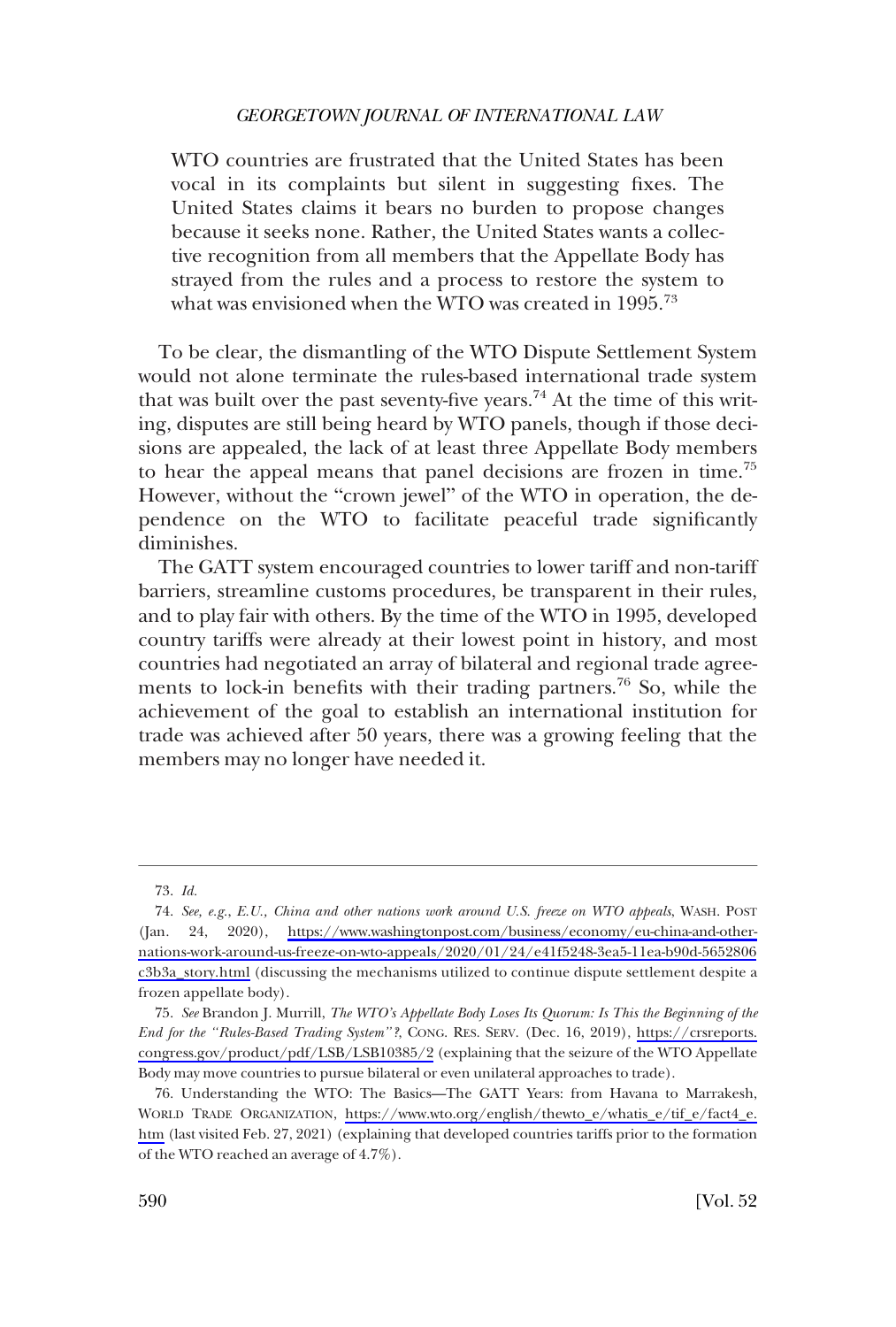<span id="page-16-0"></span>One final note on this point—the end of the WTO, or U.S. withdrawal from it,<sup>77</sup> would have a dramatic effect on market access for U.S. exporters. In particular, the United States would lose Most Favored Nation status, which gives it preferential tariff treatment in 163 countries.78 This would be the equivalent of trading in an U.S. passport for a North Korean passport. Also, without the dispute resolution system, the United States would have to pursue trade remedies under bilateral agreements, if they exist, or through unilateral action, such as threatening higher tariffs on an offending country. Along with the trend of withdrawing from international political organizations,<sup>79</sup> withdrawal from the world's only international trade organization could signal the end of the liberal world order upon which that organization was based.<sup>80</sup>

# E. *Threat #2: China*

The second and related threat to the liberal world order is the rise of China. The liberal world order was launched in the West in the midst of China's own revolution in the East. Victory over imperial Japan in 1945 removed a strategic threat to China, paving the way for it to focus on domestic politics and the national economy.<sup>81</sup> Of course, it would be decades before China would enact the economic reforms that would make it the powerful global market that it is today.

*See* Simon Lester, *Voting on WTO Withdrawal*, CATO INST. (June 23, 2020), [https://www.](https://www.cato.org/blog/voting-wto-withdrawal) 77. [cato.org/blog/voting-wto-withdrawal](https://www.cato.org/blog/voting-wto-withdrawal) (discussing the Senate Parliamentarian's decision to allow a vote on WTO withdrawal on the basis of a proposal by freshman Senator Josh Hawley). *But see*  Doug Palmer, *New Ruling Quashes Hawley's Hope for Senate WTO Withdrawal Vote*, POLITICO (July 1, 2020), [https://www.politico.com/news/2020/07/01/ruling-quashes-hawley-hope-senate-wto](https://www.politico.com/news/2020/07/01/ruling-quashes-hawley-hope-senate-wto-withdrawal-347732)[withdrawal-347732](https://www.politico.com/news/2020/07/01/ruling-quashes-hawley-hope-senate-wto-withdrawal-347732) (explaining that the Senate Finance Committee could run out the clock on any vote on withdrawal from the WTO after 90 days).

*See* Pedro Nicolaci da Costa & Cathleen Cimino-Isaacs, *US Exit from WTO Would Unravel*  78. *Global Trade*, PETERSON INST. OF INT'L ECON.: TRADE & INV. POL'Y WATCH (July 26, 2016, 5:45 PM) [https://www.piie.com/blogs/trade-investment-policy-watch/us-exit-wto-would-unravel-global](https://www.piie.com/blogs/trade-investment-policy-watch/us-exit-wto-would-unravel-global-trade)[trade](https://www.piie.com/blogs/trade-investment-policy-watch/us-exit-wto-would-unravel-global-trade) (discussing the implications of U.S. withdrawal from the WTO).

<sup>79.</sup> Alex Pascal, *Against Washington's 'Great Power' Obsession*, THE ATLANTIC (Sept. 23, 2019) (describing U.S. withdrawal from multilateral institutions under the Trump Administration).

<sup>80.</sup> *See* Gregory Shaffer, *A Tragedy in the Making? The Decline of Law and the Return of Power in International Trade Relations*, 44 YALE J. INT'L L. ONLINE 1 (2019) ("The result [of U.S. withdrawal from the WTO] could be a long-term decline of multilateralism, coupled with a new—potentially more devastating—form of cold war conflict.").

*See, e.g.*, Robert Kagan, *The World America Made—and Trump Wants to Unmake*, POLITICO 81. (Sept. 28, 2018), [https://www.politico.com/magazine/story/2018/09/28/donald-trump-unga](https://www.politico.com/magazine/story/2018/09/28/donald-trump-unga-liberal-world-order-220738/)[liberal-world-order-220738/](https://www.politico.com/magazine/story/2018/09/28/donald-trump-unga-liberal-world-order-220738/) (suggesting that the end of Japanese power in East Asia empowered others in the region, including China, to pursue their domestic agendas).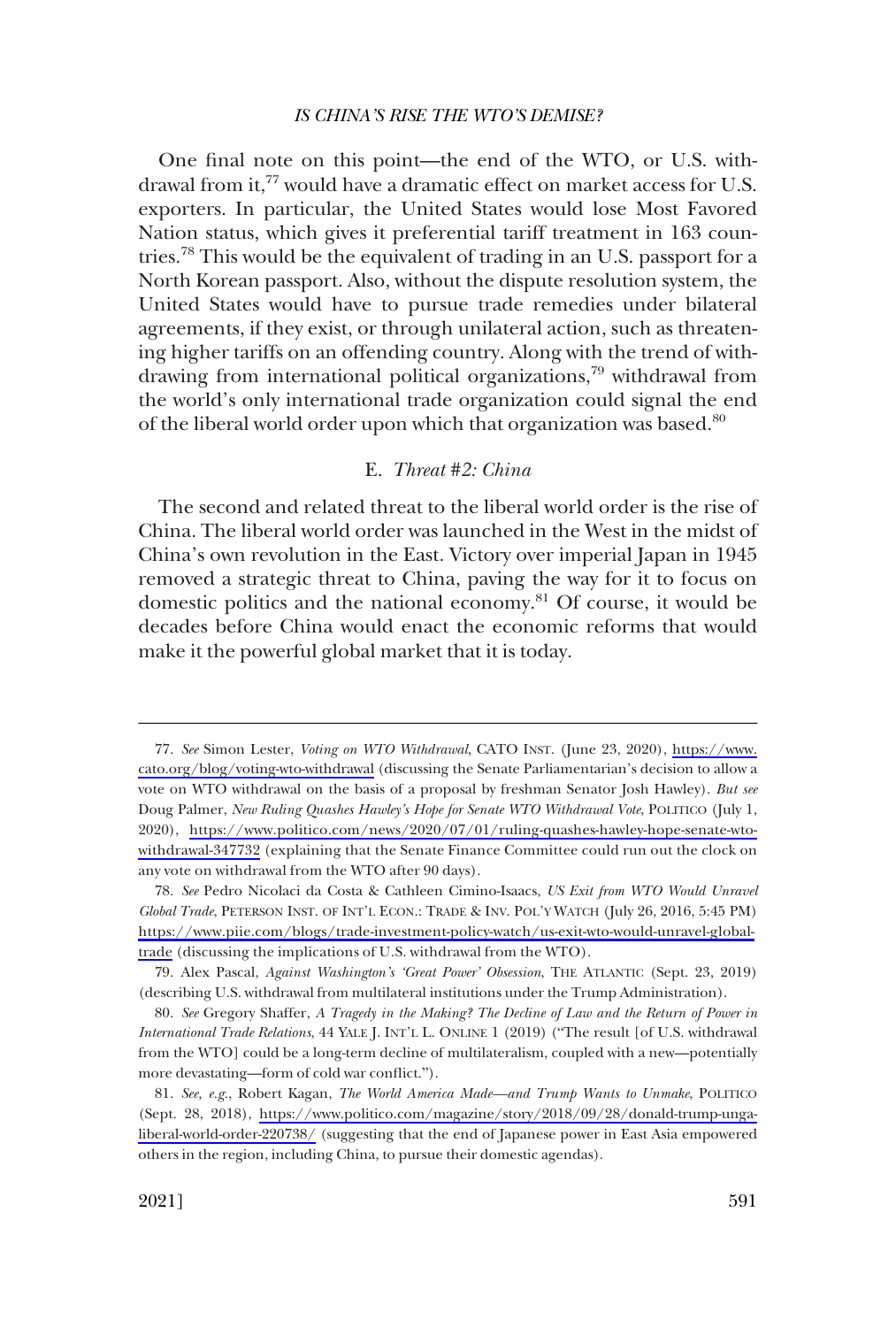China was an original contracting state to the GATT in 1948; however, following the 1949 revolution in China, the Republic of China government, which had been operating in exile in Taiwan, withdrew from the GATT.<sup>82</sup> During the Uruguay Round of the GATT in 1986, the People's Republic of China announced its desire to rejoin the GATT.<sup>83</sup> As discussed in further detail below, when China sought entry into the WTO, it did so as a developing country seemingly reaching out an olive branch across the communist and capitalist chasm. Based upon its gross national income (GNI) at the time of its request for reentry into the GATT, China was classified as a low-income country by the World Bank and would not jump to the "low-middle income country" status until 1997, after the conclusion of the Uruguay Round and the founding of the WTO.<sup>84</sup> However, by global standards, China was on track to become a major economic power even then, doubling its GDP every eight years since its 1979 economic reforms.<sup>85</sup>

President Clinton observed the rapid economic rise of China and, after a series of disputes in which non-GATT remedies had to be applied, sought the powerful leverage that could be applied if China were part of the multilateral trading system.<sup>86</sup> Thus, Clinton took the first step one that would damage him politically—to bring China into the fold by normalizing U.S.-China trade relations.<sup>87</sup> President George W. Bush finalized the grant of normalized trade relations with China on December 27, 2001.<sup>88</sup>

Referring to the admission of China and Taiwan (which were approved at the same time), then-U.S. Trade Representative (USTR)

<sup>82.</sup> Michael A. Bezney, *GATT Membership for China: Implications for United States and Foreign Policy*, 11 U. PA. J. INT'L BUS. L. 193, 198 (1989) (explaining that, following the 1949 revolution in China, Taiwan took China's position at the GATT).

*See* Ministry of For. Affs., People's Republic of China, *Bilateral Agreement on China's Entry into*  83. *the WTO Between China and the United States*, [https://www.fmprc.gov.cn/mfa\\_eng/ziliao\\_665539/](https://www.fmprc.gov.cn/mfa_eng/ziliao_665539/3602_665543/3604_665547/t18051.shtml)  [3602\\_665543/3604\\_665547/t18051.shtml](https://www.fmprc.gov.cn/mfa_eng/ziliao_665539/3602_665543/3604_665547/t18051.shtml) (last visited Feb. 26, 2021).

<sup>84.</sup> *See* WAYNE M. MORRISON, CHINA'S ECONOMIC RISE: HISTORY, TRENDS, CHALLENGES, AND IMPLICATIONS FOR THE UNITED STATES, 1 CONG. RSCH. SERV., RL33534, 7 (2019) (explaining the root causes of China's economic growth since the revolution).

<sup>85.</sup> *Id.* at 5 (attributing most of China's growth to higher rates of saving than the rest of the world, which are used for large-scale investment in the economy and rapid productivity growth).

<sup>86.</sup> *See* Lael Brainard, *Trade Policy in the 1990s*, BROOKINGS INST., June 29, 2001 (discussing the trade policy agenda of the Clinton Administration toward China, among other things).

<sup>87.</sup> *See* William Clinton, President of the United States, Speech on China Trade Bill at the Paul H. Nitze School of Advanced International Studies of the Johns Hopkins University (Mar. 9, 2000).

<sup>88.</sup> Press Release, White House, President Grants Permanent Trade Status to China (Dec. 27, 2001) (taking effect on January 1, 2002).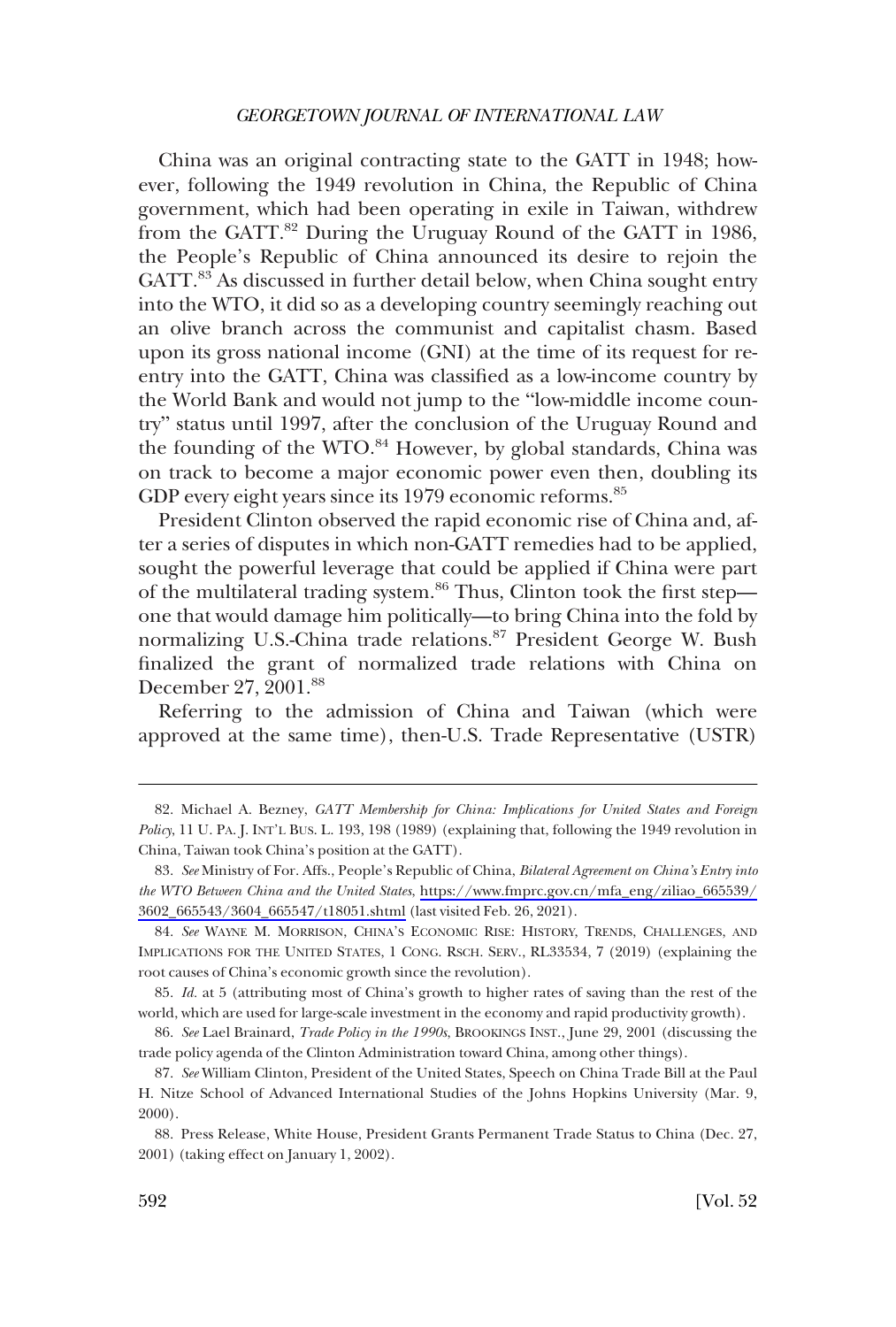Robert Zoellick noted, "[b]oth [countries] are already major influences in world trade. Their participation in the WTO will be a boost for us and them."<sup>89</sup> When negotiations between China and the 142 Member States of the WTO concluded in September 2001, then-Director General Michael Moore enthusiastically stated:

International economic cooperation has brought about this defining moment in the history of the multilateral trading system. With China's membership, the WTO will take a major step towards becoming a truly world organization. The near-universal acceptance of its rules-based system will serve a pivotal role in underpinning global economic cooperation.<sup>90</sup>

The final 900-page accession text included far-reaching commitments for China within the GATT rules-based system. Among other things, China immediately joined the Trade Related Aspects of Intellectual Property (TRIPS) Agreement and vowed to protect intellectual property rights, opened the door to foreign investment in the form of joint venture agreements, limited agricultural export subsidies, and committed to modifying domestic laws to conform with the entire WTO agreement.<sup>91</sup> To the West, this was a far-reaching commitment of China and a sign of its willingness to operate within the liberal world order.

Despite China's impressive economic growth rate since 1979, there was a widespread belief that, at the time of China's entry into the WTO, growth rates would slow as China's economy matured.<sup>92</sup> Average economic growth in China from 1979 through 2018 was 9.5%, the fastest rate ever recorded.93 But, as expected, China's growth began to slow as it approached middle-income levels. Between 2007 and 2018, China's GDP growth dropped from  $14.2\%$  to  $6.6\%$ .<sup>94</sup> It was approaching what

*See China Officially Joins WTO*, CNN (Nov. 11, 2001, 1:17 AM), [https://www.cnn.com/2001/](https://www.cnn.com/2001/WORLD/asiapcf/central/11/10/china.WTO/index.html?_s=PM:asiapcf) 89. [WORLD/asiapcf/central/11/10/china.WTO/index.html?\\_s=PM:asiapcf.](https://www.cnn.com/2001/WORLD/asiapcf/central/11/10/china.WTO/index.html?_s=PM:asiapcf)

<sup>90.</sup> Press Release, World Trade Organization, WTO successfully concludes negotiations on China's entry (Sept. 17, 2001) (on file with WTO NEWS).

<sup>91.</sup> *Id.* 

<sup>92.</sup> *See generally* Alan S. Alexandroff, *Concluding China's Accession to the WTO: The U.S. Congress and Permanent Most Favored Nation Status for China*, 3 UCLA J. INT'L L. & FOREIGN AFF. 23 (1998); Jan Hoogmartens, *Can China's Socialist Market Survive WTO Accession? Politics, Market Economy, and Rule of Law*, 7 L. & BUS. REV. AM. 37 (2001); Raj Bhala, *Enter the Dragon: An Essay on China's WTO Accession Saga*, 15 AM. U. INT'L L. REV. 1469 (2000).

<sup>93.</sup> MORRISON, *supra* note 84 (explaining that the World Bank described China's growth rate as "the fastest sustained expansion by a major economy in history").

<sup>94.</sup> *Id.* at 6.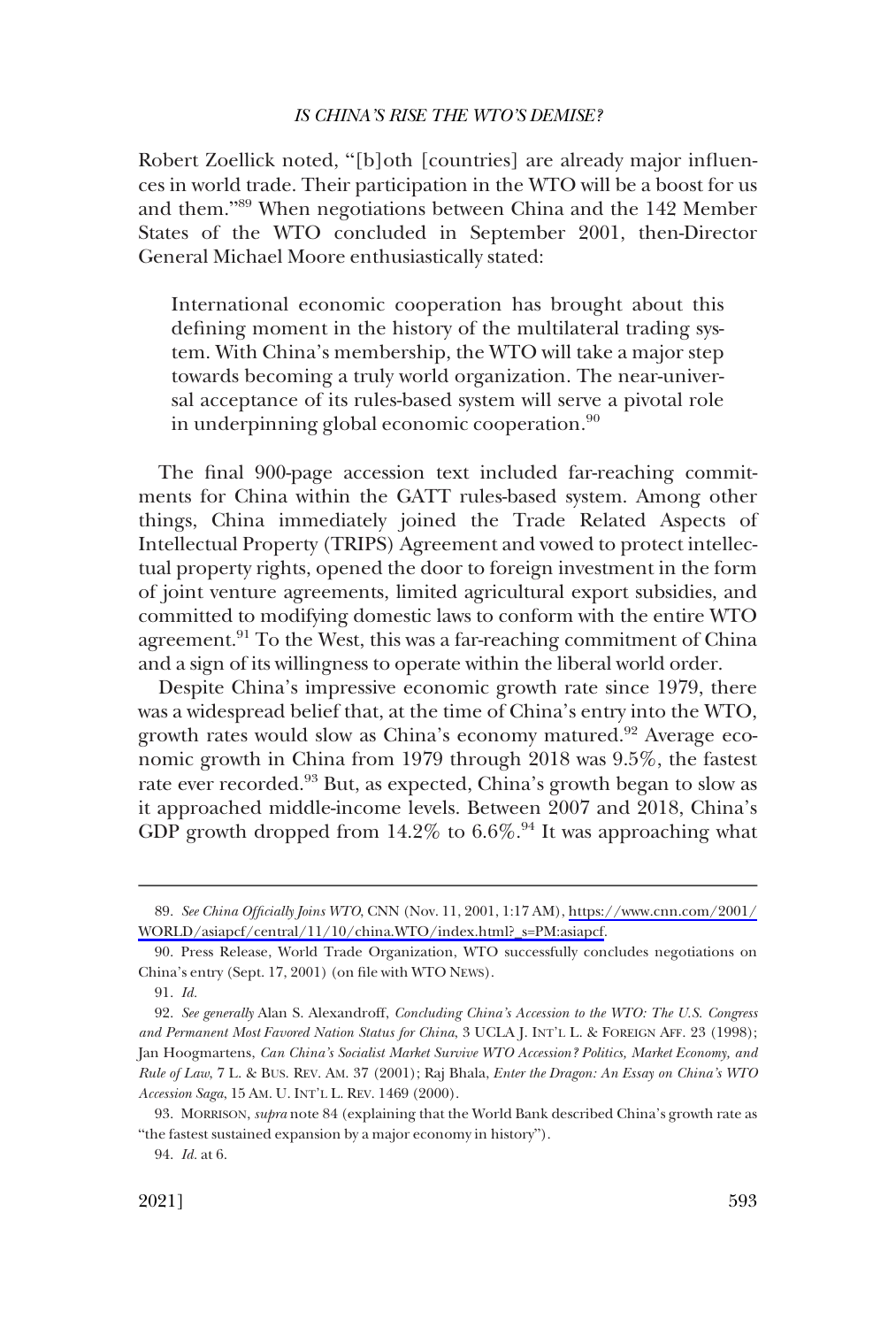development economists call the "middle-income trap." The middleincome trap refers to an imprecise phenomenon in development economics in which a low-income country progresses toward middleincome status, usually as a result of rapid industrialization, and then languishes in this phase of slow economic growth.<sup>95</sup> At the time, China acknowledged that if it wanted to overcome the slowing economic growth, it would have to shift resources toward domestic investment in services, consumption, and innovation.<sup>96</sup>

China's desire to join the world trade system was, for some, a sign that China was interested in reforming its economy to become a participant in the modern, free, capitalist system that the liberal world order had promoted for decades. The thought was that, "China's reformist leadership, in effect, is using the membership requirements of the World Trade Organization as a lever to achieve fundamental changes in state-owned enterprises and state-owned banks that they have long sought but which have been somewhat elusive."97 Whether it was an active pursuit of internal economic reforms or the realization by Chinese leaders that a new road had to be taken to overcome slowing economic growth, integrating China into the rules-based system was seen by many as a win for the liberal world order.

The USTR in the Trump Administration took a far less congenial view of China than his predecessor during the Clinton Administration. In 2017, USTR Robert Lighthizer said that the United States had "erred in supporting China's entry into the WTO on terms that have proven to be ineffective in securing China's embrace of an open, market-oriented trade regime."<sup>98</sup> So, was supporting China's accession to the WTO a great mistake or a strategic victory? "WTO rules arguably do not cover many Chinese practices that were not contemplated at the time the WTO was created in 1995."<sup>99</sup>

<sup>95.</sup> *See, e.g.*, Richard F. Doner & Ben Ross Schneider, *The Middle Income Trap: More Politics than Economics*, 68 WORLD POLITICS 608, 634–35 (2016) (calling out China as a unique case in which they may already be passing out of the "middle income trap"); *see also* Fernando Gabriel Im & David Rosenblatt, *Middle-Income Traps: A Conceptual and Empirical Survey* (World Bank, Policy Res. Working Paper No. 6594, 2013) (surveying the limited evidence of the existence of middleincome trap countries, mainly in Latin America).

<sup>96.</sup> Doner & Schneider, *supra* note 95; Im & Rosenblatt, *supra* note 95.

<sup>97.</sup> Nicholas R. Lardy, *Permanent Normal Trade Relations for China*, BROOKINGS INST., Policy Brief No. 58, at 5 (May 2000) (describing the state of China at the time of their accession to the WTO).

U.S. Trade Representative, 2017 Report to Congress on China's WTO Compliance 2 (Jan. 98. 2018), [https://ustr.gov/sites/default/files/files/Press/Reports/China%202017%20WTO](https://ustr.gov/sites/default/files/files/Press/Reports/China%202017%20WTO%20Report.pdf) [%20Report.pdf.](https://ustr.gov/sites/default/files/files/Press/Reports/China%202017%20WTO%20Report.pdf)

<sup>99.</sup> Shaffer, *supra* note 80, at 9.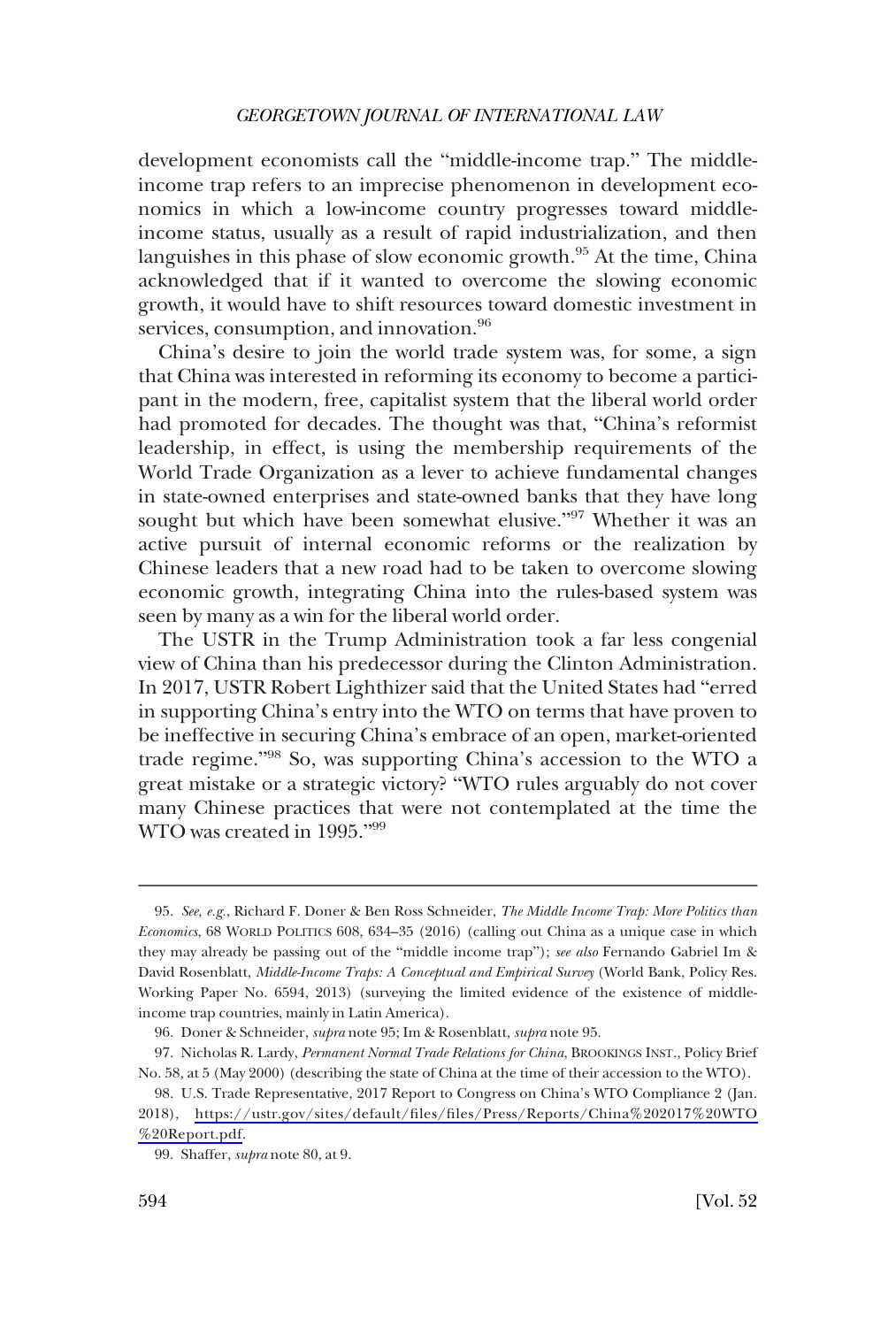Lighthizer's complaint is that China's accession to the WTO failed to bring about the hoped-for levels of trade liberalization. His argument fails to recognize two important points. First, without U.S. support of China's accession process, China would still have joined the WTO but would not have shared any associated economic benefits with the United States.100 Second, China's accession did lead to important tariff reductions, market access, and numerous reforms that moved China closer to free market economies than it had been at the start of the process.101 In effect, the United States hitched its wagon to a train that was already leaving the station. There was no viable alternative.

The question we are left with at the moment is not whether accession was a good idea (it was a foregone conclusion), but rather how Chinese accession to the WTO will change the world trade system. The market access that China acquired through accession to the WTO undoubtedly boosted China's economic power, giving them Most Favored Nation status with most of the world, effectively creating a massive export market for their manufactured goods. But it also gave the world access to China, capitalizing on their low labor costs to boost productivity and lower the cost of consumer goods from iPhones to automobiles.

In 2015, China took the next step toward avoiding the middleincome trap by pushing forward with economic reforms centered around innovation and enhanced productivity. The centerpiece of this agenda is "Made in China 2025," an aggressive plan to upgrade and modernize ten key manufacturing sectors with substantial government investment and assistance.102 Their plan includes sourcing as much as 70% of manufactured basic components domestically and ranking second or third globally in robotics, high-end automation, and new energy vehicles.103 In 2017, USTR Lighthizer called this plan, "a very, very serious challenge, not just to us, but to Europe, Japan and the global trading system."<sup>104</sup>

The next Section will turn to the U.S.-China trade war, which has become the principal rationale for the Trump Administration's

<sup>100.</sup> In effect, China would receive and grant most favored nation status to every WTO member other than the United States.

*See* Philip Levy, *Was Letting China into the WTO a Mistake?*, FOREIGN AFF. (Apr. 2, 2018) 101. (arguing that support for China's accession to the WTO was the best option at the time), [https://](https://www.foreignaffairs.com/articles/china/2018-04-02/was-letting-china-wto-mistake) [www.foreignaffairs.com/articles/china/2018-04-02/was-letting-china-wto-mistake.](https://www.foreignaffairs.com/articles/china/2018-04-02/was-letting-china-wto-mistake)

<sup>102.</sup> *See* MORRISON, *supra* note 84, at 36 & n.106 (describing the Made in China 2025 initiative). 103. *Id.* at 36.

<sup>104.</sup> Adam Behsudi, *Lighthizer: 'Made in China 2025' a Threat to Global System*, POLITICO (Nov. 6, 2017, 10:00 AM), [https://www.politico.com/tipsheets/morning-trade/2017/11/06/lighthizer](https://www.politico.com/tipsheets/morning-trade/2017/11/06/lighthizer-made-in-china-2025-a-threat-to-global-system-223188)[made-in-china-2025-a-threat-to-global-system-223188](https://www.politico.com/tipsheets/morning-trade/2017/11/06/lighthizer-made-in-china-2025-a-threat-to-global-system-223188).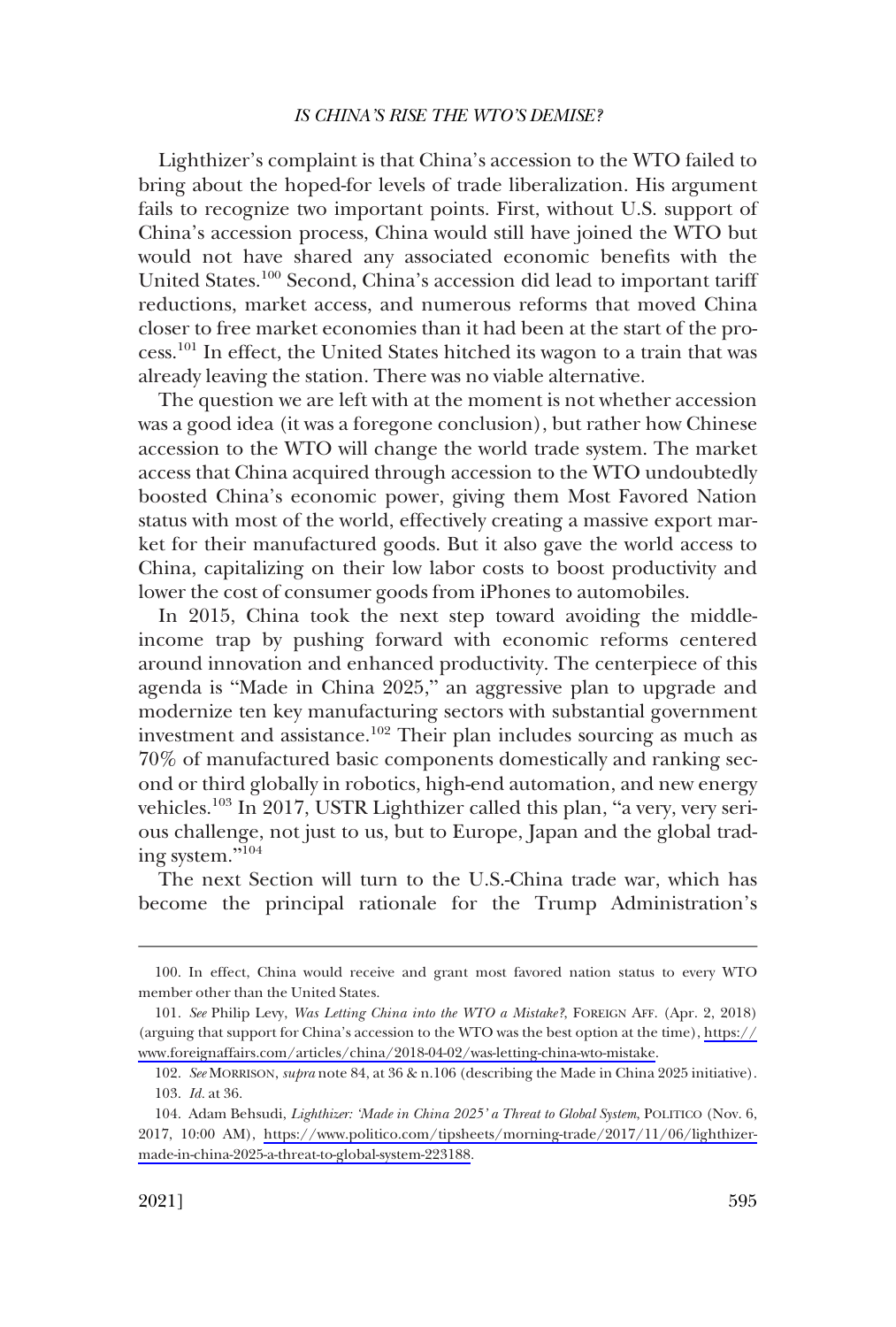<span id="page-21-0"></span>challenge to the viability of the WTO. To begin, it will need to provide some foundation for the relationship between the two countries, and that will require a brief trip down memory lane.

# III. THE U.S.-CHINA TRADE WAR

# A. *Introduction*

The Trump Administration did not begin the trade war with China. Nor did it begin the devolution toward protectionism. Its actions undoubtedly accelerated these outcomes but as explained below, the process had already begun.

Protectionist sentiments existed throughout much of U.S. history, from the founding fathers' interest in protecting agriculture to the industrialists lobbying to protect burgeoning industry in the late nineteenth century to the complex maneuvering of special interests to insulate their industry from competition today. What has changed, however, is the belief system associated with trade. The early twentieth century showed the United States the value and immense benefits of free trade and the significant negative implications of protectionism witnessed during the Great Depression. In an effort to prevent such a calamity from happening again, the United States encouraged its allies to relinquish protectionist attitudes and pursue free trade in the interest of peace. And most did just that.

The economic and political models of free trade and democracy became interlinked, and, by the nineteenth century, the United States began to associate the opening of markets with the opening of minds. This idea became embedded in our international institutions as we pursued even deeper global integration following the end of the Cold War in  $1991$ <sup> $105$ </sup> But with that deeper integration and more open markets came risks to the U.S. domestic market. U.S. firms could more easily operate in other countries, which meant the transfer of U.S. jobs and avoidance of tax revenue. U.S. consumers had vastly more open access to goods made abroad, further hurting U.S. manufacturing. It seemed that in the push to open the world to trade, the United States failed to recognize the opportunities its own firms and consumers would pursue as a result.

Though globalization of markets has continued uninterrupted (prior to the COVID-19 pandemic), policymakers in the United States

<sup>105.</sup> *See, e.g.*, Robert Cooper, *The Post-Cold War World: Integration and Disintegration*, 10 J. DEMOCRACY 8, 9 (1999) (discussing the creation of institutions such as NATO and the expansion of the European Union).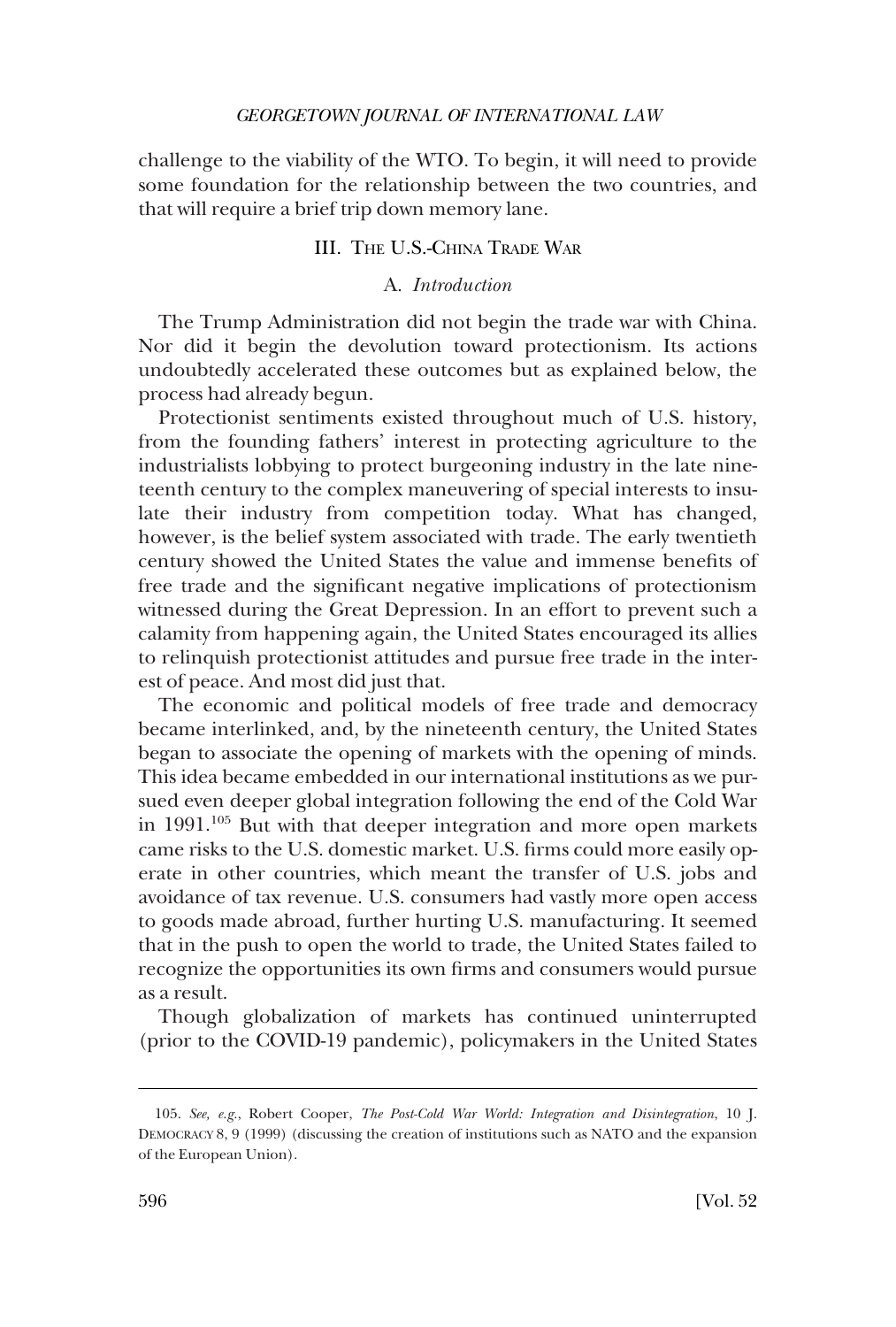<span id="page-22-0"></span>in both the Republican and Democratic political parties have soured on trade. At no time has this been more evident than during the election of 2016 in which the three most prominent candidates—a conservative,<sup>106</sup> a moderate,<sup>107</sup> and a liberal,<sup>108</sup> supported withdrawing from the most far-reaching trade agreement ever proposed, the Trans-Pacific Partnership. That agreement had been negotiated by the outgoing Democratic administration of Barack Obama as a tool to combat the rise of China and pursue broad economic growth in the Asia-Pacific region, but the American people and their representatives were no longer interested in further expansion of trade.

Thus, the Trump Administration, aggressive as it has been in attacking free trade and China, was tapping into the new belief system forming in America. Open trade had given the United States all that it had to give and perhaps it was time to shut the door for a bit.

# B. *The Trump Administration's Trade Platform*

The Trump Administration was unapologetic in its approach to trade policy, pursuing a clear approach of economic and political nationalism. From the outset, the USTR, Robert Lighthizer, advocated a policy of shutting down multilateral channels for trade regulation and incentivizing U.S. companies to bring their operations back to U.S. shores.<sup>109</sup> Lighthizer is a long-time advocate of trade protectionism and believes that tariffs are a tried-and-true policy for protecting national interests.<sup>110</sup> And he is a staunch critic of China, having argued against China's accession to the WTO in  $2001$ .<sup>111</sup>

*See* Reid J. Epstein & Colleen McCain Nelson, *Donald Trump Lays Out Protectionist Views in*  106. *Trade Speech*, WALL ST. J. (June 28, 2016, 5:33PM), [https://www.wsj.com/articles/donald-trump](https://www.wsj.com/articles/donald-trump-lays-out-protectionist-views-in-trade-speech-1467145538)[lays-out-protectionist-views-in-trade-speech-1467145538](https://www.wsj.com/articles/donald-trump-lays-out-protectionist-views-in-trade-speech-1467145538).

*See* Heather Long, *Clinton Suddenly Sounds a Lot like Trump on Trade*, CNN BUS. (Aug. 11, 107. 2016, 4:18 PM), [https://money.cnn.com/2016/08/11/news/economy/hillary-clinton-trade/](https://money.cnn.com/2016/08/11/news/economy/hillary-clinton-trade/index.html) [index.html](https://money.cnn.com/2016/08/11/news/economy/hillary-clinton-trade/index.html).

*See Fight for Fair Trade and Workers*, BERNIE SANDERS OFF. WEBSITE, [https://berniesanders.](https://berniesanders.com/issues/fair-trade/) 108. [com/issues/fair-trade/.](https://berniesanders.com/issues/fair-trade/)

<sup>109.</sup> See, e.g., OFF. OF THE U.S. TRADE REPRESENTATIVE, 2018 TRADE POLICY AGENDA AND 2017 ANNUAL REPORT OF THE PRESIDENT OF THE UNITED STATES ON THE TRADE AGREEMENTS PROGRAM (2018), [https://ustr.gov/about-us/policy-offices/press-office/reports-and-publications/2018/](https://ustr.gov/about-us/policy-offices/press-office/reports-and-publications/2018/2018-trade-policy-agenda-and-2017) [2018-trade-policy-agenda-and-2017](https://ustr.gov/about-us/policy-offices/press-office/reports-and-publications/2018/2018-trade-policy-agenda-and-2017) (laying out the concerns over the multilateral trade system, among other complaints).

<sup>110.</sup> Robert E. Lighthizer, Opinion, *Lighthizer: Donald Trump is No Liberal on Trade*, WASH. TIMES (May 9, 2011) [https://www.washingtontimes.com/news/2011/may/9/donald-trump-is](https://www.washingtontimes.com/news/2011/may/9/donald-trump-is-no-liberal-on-trade/)[no-liberal-on-trade/](https://www.washingtontimes.com/news/2011/may/9/donald-trump-is-no-liberal-on-trade/).

<sup>111.</sup> Robert E. Lighthizer, Opinion, *What Did Asian Donors Want?*, N.Y. TIMES (Feb. 25, 1997), [https://www.nytimes.com/1997/02/25/opinion/what-did-asian-donors-want.html.](https://www.nytimes.com/1997/02/25/opinion/what-did-asian-donors-want.html)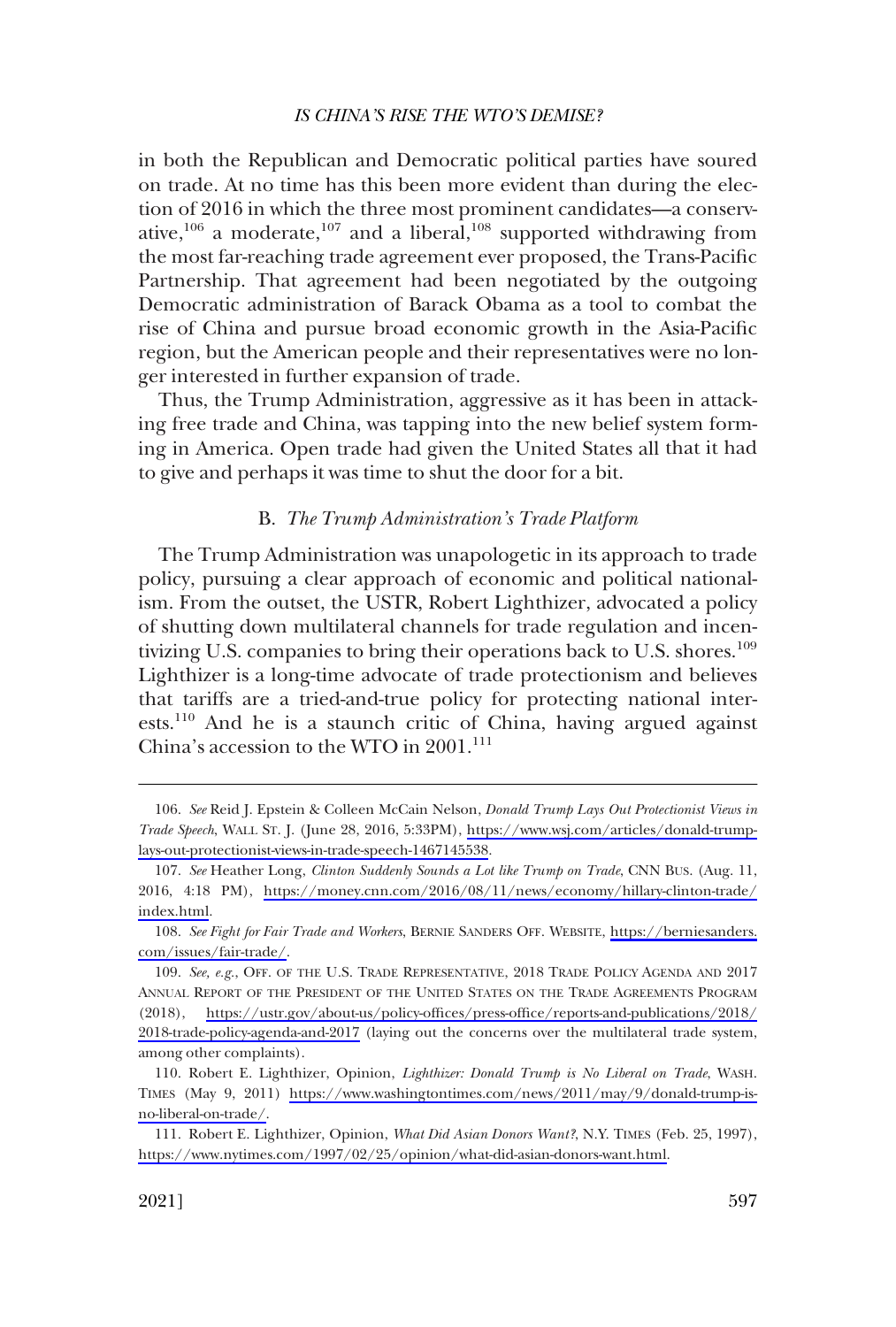Lighthizer's hawkish views on China have been a consistent part of his worldview.<sup>112</sup> This may be one of the reasons that President Trump wanted him to serve as USTR.<sup>113</sup> Shortly after his appointment in 2017, Lighthizer asked, "How does allowing China to constantly rig trade in its favor advance the core conservative goal of making markets more efficient? Markets do not run better when manufacturing shifts to China largely because of the actions of its government."<sup>114</sup> His actions as USTR undoubtedly aligned with this worldview.

Joining Mr. Lighthizer to advise the President on trade matters was Peter Navarro, an economist who also holds long-standing anti-China views. Navarro was appointed by President Trump to a newly created position as Director of the Office of Trade and Manufacturing Policy in April 2017.<sup>115</sup> Navarro holds non-traditional economic views more aligned with mercantilists than with modern economists.<sup>116</sup> He was described by *The Economist* as having "oddball views"<sup>117</sup> and criticized by the Peterson Institute for International Economics as never having studied the world trade system or published any academic papers.<sup>118</sup>

Despite his outsider views and lack of reasoned basis for his approach, Navarro caught the attention of President Trump with his strong anti-China and anti-free trade views. His first major publication on China was released in 2006 and suggests that China's rapid rise

Andrew Restuccia & Megan Cassella, *'Ideological Soulmates': How a China Skeptic Sold Trump*  112. *on a Trade War*, POLITICO (Dec. 26, 2018, 5:02 AM), [https://www.politico.com/story/2018/12/](https://www.politico.com/story/2018/12/26/trump-lighthizer-china-trade-war-1075221) [26/trump-lighthizer-china-trade-war-1075221.](https://www.politico.com/story/2018/12/26/trump-lighthizer-china-trade-war-1075221)

<sup>113.</sup> Jennifer Jacobs, *Trump Taps China Critic Lighthizer for U.S. Trade Representative*, BLOOMBERG (Jan. 3, 2017, 6:48 AM), [https://www.bloomberg.com/news/articles/2017-01-03/trump-said-to](https://www.bloomberg.com/news/articles/2017-01-03/trump-said-to-pick-lighthizer-for-u-s-trade-representative-ixgysdcc)[pick-lighthizer-for-u-s-trade-representative-ixgysdcc.](https://www.bloomberg.com/news/articles/2017-01-03/trump-said-to-pick-lighthizer-for-u-s-trade-representative-ixgysdcc)

<sup>114.</sup> *Id.* 

<sup>115.</sup> *Id.* 

*See, e.g.*, Justin Wolfers, *Why Most Economists Are So Worried About Trump*, N.Y. TIMES (Jan. 116. 11, 2017), [https://www.nytimes.com/2017/01/11/upshot/why-most-economists-are-so-worried](https://www.nytimes.com/2017/01/11/upshot/why-most-economists-are-so-worried-about-trump.html)[about-trump.html](https://www.nytimes.com/2017/01/11/upshot/why-most-economists-are-so-worried-about-trump.html) ("The only official who identifies as an economist—Peter Navarro, who earned a Harvard Ph.D. in economics and will head up the newly formed National Trade Council stands so far outside the mainstream that he endorses few of the key tenets of the profession."); *The Wonkless White House*, THE ECONOMIST (Feb. 10, 2017), [https://www.economist.com/](https://www.economist.com/democracy-in-america/2017/02/10/the-wonkless-white-house) [democracy-in-america/2017/02/10/the-wonkless-white-house](https://www.economist.com/democracy-in-america/2017/02/10/the-wonkless-white-house) ("Mr Navarro's views on trade are well outside the mainstream, and he is not a big hitter in academic circles.").

*Trumpnomics - Cooking up an Economic Policy*, THE ECONOMIST (May 13, 2017), [https://www.](https://www.economist.com/briefing/2017/05/13/cooking-up-an-economic-policy) 117. [economist.com/briefing/2017/05/13/cooking-up-an-economic-policy.](https://www.economist.com/briefing/2017/05/13/cooking-up-an-economic-policy)

Linette Lopez, *The Clearest Articulation of What Trump Wants to Do to America's Economy Comes*  118. *from One Person*, BUS. INSIDER, (Jan. 31, 2017, 3:22 PM), [https://www.businessinsider.com/what-is](https://www.businessinsider.com/what-is-trumpenomics-according-to-peter-navarro-2017-1?jwsource=cl)[trumpenomics-according-to-peter-navarro-2017-1?jwsource=cl](https://www.businessinsider.com/what-is-trumpenomics-according-to-peter-navarro-2017-1?jwsource=cl).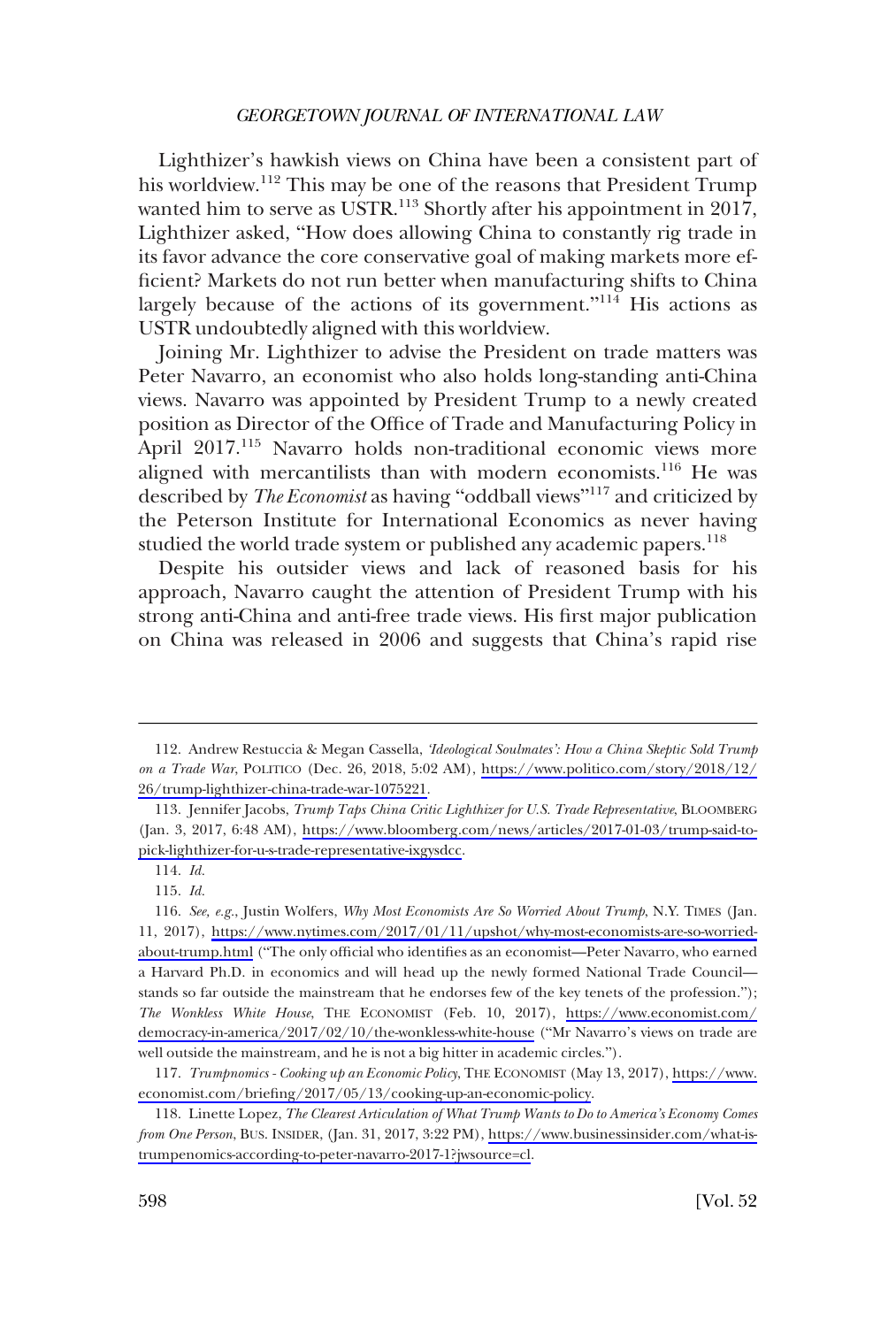extinguished manufacturing jobs around the world.<sup>119</sup> A second book, *Death by China*, was released in 2011 and focused on China's unfair trade practices, from currency manipulation to theft of intellectual property.120 A documentary film with the same title followed in 2012.

Surrounded on both sides by strong advocates for protectionism and antipathy toward China, President Trump was emboldened to advocate for a trade policy that centered on four main tenets:

- 1. Trade in goods deficits must be reduced, especially with China.
- 2. Globalization has resulted in losses of American jobs and must be reversed.
- 3. Outsourcing costs American jobs and must be countered with tariffs.
- 4. Trade agreements must be renegotiated.<sup>121</sup>

These objectives culminated in the new USTR policy issued under the Trump Administration in March 2017. That policy advocated the "America First" approach by emphasizing U.S. sovereignty, the nonbinding nature of WTO decisions, the strict enforcement of U.S. trade laws, and the renegotiation of trade agreements.<sup>122</sup> The White House began executing a series of Executive Orders to carry-out this new approach, including enhanced collection of antidumping and countervailing duties as well as the "Buy American and Hire American" Order.123 These actions began a new era in trade more aligned with the economic concept of mercantilism than with the free trade approach applied for the last two centuries.124

<sup>119.</sup> PETER NAVARRO, THE COMING CHINA WARS: WHERE THEY WILL BE FOUGHT AND HOW THEY CAN BE WON (2006).

<sup>120.</sup> PETER NAVARRO & GREG AUTRY, DEATH BY CHINA (2011).

<sup>121.</sup> Thomas J. Schoenbaum & Daniel C.K. Chow, *The Perils of Economic Nationalism and a Proposed Pathway to Trade Harmony*, 30 STAN. L. & POL'Y REV 115, 124–26 (2019).

<sup>122.</sup> OFF. OF THE U.S. TRADE REPRESENTATIVE, THE PRESIDENT'S 2017 TRADE POLICY AGENDA 2–6 (2017), [https://ustr.gov/sites/default/files/files/reports/2017/AnnualReport/Chapter%](https://ustr.gov/sites/default/files/files/reports/2017/AnnualReport/Chapter%20I%20-%20The%20President%27s%20Trade%20Policy%20Agenda.pdf)  [20I%20-%20The%20President%27s%20Trade%20Policy%20Agenda.pdf](https://ustr.gov/sites/default/files/files/reports/2017/AnnualReport/Chapter%20I%20-%20The%20President%27s%20Trade%20Policy%20Agenda.pdf).

<sup>123.</sup> Exec. Order No. 13,788, 82 Fed. Reg. 18,837 (Apr. 18, 2017); *see also* Schoenbaum, *supra*  note 121, at 129–31 (listing a number of actions taken by the Trump Administration in support of the "America First" policy).

<sup>124.</sup> *See, e.g.*, Ikenberry, *supra* note 31 (providing a thorough evaluation of the effects of policies under the Trump Administration to undermine the liberal world order); *see also* Jean-Pierre Lehmann, *The Rising Spectre of Protectionism: Trump and the Global Trade Agenda*, IMD (Nov. 2016) (assessing the protectionist agenda of the Trump Administration at the outset).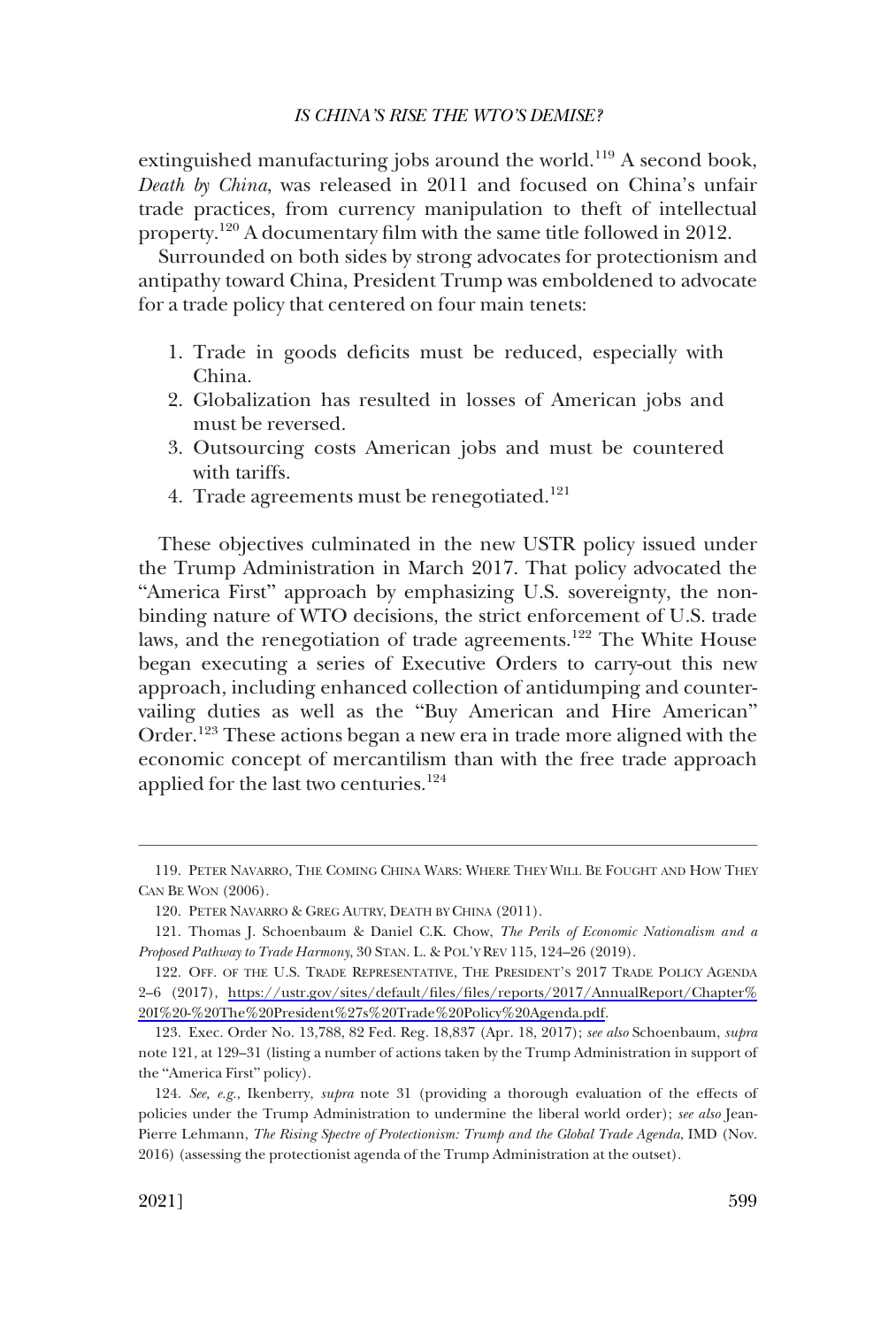Today, at least according to the Trump Administration, China poses a remarkable threat to the United States and to the American way of life. National Security Advisor Robert C. O'Brien painted a picture of China as the new Soviet Union and suggested that only aggressive actions against China can stem its rise: "America, under President Trump's leadership, has finally awoken to the threat the Chinese Communist Party's actions and the threat they pose to our very way of life."<sup>125</sup> He went on to suggest that there is no room for free thought or actions in China: "The Chinese Communist Party seeks total control over the people's lives. This means economic control, it means political control, it means physical control, and, perhaps most importantly, it means thought control."<sup>126</sup>

China's recent illiberal actions with respect to democracy activism in Hong Kong,<sup>127</sup> treatment of minority ethnic populations,<sup>128</sup> and increasing restrictions on free speech<sup>129</sup> have no doubt raised the ire of supporters of the democratic principles inherent in western thought. And while similar restrictions happen in a number of states around the world,<sup>130</sup> China's outsized influence over world markets and politics makes such actions front page news. But China has not always been in a position to call its own shots. For centuries, it was the western world that was harming Chinese citizens, taking advantage of their unequal economic positions and subjecting them to lifetimes of pain. Thus, it is worth considering for a moment a bit of relevant Chinese history to better understand how we got to where we are today.

<sup>125.</sup> Robert C. O'Brien, Remarks on The Chinese Communist Party's Ideology and Global Ambitions (June 24, 2020), [https://trumpwhitehouse.archives.gov/briefings-statements/chinese](https://trumpwhitehouse.archives.gov/briefings-statements/chinese-communist-partys-ideology-global-ambitions/)[communist-partys-ideology-global-ambitions/.](https://trumpwhitehouse.archives.gov/briefings-statements/chinese-communist-partys-ideology-global-ambitions/)

<sup>126.</sup> *Id.* 

*See* Keith Bradsher, *China Approves Plan to Rein in Hong Kong, Defying Worldwide Outcry*, N.Y. 127. TIMES (June 19, 2020), [https://www.nytimes.com/2020/05/28/world/asia/china-hong-kong](https://www.nytimes.com/2020/05/28/world/asia/china-hong-kong-crackdown.html)[crackdown.html](https://www.nytimes.com/2020/05/28/world/asia/china-hong-kong-crackdown.html).

*See Who are the Uighurs and Why is the US Accusing China of Genocide?*, BBC NEWS (July 20, 128. 2020), [https://web.archive.org/web/20200720180211/https://www.bbc.com/news/world-asia](https://web.archive.org/web/20200720180211/https://www.bbc.com/news/world-asia-china-22278037)[china-22278037](https://web.archive.org/web/20200720180211/https://www.bbc.com/news/world-asia-china-22278037).

*See* Jennifer Williams & Conor Murray, *China's New National Security Law is Already Chilling*  129. *Free Speech in Hong Kong*, VOX NEWS (July 1, 2020, 9:00 PM), [https://www.vox.com/world/2020/](https://www.vox.com/world/2020/7/1/21309990/china-hong-kong-national-security-law-protests-arrests) [7/1/21309990/china-hong-kong-national-security-law-protests-arrests](https://www.vox.com/world/2020/7/1/21309990/china-hong-kong-national-security-law-protests-arrests).

*See, e.g.*, Richard C. Paddock, *Thai Hotel That Put American in Jail Gets New Label on*  130. *TripAdvisor*, N.Y. TIMES (Nov. 25, 2020), [https://www.nytimes.com/2020/11/11/world/asia/](https://www.nytimes.com/2020/11/11/world/asia/thailand-hotel-tripadvisor-jail.html) [thailand-hotel-tripadvisor-jail.html](https://www.nytimes.com/2020/11/11/world/asia/thailand-hotel-tripadvisor-jail.html) (discussing the recent jailing in Thailand of an American tourist that posted a critical hotel review on TripAdvisor, violating a harsh Thai law limiting free speech).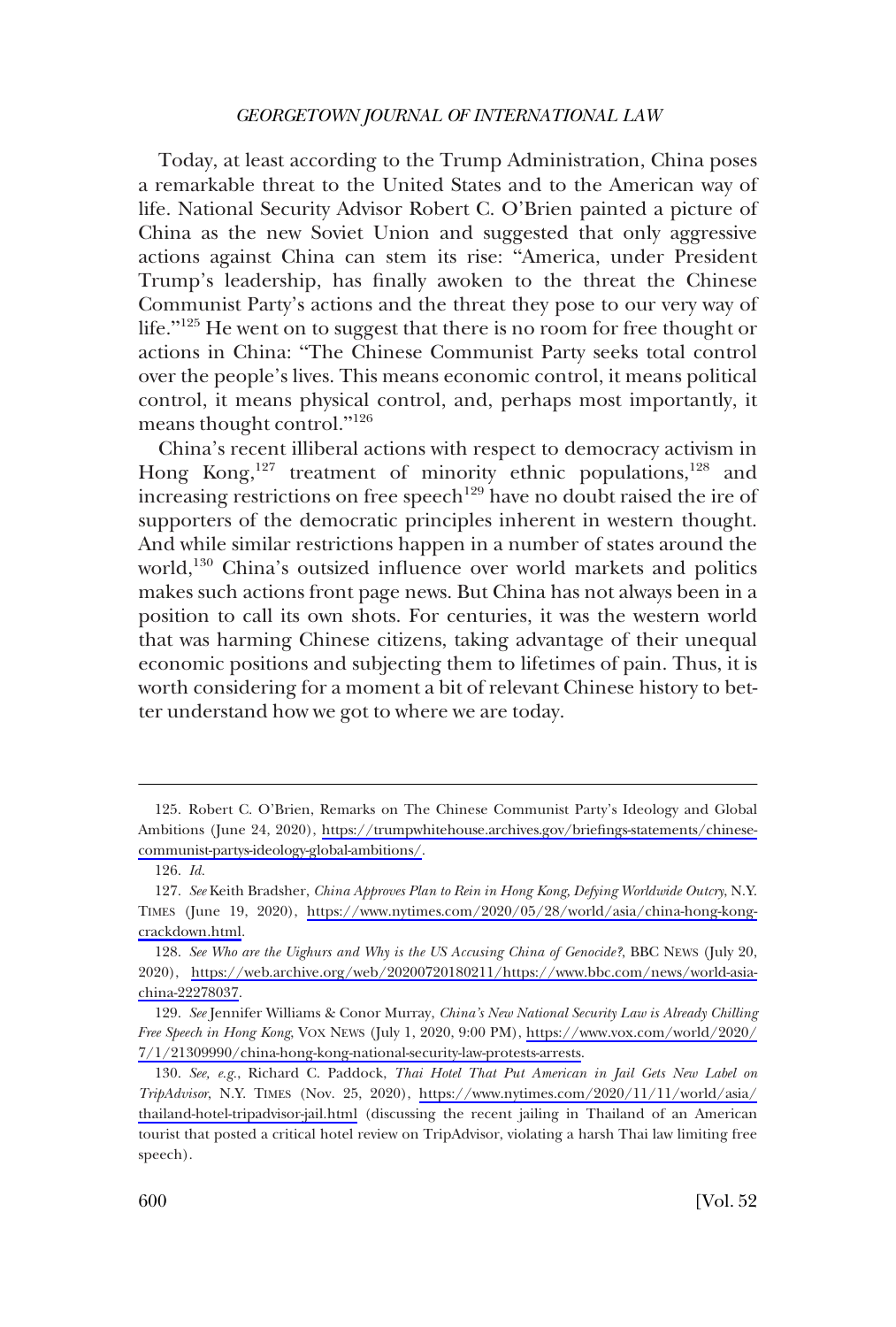# <span id="page-26-0"></span>IV. U.S.-CHINA RELATIONS BACKGROUND: FROM OPIUM TO PING PONG

The United States has been at the center of the post-World War II economic and political system since 1944. That year, President Franklin Roosevelt successfully achieved the progressives' goal of creating large, government-funded social programs to protect against unemployment and old-age, among other things.131 But Roosevelt also surmised that World War II was emblematic of the depth of integration of world economies, leading countries to take more aggressive global stances to protect their national economic interests.<sup>132</sup> Because of this, Roosevelt pushed for a new form of global economic leadership—the Bretton Woods system.

The Bretton Woods conference in 1944, attended by the victorious Allies, established rules and institutions meant to curb the unilateral actions of countries that might undermine the peace and security won by the victors of the war.<sup>133</sup> Among these were the International Monetary Fund to protect against currency crises, and the International Bank for Reconstruction and Development to provide aid to develop infrastructure and strengthen government institutions. The rules of the game for trade were agreed to through the General Agreement on Tariffs and Trade in 1947 and ultimately culminated in the establishment of the WTO in 1995.<sup>134</sup>

These rules and institutions were meant to be multilateral, growing in membership each year and thus deepening the desire to avoid military actions among partner nations. These rules and institutions operated democratically, like the country that pushed for their creation. And there was never a doubt that the values and direction of the United States would guide this new system.

For the first nearly fifty years of the Bretton Woods system, the only alternative to a democratically led, free-trade oriented world was the autocratic, controlled-economy approach advocated by the Soviet Union. Thus, when that system was exposed as flawed and the Soviet

<sup>131.</sup> Eric Rauchway, *Roosevelt's New Deal Offered Hope in Desperate Times. We Can Do the Same Now*, THE GUARDIAN [UK] (May 25, 2020) (describing the development of the "New Deal" policies of the Roosevelt Administration and explaining how they might be reapplied in light of the 2020 global health pandemic).

<sup>132.</sup> *See generally* Ronald R. Krebs, *Tell Me a Story: FDR, Narrative, and the Making of the Second World War*, 24 SECURITY STUD. 131 (2015) (describing the lead-up to World War II and the associated social programs implemented by President Roosevelt).

<sup>133.</sup> See What Are Bretton Woods Institutions?, THE BRETTON WOODS PROJECT (Jan. 1, 2019), <https://www.brettonwoodsproject.org/2019/01/art-320747/>.

<sup>134.</sup> *See, e.g.*, CHAD BOWN, SELF-ENFORCING TRADE: DEVELOPING COUNTRIES AND WTO DISPUTE SETTLEMENT 10–13 (2009) (explaining the formation of the GATT and WTO system).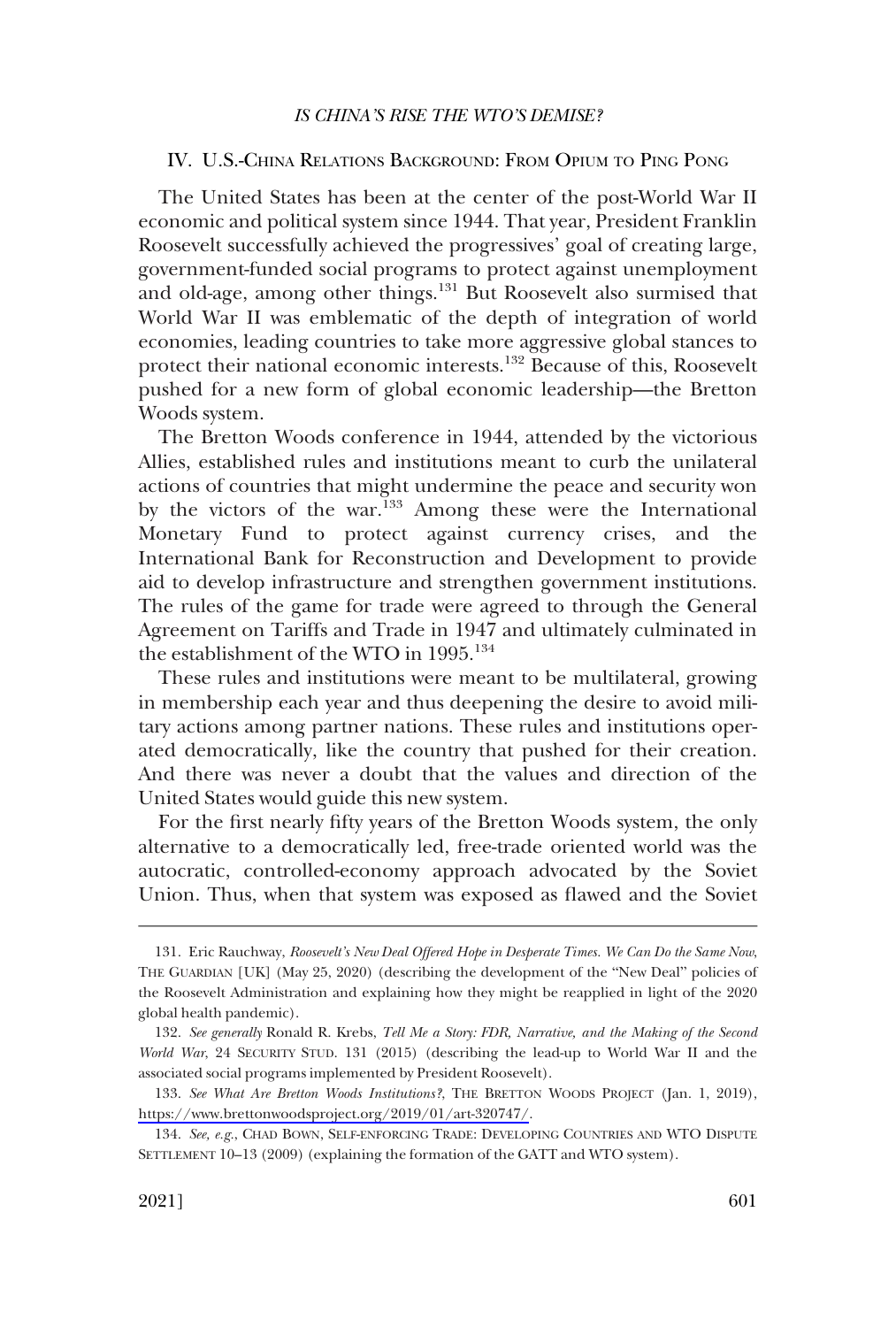Union dissolved into independent states, the Bretton Woods system effectively emerged as the only game in town.<sup>135</sup> That is, until China started playing.

As discussed earlier, China was not a major economic player in 1991. Thus, when the Soviet Union dissolved, the "China Model" was not looked to as an alternative to Bretton Woods. But by the early 2000s, rapid and sustained economic growth in China brought new attention to the political model behind the economic surge. Some analysts named China's approach the "Beijing Consensus," referring to an authoritarian, market-based approach to growth.136 Chinese communist party leader Xi Jinping has consistently referred to his political approach as "Socialism with Chinese Characteristics," an obvious attempt to distance their approach from the failures of Soviet communism.<sup>137</sup> But no matter how it is defined, China has effectively established an alternative to the Bretton Woods system and it has been attracting support around the world.<sup>138</sup>

Accordingly, as China's economic and political influence grew, a new challenge emerged to the survival of the Bretton Woods system and the country at the head of that system—the United States. China's accession to the WTO in 2001 was meant to reign in their growing economic and political influence. In his 1998 article arguing in favor of China acceding to the WTO, law professor Frederick Abbott said:

These include providing most favored nation (MFN) treatment to goods and services of all WTO Members, treating goods imported into its market on the same basis as domestically produced goods, abandoning the use of quotas, and protecting intellectual property rights. Perhaps most important, as China's economic integration with the rest of the world becomes more

<sup>135.</sup> William Jannace & Paul Tiffany, *A New World Order: The Rule of Law or Law of Rulers?*, 42 FORDHAM INT'L L.J. 1379, 1385 (2019) (describing the dissolution of the Soviet Union in 1991 as the pinnacle of Bretton Woods power).

<sup>136.</sup> *See, e.g.*, STEFAN HALPER, THE BEIJING CONSENSUS: HOW CHINA'S AUTHORITARIAN MODEL WILL DOMINATE THE TWENTY-FIRST CENTURY (2010).

*See, e.g.*, Chris Buckley, *Xi Jinping Thought Explained: A New Ideology for a New Era*, N.Y. TIMES 137. (Feb. 26, 2018), [https://www.nytimes.com/2018/02/26/world/asia/xi-jinping-thought-explained](https://www.nytimes.com/2018/02/26/world/asia/xi-jinping-thought-explained-a-new-ideology-for-a-new-era.html)[a-new-ideology-for-a-new-era.html.](https://www.nytimes.com/2018/02/26/world/asia/xi-jinping-thought-explained-a-new-ideology-for-a-new-era.html)

<sup>138.</sup> See David Shullman, Protect the Party: China's Growing Influence in the Developing World, BROOKINGS INST. (Jan. 22, 2019), [https://www.brookings.edu/articles/protect-the-party-chinas](https://www.brookings.edu/articles/protect-the-party-chinas-growing-influence-in-the-developing-world/)[growing-influence-in-the-developing-world/](https://www.brookings.edu/articles/protect-the-party-chinas-growing-influence-in-the-developing-world/) (discussing Chinese efforts to work with developing countries to acquire resources and advocating for the legitimacy of the China Model for political leadership).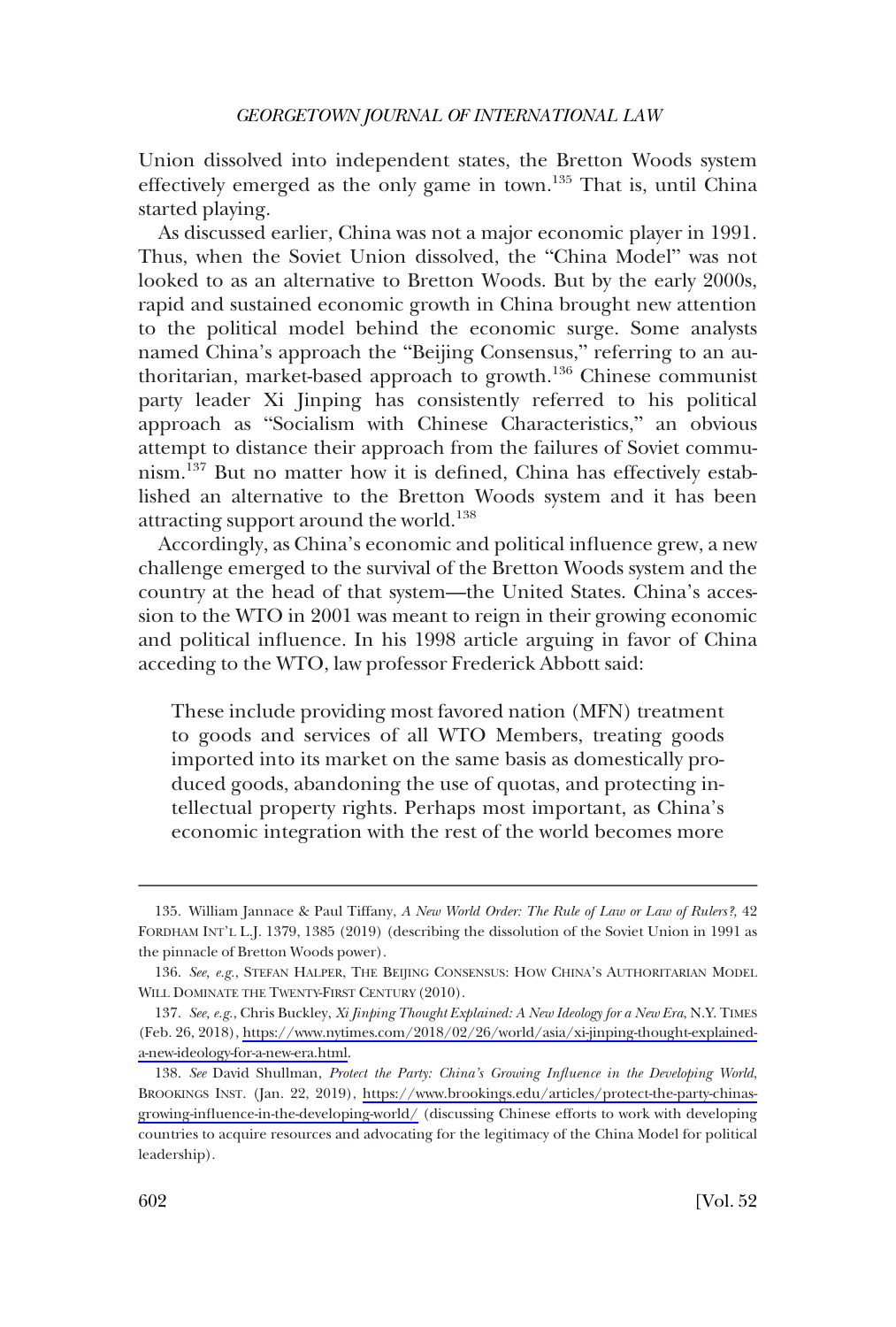<span id="page-28-0"></span>deeply imbedded, its stake in maintaining peaceful external relations will grow.<sup>139</sup>

Abbott's hopes may have been dashed after China finally did accede to the WTO three years later and in the twenty years since has done little to become the type of market that the United States had hoped for.

# A. *A Concise History of U.S.-China Relations*

In order to understand U.S.-China trade policy, one must understand the recent history of U.S.-China relations. The recent actions taken by the Trump Administration and the reactions of the Xi Administration cannot be viewed as isolated incidents but rather should be seen as part of longer-term strategies. Failure to understand how we arrived at this moment in history will undoubtedly lead to policy misjudgments and unintended outcomes. Accordingly, this Section will take you through a succinct jaunt through the history of U.S.-China economic and political relations to give perspective into current events.

Americans had enjoyed Chinese culture in the form of tea, porcelain, and silk while they were subjects of the British crown, which traded extensively with China.140 Shortly after U.S. independence, the first ship to sail under the new U.S. flag was the *Empress of China,* a merchant vessel bound for Guangdong, China, to trade with a friendly country in a time of animosity toward Americans.141 And though the Chinese distinguished Americans from the British, they were all considered "foreign devils" and approached with trepidation.<sup>142</sup> The Port of Guangzhou in Southern China served as the transit point for outbound shipments of tea, porcelain, and silk, as well as the entry point for missionaries and diplomats from the United States. But just as demand for U.S. ginseng and fur pelts was growing in China, $143$  the British discovered an even more profitable export—opium.

<sup>139.</sup> Frederick M. Abbott, *China's Accession to the WTO*, AM. SOC'Y OF INT'L L. INSIGHTS (Jan. 12, 1998),<https://www.asil.org/insights/volume/3/issue/1/chinas-accession-wto>.

<sup>140.</sup> *See America's Early Trade with China*, CHINA BUS. REV. (Jan. 1, 2013) (explaining that, despite 1784 being the first trade voyage to China, Americans had been long exposed to Chinese tea, silk and porcelain thanks to British trade with China).

<sup>141.</sup> John W. Swift, P. Hodgkinson & Samuel W. Woodhouse, *The Voyage of the Empress of China*, 63 PENN. MAG. HIST. AND BIOGRAPHY 24 (1939) (describing the historic first voyage to leave the former colonies following independence).

<sup>142.</sup> *See, e.g.*, ARNOLD HENRY SAVAGE LANDOR, CHINA AND THE ALLIES 3 (1901).

<sup>143.</sup> James L. Clayton, *The Growth and Economic Significance of the American Fur Trade, 1790-1890*, 40 MINN. HIST. 210 (1966); *see also* John Steele Gordon, *When Trade Tipped the Other Way; The Huge*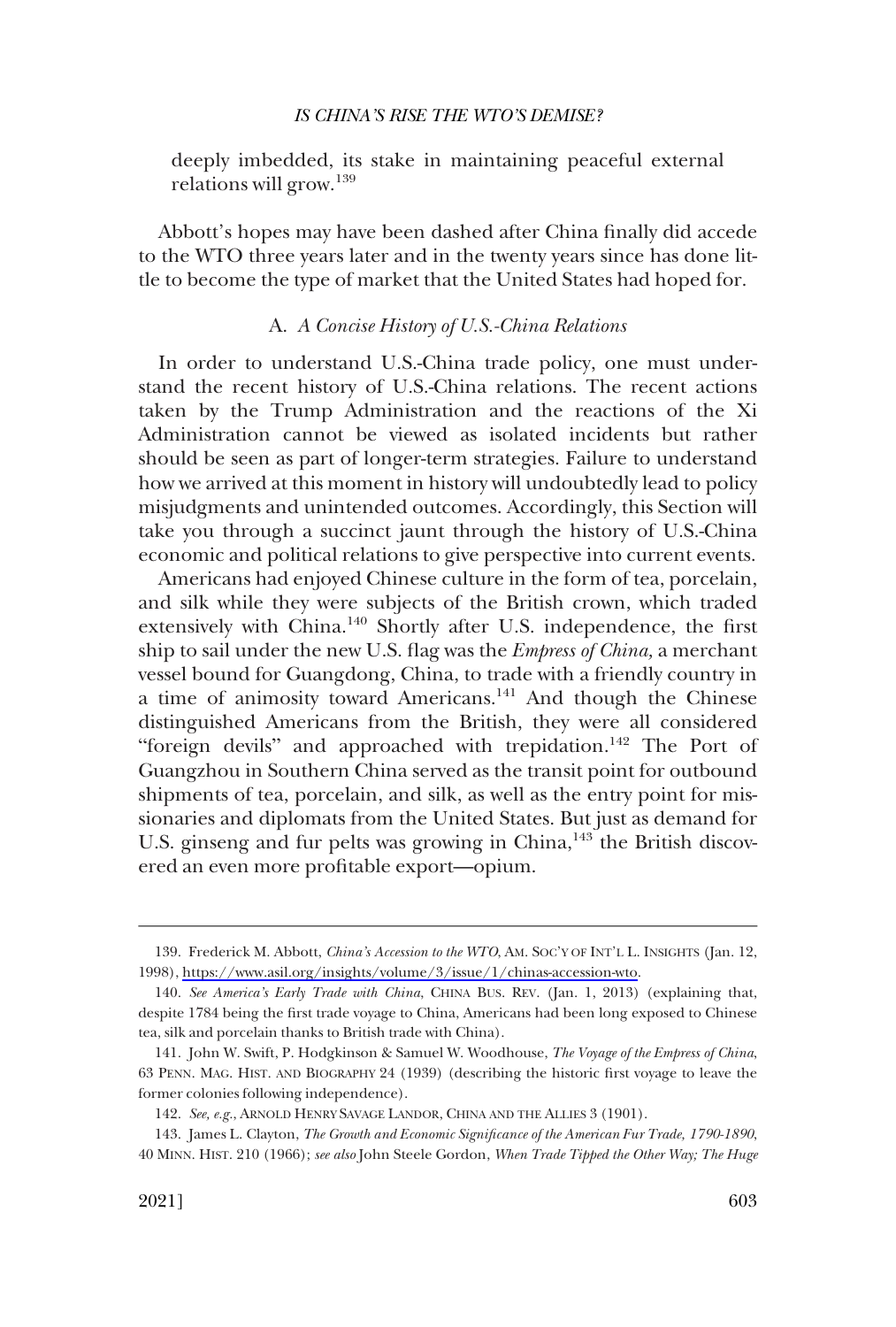<span id="page-29-0"></span>Leveraging their Indian colony, the British East India Company began bringing large quantities of opium into China in the early 1800s.<sup>144</sup> The Americans soon caught on to the trend and began sourcing opium from Turkey to sell in the Chinese province of Canton.<sup>145</sup> Rapidly rising addiction rates and growing concern over the burgeoning health crisis, as well as the death of the Emperor's son due to overdose, led China to take steps to destroy the opium cargo of the British ships in Canton.146 The British, seeing this as an affront to market access, employed military pressure to ensure the entry of this dangerous good.147 Thus began the "century of humiliation" in China.

# 1. The Century of Humiliation (1839 – 1949)

Just before the opium wars began, the Chinese Commissioner in Canton, Lin Zexu, attempted to diplomatically resolve this crisis with a letter to Queen Victoria.<sup>148</sup> When the British crown failed to respond, Zexu unsuccessfully tried to negotiate with the merchants directly.<sup>149</sup> Zexu then seized the stores of opium from the ships, leading to the British military response and the defeat of the Chinese.<sup>150</sup> The Chinese conceded to British demands to open their markets to opium trade via the Treaty of Nanking in 1842. That treaty "provided the basis for the expansion of trade [and] served as the model for subsequent treaties between China and other Western nations."<sup>151</sup>

Despite the bleak relationship between Britain and China, China's relationship with the United States during this time was far more

146. *See* Kevin J. Fandl, *Up in Smoke: International Treaty Obligations and Marijuana Reform in the United States*, 58 AM. BUS. L.J. 163, 179 (2021).

149. Jason A. Karsh, *The Root of the Opium War: Mismanagement in the Aftermath of the British East India Company's Loss of its Monopoly in 1834*, 80–83 (May 2, 2008) (B.A. thesis, University of Pennsylvania) (on file with ScholarlyCommons, University of Pennsylvania) (describing the decisions taken by China that led to the British reaction and the ultimate détente).

150. *Id.* 

*Profits that 19th-Century Traders Made by Selling Furs, Pelts and Other Luxuries to China Helped Fuel America's Expansion*, WALL ST. J. (Oct. 12, 2012).

<sup>144.</sup> U.N. OFF. ON DRUGS AND CRIME, 2008 WORLD DRUG REPORT, at 174, U.N. Sales No. E.08. XI.1 (2008) (explaining how the British East India Company leveraged India to avoid Chinese import bans on opium).

<sup>145.</sup> Charles C. Stelle, *American Trade in Opium to China, 1821–39*, 10 PACIFIC HIST. REV. 57, 57 (1941).

<sup>147.</sup> U.N. OFF. ON DRUGS AND CRIME, *supra* note 144, at 175.

Lin Zexu, *Letter of Advice to Queen Victoria*, DIGIT. CHINA/HARVARD, [https://cyber.harvard.](https://cyber.harvard.edu/ChinaDragon/lin_xexu.html) 148. [edu/ChinaDragon/lin\\_xexu.html](https://cyber.harvard.edu/ChinaDragon/lin_xexu.html) (last visited Feb. 27, 2021).

<sup>151.</sup> Chronology of U.S.-China Relations, 1784–2000, U.S. DEP'T OF STATE, OFFICE OF THE HISTORIAN, <https://history.state.gov/countries/issues/china-us-relations>(last visited Feb. 27, 2021).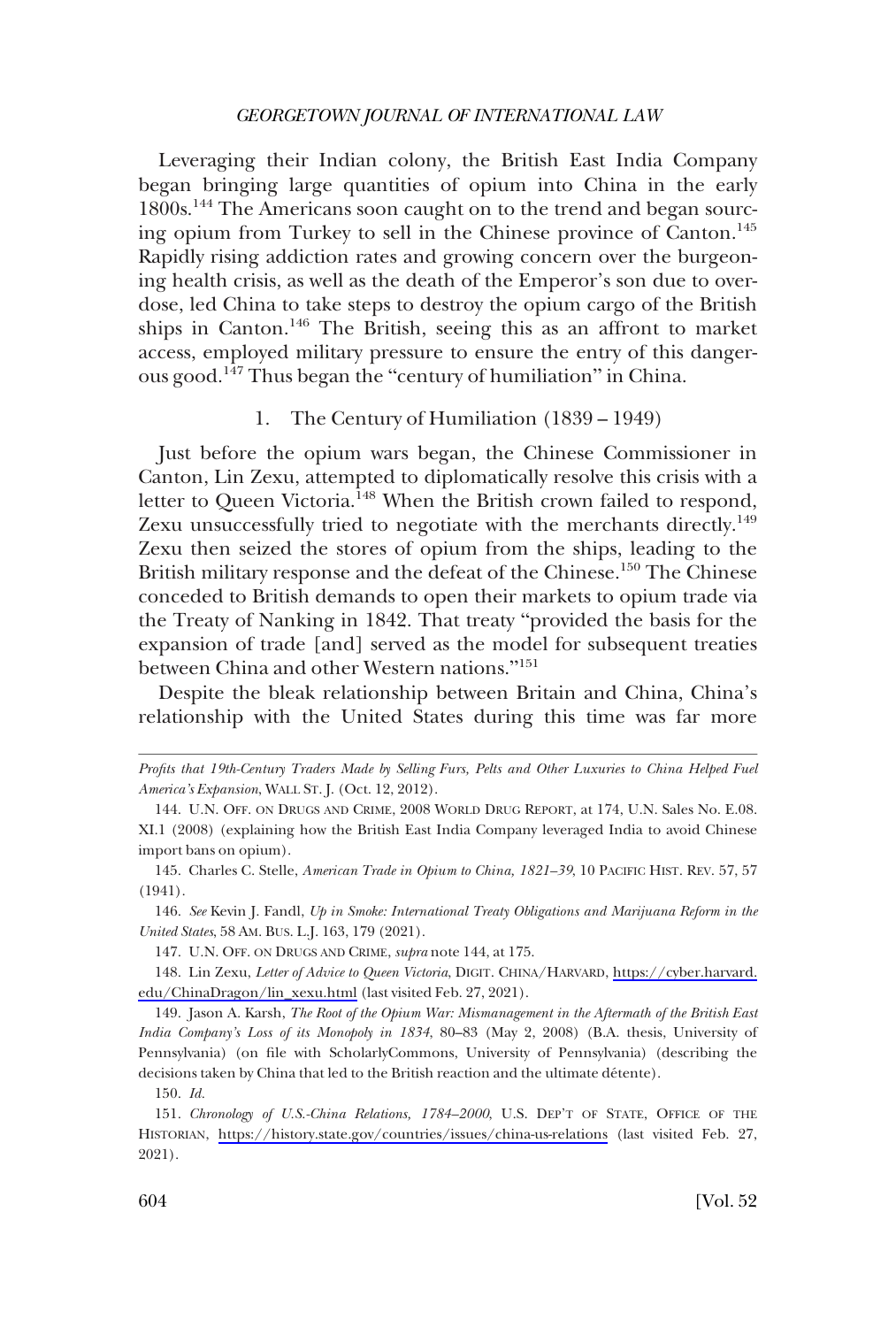favorable. The United States sent Congressman Caleb Cushing to negotiate a treaty with China in 1844.<sup>152</sup> China agreed to the treaty on all counts, granting the United States Most Favored Nation status, which gave it the same benefits that China had afforded the British under the Treaty of Nanking. This meant that the United States could trade on highly favorable terms with the Qing dynasty.<sup>153</sup>

By 1858, China had signed treaties with a number of foreign powers, opening ports for trade and enabling those countries—including the United States—to open diplomatic representations in Beijing.<sup>154</sup> This period is seen historically as a loss of control and influence by the Chinese. Foreign influence—especially from the United States—was frequently blamed.

Around this time, the United States was in the midst of a gold rush and a rapid expansion westward. A substantial number of Chinese laborers traveled to the United States to take part in this economic opportunity. Their presence, and the cultural clash that ensued, led to vast discrimination and a number of state and federal efforts to restrict their entry.155 These efforts culminated in the Chinese Exclusion Act of 1882, which effectively blocked the entry of Chinese citizens for the next sixty years.<sup>156</sup>

Just as the presence of Chinese citizens in the United States was growing, the presence of Americans in China was also growing. And for similar reasons, the Chinese fought this expanding influence in their homeland. The Boxer Rebellion of 1900 targeted foreigners and sought to protect Chinese sovereignty from increasing foreign influence.157 The United States joined other nations in extinguishing the rebellion, forcing the Qing administration to sign the Boxer Protocol, which included  $$330$  million in reparations to foreign nations.<sup>158</sup> This

*Treaty of Wangxia (Treaty of Wang-Hsia), May 18, 1844*, USC US-CHINA INSTITUTE, [https://](https://china.usc.edu/treaty-wangxia-treaty-wang-hsia-may-18-1844) 152. [china.usc.edu/treaty-wangxia-treaty-wang-hsia-may-18-1844](https://china.usc.edu/treaty-wangxia-treaty-wang-hsia-may-18-1844) (last visited Feb. 27, 2021).

<sup>153.</sup> Note that the Qing Dynasty was in power in China from 1644-1911.

<sup>154.</sup> *See* Eric Yong Joong Lee, *The "Peace Treaty" as a U.S. Doctrinal Option and Its Application to the DPRK: A Historical and Analytic Review*, 51 CORNELL INT'L L.J. 101, 109–10 (2018) (discussing the application of most favored nation status to the UK, France, Russia and the United States under the Treaty of Tianjin).

<sup>155.</sup> *See* Kevin J. Fandl, *Taxing Migrants: A Smart and Humane Approach to Immigration Policy*, 7 NW. INTERDISC. L. REV. 127, 136–37, 139–42, 144 (2014).

<sup>156.</sup> The Chinese Exclusion Act of 1882, ch. 126, 22 Stat. 58 (repealed 1943).

<sup>157.</sup> *See, e.g.*, Cheng Jie, *Why Late Qing Constitutional Reform Failed: An Examination from the Comparative Institutional Perspective*, 10 TSINGHUA CHINA L. REV. 107, 109–10 (2017).

<sup>158.</sup> *Id.* at 111 (explaining that, following the defeat of the Boxers, the Qing Dynasty was forced to pay reparations of 450 million silver taels over the next 39 years).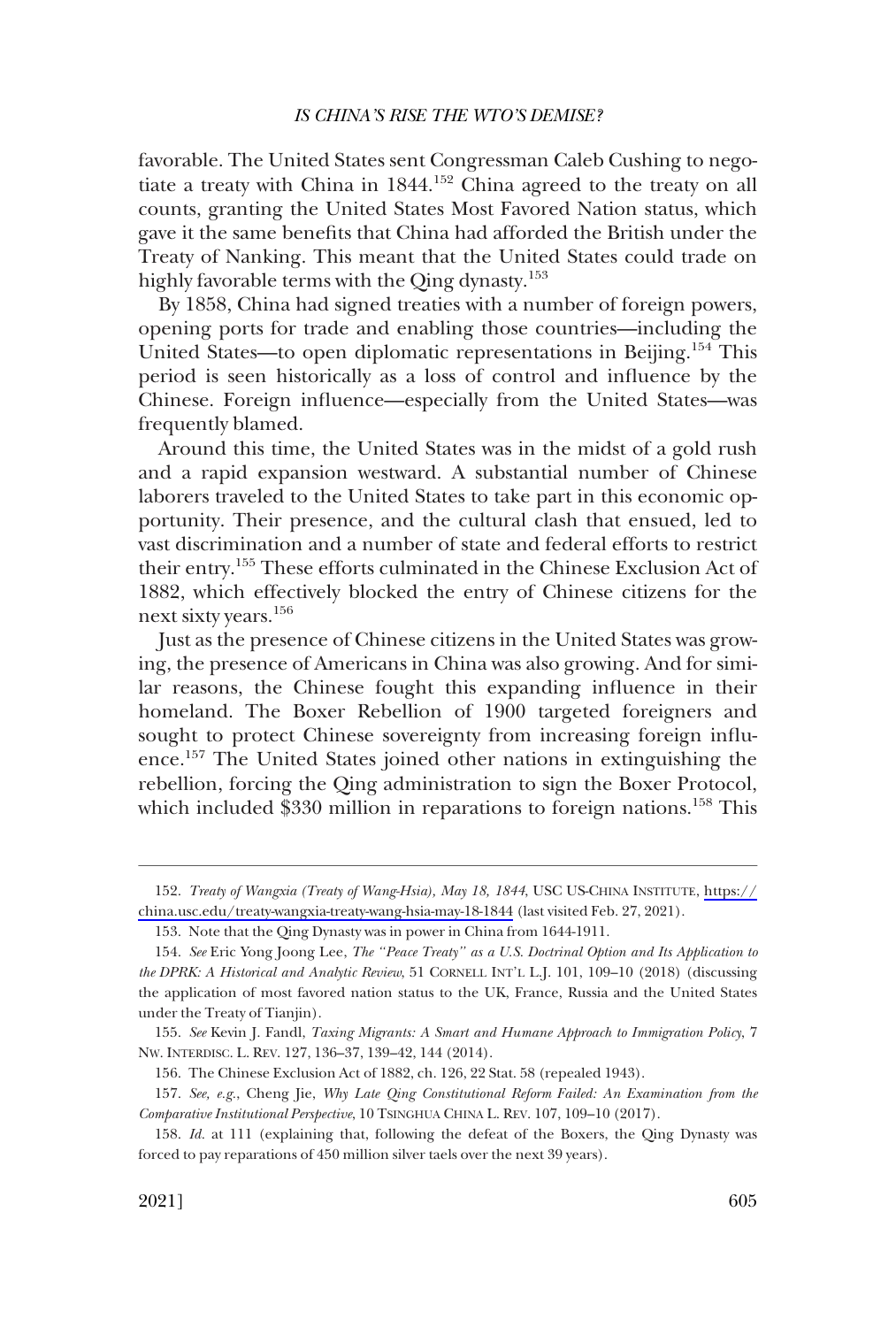final straw broke the back of the Qing Dynasty, sparking rebellions throughout China. The Dynasty fell in 1911.

With the fall of the Qing Dynasty, the Republic of China, known as the Kuomintang, was formed. Shortly following this new administration, World War I broke out, plunging countries once again into territorial battles. China remained neutral the first four years of the war, but finally asserted its claim over Japan in the Shantung (Jiaodong) Peninsula in 1917. That peninsula had been under German control and both the Chinese and Japanese asserted authority over the territory. At the end of the war, the Treaty of Versailles effectively ceded the peninsula to Japan in 1919.159 And though the peninsula was returned to China in  $1922$ ,<sup>160</sup> the initial ceding of the territory to Japan by the West sparked nationalist sentiment and, ultimately, civil war in China.

The Chinese Communist Party (CCP) was formed in 1921 following a number of student protests against Japanese imperialism.161 Civil war broke out in 1927 between the CCP, which followed the principles of Marxism-Leninism, and the Kuomintang, led by the infamous Chiang Kai-shek. The Kuomintang took control of Southern China and designated Nanjing as their capital. The United States recognized the Kuomintang as the official Chinese government.

The two Chinese parties paused their civil war to create a unified front against the Imperial Japanese Army, which invaded Manchuria in 1933. By 1937, the second Sino-Japanese War was raging, and Japan had taken Nanjing, Beijing, and Tianjin. Japan attempted to break the Chinese spirit by massacring, raping and pillaging civilians in what became known as the "Rape of Nanking" in 1937. <sup>162</sup> These acts outraged western nations, prompting the Roosevelt regime in the United States to send aid as well as military support to the Chinese and institute an oil embargo against Japan. This encouraged Japan to bomb Pearl Harbor, quickly drawing the United States into World War II and merging the Sino-Japanese war into the broader world war.

At the end of the war, Japan surrendered control of the island of Formosa (Taiwan) to the Chinese. The United States, under President Truman, sent George Marshall to negotiate an end to the Chinese civil

<sup>159.</sup> Treaty of Versailles, art. 156, June 28, 1919, 225 Consol. T.S. 188.

<sup>160.</sup> GORDON LEVIN, WOODROW WILSON AND WORLD POLITICS: AMERICA'S RESPONSE TO WAR AND REVOLUTION (1968).

<sup>161.</sup> *See, e.g.*, Larry Cata´ Backer, *Chinese Constitutionalism in the "New Era": The Constitution in Emerging Idea and Practice*, 33 CONN. J. INT'L L. 163 (discussing the formation of the Chinese Communist Party).

<sup>162.</sup> *See* IRIS CHANG, THE RAPE OF NANKING: THE FORGOTTEN HOLOCAUST OF WORLD WAR II (1997).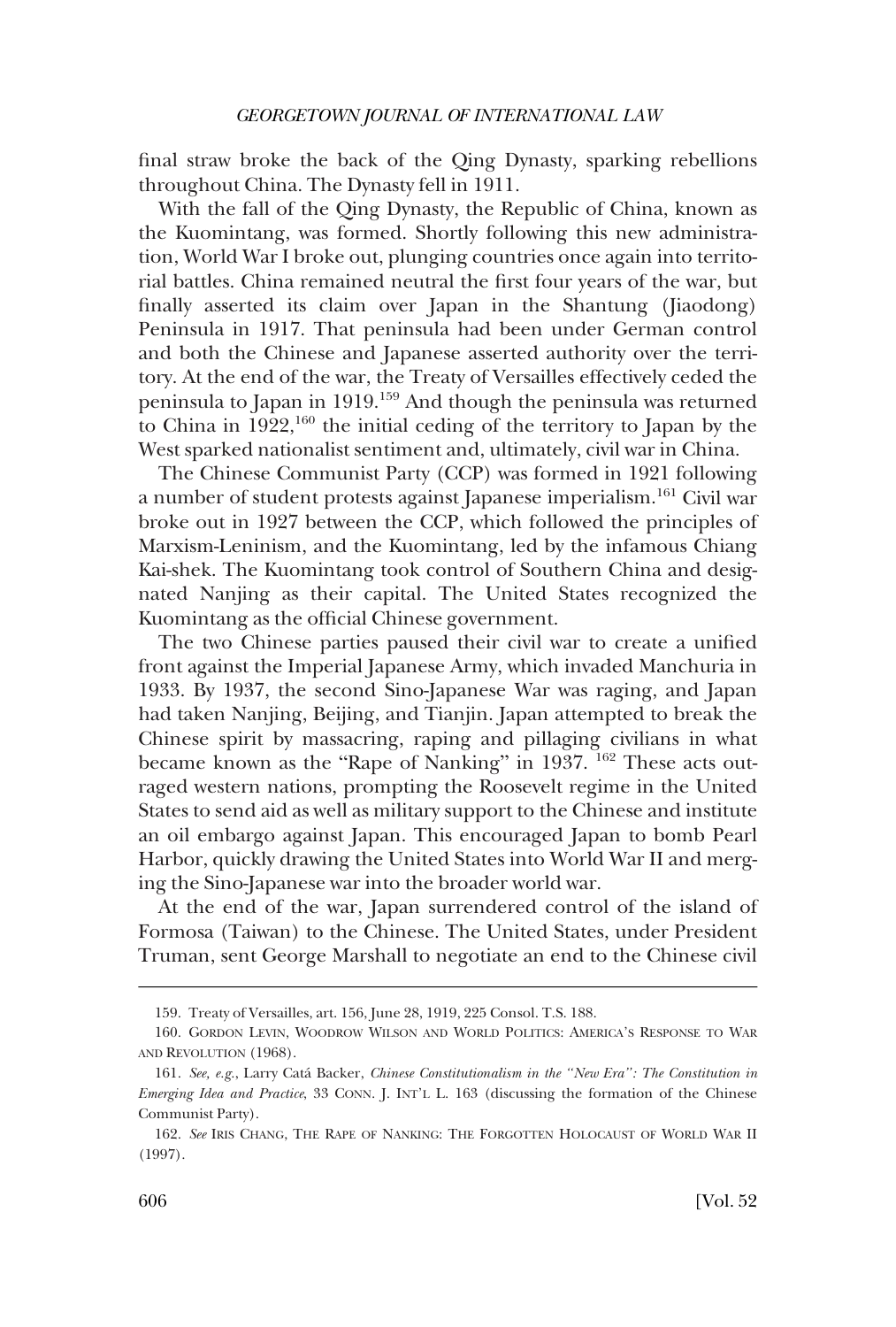war, but his efforts failed.<sup>163</sup> The CCP and the Kuomintang resumed fighting in 1946 and the United States largely stayed out of the conflict. By 1949, the CCP under the leadership of Mao Zedong prevailed and the Kuomintang fled to Taiwan. Mao established the People's Republic of China on the mainland, while Chiang Kai-shek administered the Republic of China from Taiwan. The United States recognized the latter only for the next several years.

The Cold War that emerged out of the differing political and economic policies of the Soviet Union and the West following World War II defined the subsequent forty years. Fear of communism in the United States—the "Red Scare"—prevented effective communication or diplomacy between the Soviet Union, China, and the United States.164 This culminated in the 1950 incursion of North Korea into South Korea, kicking off the three-year civil war there. China and the Soviet Union came to the aid of the North, while the West defended the South. Neither party prevailed and an armistice was agreed to in 1953.165

By the late 1950s, following a number of conflicts over Taiwan between the PRC and the Republic of China, the Soviets and the Chinese distanced themselves from one another. This was partly due to the fact that the Soviets did not come to the aid of the PRC in its push for control over Taiwan, but also because Mao and Soviet leader Nikita Khrushchev disagreed on the principles of communism. While Khrushchev wanted to pursue economic development through heavy industry, Mao believed that investments in agriculture would be most successful.<sup>166</sup> Mao's decision to focus on agriculture with the 1958 launch of the Great Leap Forward program would lead to years of famine and poverty in China.167

Alonzo L. Hamby, *Harry S. Truman: Foreign Affairs*, UVA MILLER CENTER, [https://](https://millercenter.org/president/truman/foreign-affairs)  163. [millercenter.org/president/truman/foreign-affairs](https://millercenter.org/president/truman/foreign-affairs).

<sup>164.</sup> The "Red Scare" began when President Truman signed Executive Order 9835, aiming to rid the government of communist infiltrators. *See* Exec. Order No. 9835, 12 Fed. Reg. 1935 (Mar. 21, 1947).

<sup>165.</sup> Korean War Armistice Agreement (July 27, 1953), https://2001-2009.state.gov/t/ac/rls/ [or/2004/31006.htm.](https://2001-2009.state.gov/t/ac/rls/or/2004/31006.htm)

<sup>166.</sup> *See, e.g.*, *China's Legal Reform at the Crossroads*, 169 (2) FAR EAST. ECON. REV. at 23–27 (Mar. 2006) (explaining the divergence of communist philosophy after Khruschev denounced the ideas of Stalin in 1956); *see generally* Zhihua Shen and Yafeng Xia, *The Great Leap Forward, the People's Commune and the Sino-Soviet Split*, 20 J. CONTEMP. CHINA 72 (2011) (discussing the disputes over economic development leading China and the Soviet Union to pursue different strategies).

<sup>167.</sup> *See* Yixin Chen, *Cold War Competition and Food Production in China*, *1957–1962*, 83 AG. HIST. 51, 52 (2009) (describing the "greatest famine in human history," which took the lives of 30 million people).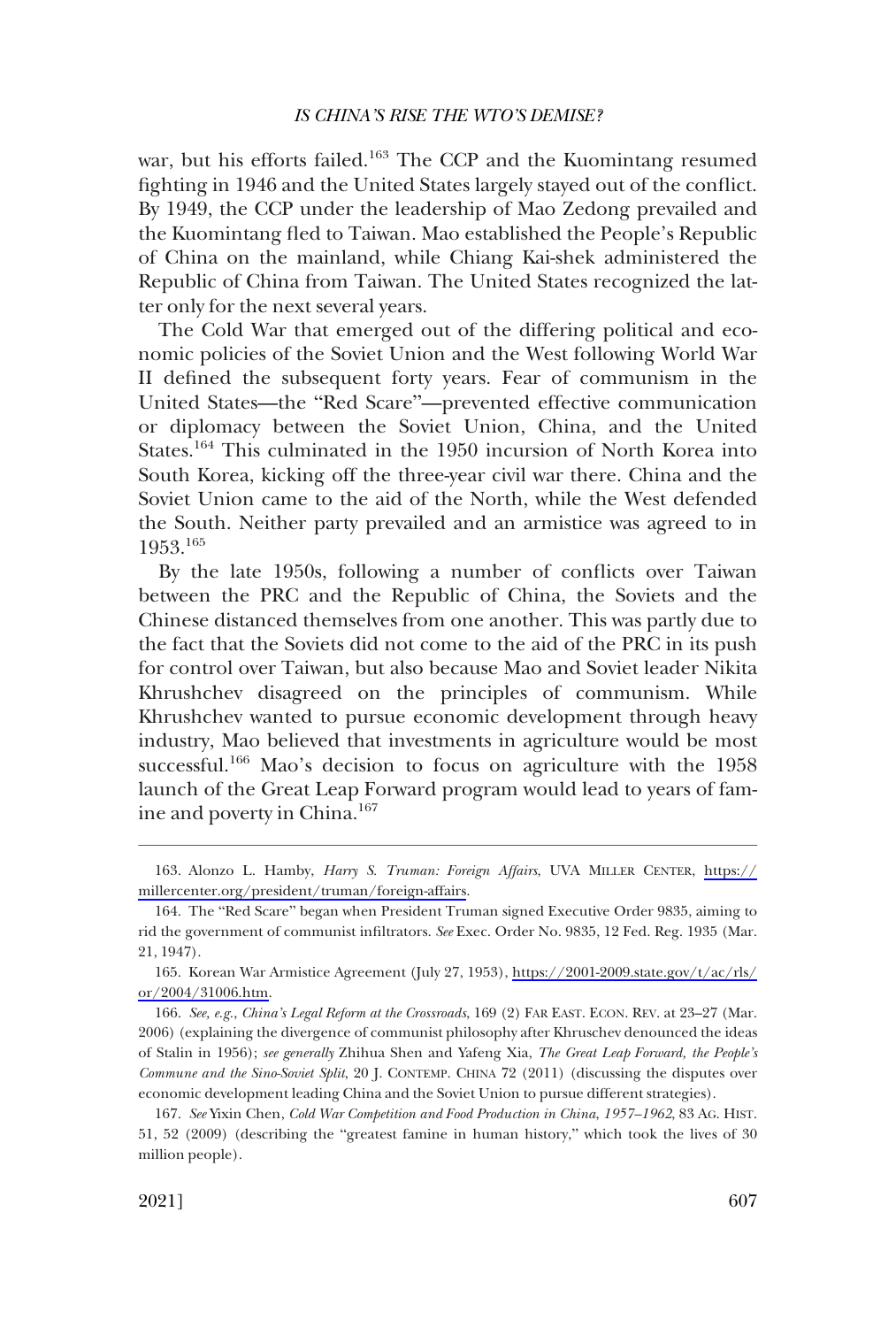# 2. Nixon Goes to China

<span id="page-33-0"></span>Mao sought to reassert China's power on the global stage by incentivizing overproduction of agriculture that could be exported; however, rather than increasing yields, production was slowing. While most other countries were benefiting from the post-World War II economic growth period, China was backtracking. By the 1960s, this may have inspired Mao to be more receptive to foreign assistance, which the United States was ready to provide.<sup>168</sup>

With the Cold War in full swing and U.S. animosity toward communism at a fever pitch, it may seem strange that a U.S. president would be advocating for improved relations with a devoutly communist country like China. But that is precisely what was happening in 1967, when soon-to-be President<sup>169</sup> Richard Nixon published an article in *Foreign Affairs* making the case for improved U.S.-Sino relations. His divergence from the general sentiment of the public was not haphazard—it was strategic.

In that article, Nixon emphasized the threat posed by communist China and reiterated the fact that the United States had not yet recognized the PRC as the legitimate Chinese government. However, he also presented a vision that would work to integrate the PRC into the community of nations as a means of dialogue and cooperation, rather than isolating it and ignoring its potential. In his words:

Taking the long view, we simply cannot afford to leave China forever outside the family of nations, there to nurture its fantasies, cherish its hate and threaten its neighbors. There is no place on this small planet for a billion of its potentially most able people to live in angry isolation.

 $[\ldots]$ 

For the short run, then, this means a policy of firm restraint, of no reward, of a creative counterpressure designed to persuade Peking that its interests can be served only by accepting the basic rules of international civility. For the long run, it means pulling China back into the world community-but as a great and progressive nation, not as the epicenter of world revolution.<sup>170</sup>

<sup>168.</sup> William C. Kirby, *A Note on the 40th Anniversary of Nixon's Visit to China*, CROSS CURRENTS E. ASIAN HIST. AND CULTURE REV. NO. 2 (Mar. 2012), [https://www.hbs.edu/faculty/Pages/item.](https://www.hbs.edu/faculty/Pages/item.aspx?num=58187) [aspx?num=58187](https://www.hbs.edu/faculty/Pages/item.aspx?num=58187).

<sup>169.</sup> Richard Nixon served as the 37<sup>th</sup> U.S. President from 1969–1974.

<sup>170.</sup> Richard M. Nixon, *Asia After Viet Nam*, FOREIGN AFF. 121, 123 (Oct. 1967).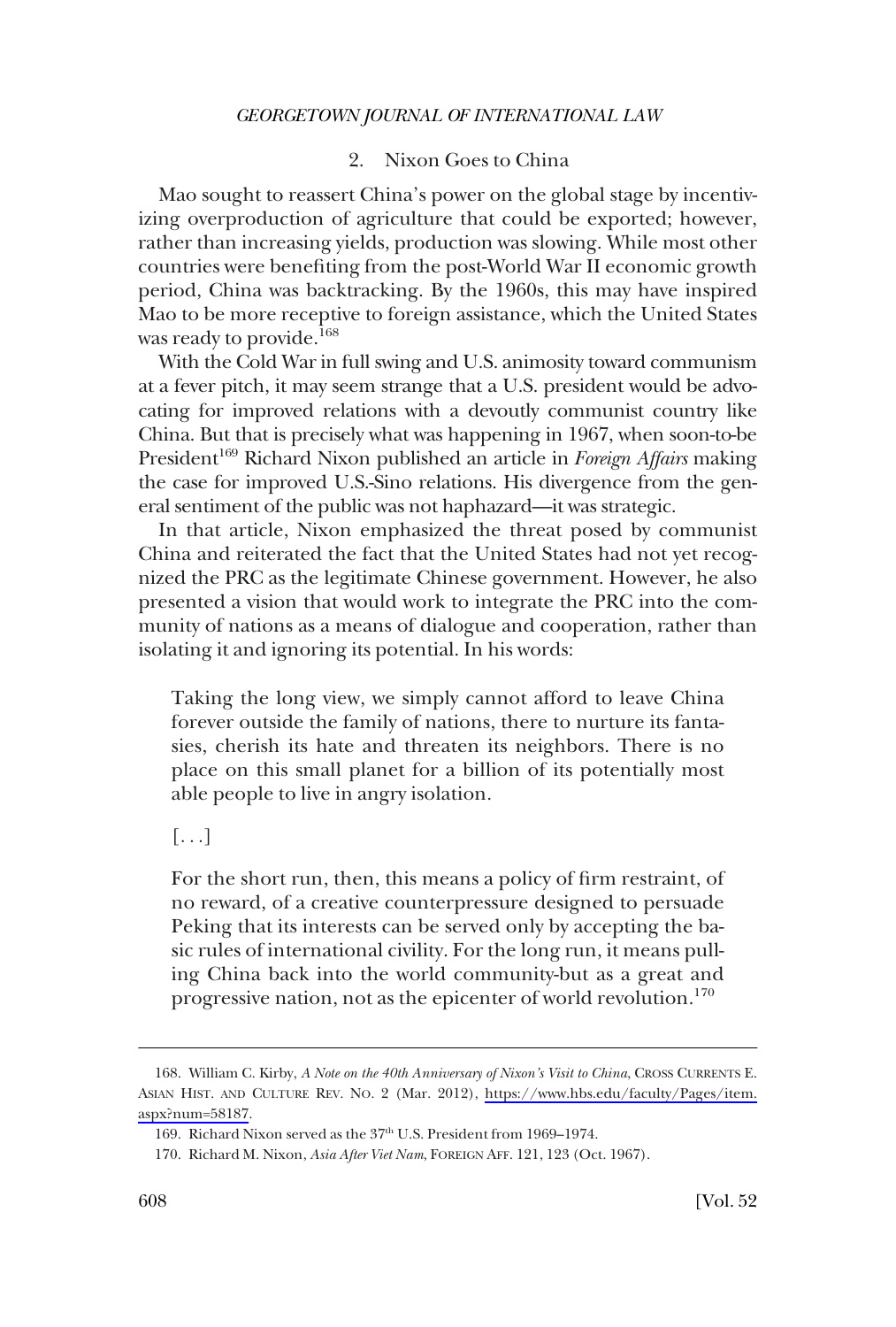Nixon concluded the article with the recommendation of a policy of "containment without isolation,"171 engaging with the PRC to prevent security threats from arising out of the unknown.

Following Nixon's election in 1968, relations between the Soviets and the Chinese deteriorated significantly. Border clashes in Mongolia as well as Soviet attacks on Chinese nuclear facilities, accompanied by the 1968 Soviet invasion of Czechoslovakia, made improved U.S.-Sino relations a top foreign policy priority for the new Nixon Administration.<sup>172</sup> The first olive branch was a loosening of trade and tourism restrictions on China. In two White House proclamations in July and December 1969, the United States announced the following changes:  $173$ 

- � American citizens would be given automatic passport validation to travel to China<sup>174</sup>
- � American tourists in China would be permitted to purchase up to  $$100$  in goods<sup>175</sup>
- � Subsidiaries of U.S. firms would be permitted to trade with China in non-strategic items $176$

The following year, the President further eased trade restrictions on China by allowing certain non-strategic U.S. goods to be exported to China and the implementation of an expedited process for Chinese citizens to receive U.S. visas, and the allowance of Chinese banks to begin using U.S. dollars, among other things.<sup>177</sup>

By 1970, the Cold War was in full swing, and the Vietnam War was proceeding seemingly without an end in sight. President Nixon was in search of a solution to both of these major foreign policy problems. He saw China as a potential resolution to both. China's less aggressive form of communism was seen as more palatable from the U.S. point of view as it did not involve the type of expansionary tactics applied by the Soviets. Yet China still had influence in Moscow as well as with the North Vietnamese. Accordingly, a détente with China could mean a

<sup>171.</sup> *Id.* at 123.

<sup>172.</sup> *See* Jaw-ling Joanne Chang, *United States-China Normalization: An Evaluation of Foreign Policy Decision Making*, UNIV. OF MD. SCH. OF L. OCCASIONAL PAPERS/REPRINTS SERIES IN CONTEMP. ASIAN STUD. at 30–31 (1986).

<sup>173.</sup> U.S. Dep't of State Bulletin of April 12, 1971. *See also* HENRY KISSINGER, WHITE HOUSE YEARS 180 (1979).

<sup>174.</sup> U.S. Dep't of State Bulletin of April 12, 1971 at 510.

<sup>175.</sup> *Id.* 

<sup>176.</sup> *Id.* 

<sup>177.</sup> U.S. Dep't of State Bulletin of May 3, 1971 at 567–68.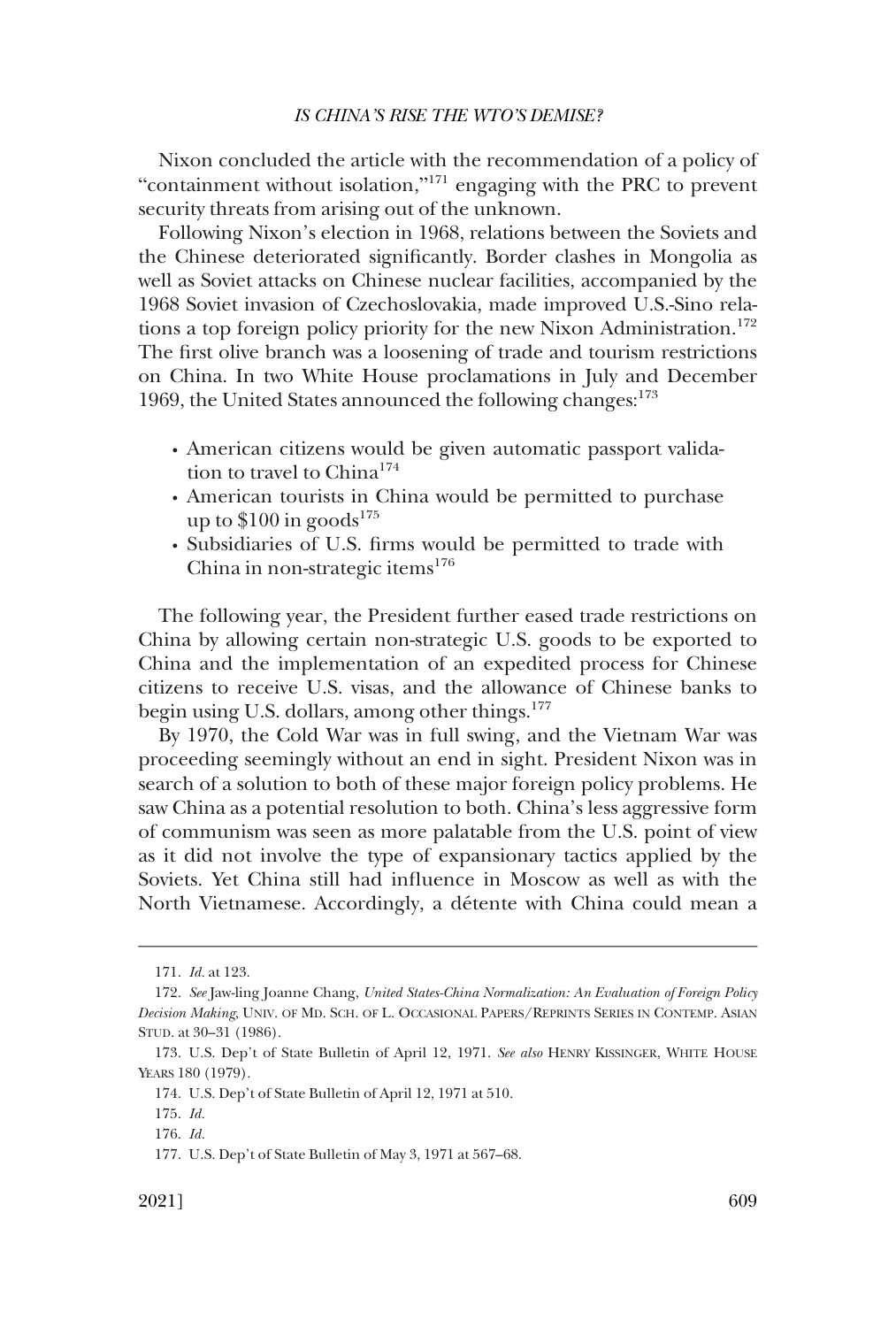powerful negotiating partner to slow the spread of Soviet communism and to end the conflict in Vietnam.<sup>178</sup>

In the same vein, the PRC in China sought an opening to reconnect to the West and to leverage economic opportunities for its people. It took the first step by inviting the U.S. ping pong team, which had recently played alongside the Chinese team in Japan, to visit Beijing. The team accepted and, on the same day, President Nixon eased sanctions under a trade embargo that had been in place since  $1970^{179}$ 

On July 15, 1971, President Nixon took to the television airwaves to announce his ongoing efforts to normalize trade and political relations with China.<sup>180</sup> In the announcement, he stated:

The meeting between the leaders of China and the United States is to seek the normalization of relations between the two countries and also to exchange views on questions of concern to the two sides . . . . I have taken this action because of my profound conviction that all nations will gain from a reduction of tensions and a better relationship between the United States and the People's Republic of China.<sup>181</sup>

That same month, U.S. National Security Advisor Henry Kissinger secretly traveled to China to prepare for the President's visit, which took place in February 1972. That visit coincided with the meeting of the United Nations General Assembly a few days later, in which countries would vote on admission to the PRC government. The United States agreed to support the PRC and, though they initially opposed expelling Taiwan, where the Republic of China continued to take refuge, the United States ultimately agreed to replace Taiwan with the PRC.182

<sup>178.</sup> *See* Chang, *supra* note 172, at 30 (suggesting that rapprochement with China was done with the express intent of showing a strategic alliance in the face of Soviet aggression).

<sup>179.</sup> FRANK N. MAGILL, NIXON REMOVES AN EMBARGO ON TRADE WITH CHINA 1032–33 (1996); *see also* Luke Lee & John McCobb, *United States Trade Embargo on China, 1949–1980; Legal Status and Future Prospects*, 4 J. INT'L L. & POL'Y 1, 28 (1971).

<sup>180.</sup> Press Release, *Remarks to the Nation Announcing Acceptance of an Invitation to Visit the People's Republic of China*, July 15, 1971 ("As I have pointed out on a number of occasions over the past three years, there can be no stable and enduring peace without the participation of the People's Republic of China and its 750 million people. That is why I have undertaken initiatives in several areas to open the door for more normal relations between our two countries. In pursuance of that goal, I sent Dr. Kissinger, my Assistant for National Security Affairs, to Peking during his recent world tour for the purpose of having talks with Premier Chou En-lai.").

<sup>181.</sup> *Id.* 

<sup>182.</sup> Chang, *supra* note 172, at 33 (discussing the UN vote of October 25, 1971 that sat the PRC in place of Taiwan in the General Assembly).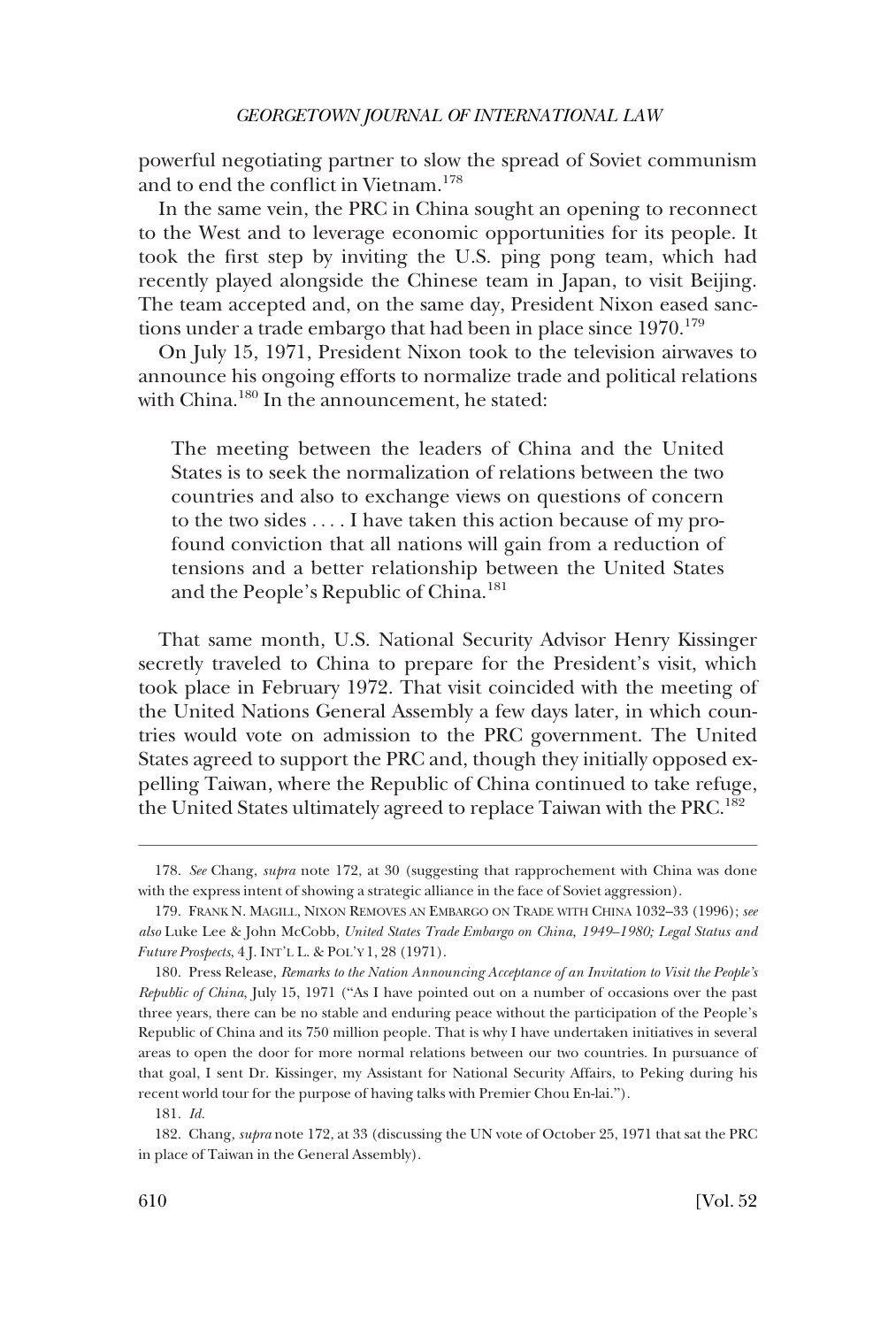Following Nixon's 1972 visit, the PRC and the United States jointly issued the "Shanghai Communique," which established the new relationship between the two parties.<sup>183</sup> Leading up to that document, both parties struggled to find common ground on the status of Taiwan, with the United States seeking to support it as an independent country and China refusing to see it as such. Ultimately, China agreed to begin normalizing trade and diplomatic relations with the United States and the United States agreed to support the "One China" policy that treated the status of Taiwan as an internal matter for China and not in need of U.S. intervention.<sup>184</sup>

Though full normalization of relations between the United States and China would not be finalized until 1978, trade between the two nations rapidly increased throughout the 1970s. In 1971, trade between China and the United States stood at \$5 million. That rose to \$96 million in 1972, \$805 million in 1973, and \$934 million in 1974.185 By 1980, trade between the two countries would top \$5 billion (see Figure 1 and [Figure 2,](#page-37-0) below).186



FIGURE 1. Chinese Merchandise Imports, in trillions (1960–2018). Source: World Bank.

<sup>183.</sup> Public Papers: Nixon, 1972 at 376–79.

<sup>184.</sup> Chang, *supra* note 172, at 34–35.

<sup>185.</sup> A. DOAK BARNETT, CHINA AND THE MAJOR POWERS IN EAST ASIA 224 (1977). Note that U.S.- Taiwan trade at the time was far larger than U.S.-China trade, standing at \$1.6 billion in 1971.

<sup>186.</sup> WAYNE M. MORRISON, CHINA-U.S. TRADE ISSUES, RL33536, CONG. RESEARCH SERV., 1 (2018).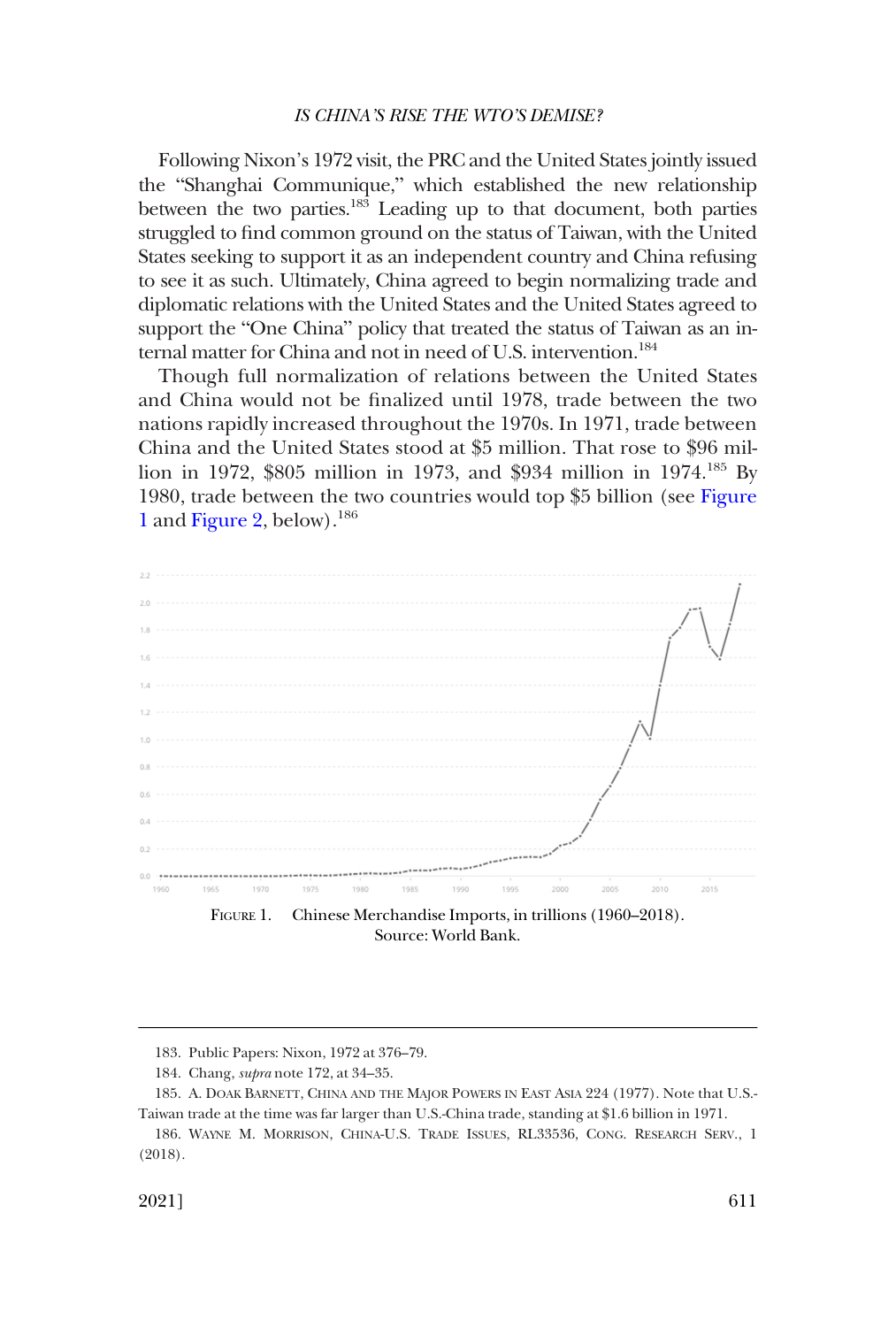<span id="page-37-0"></span>

FIGURE 2. China Merchandise Exports, in trillions (1960–2018). Source: World Bank.

Diplomatic liaison offices, the precursors to embassies, were established in Beijing and Washington in 1973. However, with Nixon's downfall and a general sentiment against major initiatives in Washington, President Ford, though he was the second president to visit China, made no progress toward normalization. Major change came the following year when Chairman Mao as well as Premier Zhou Enlai both died. Hua Guafeng replaced Chairman Mao and Deng Xiaoping, a reformer, became the new Chinese Premier. This changed the outlook for relations as President Jimmy Carter came to power in the United States.

President Carter was hesitant to take actions that would negatively impact the strong relationship between Taiwan and the United States, though he sought normalization of relations with the PRC. With the help of an adept national security advisor—Zbigniew Brzezinski— Carter was able to achieve what Nixon could not: a relationship with both Taiwan and China.187 Recognizing that Deng Xiaoping was in need of an ally to support his economic reforms, Brzezinski exchanged

<sup>187.</sup> *See* Enrico Fardella, *The Sino-American Normalization: A Reassessment*, 33 DIPLOMATIC HIST. 545, 545–46 (2009) (explaining the successful negotiating techniques of Brzezinski).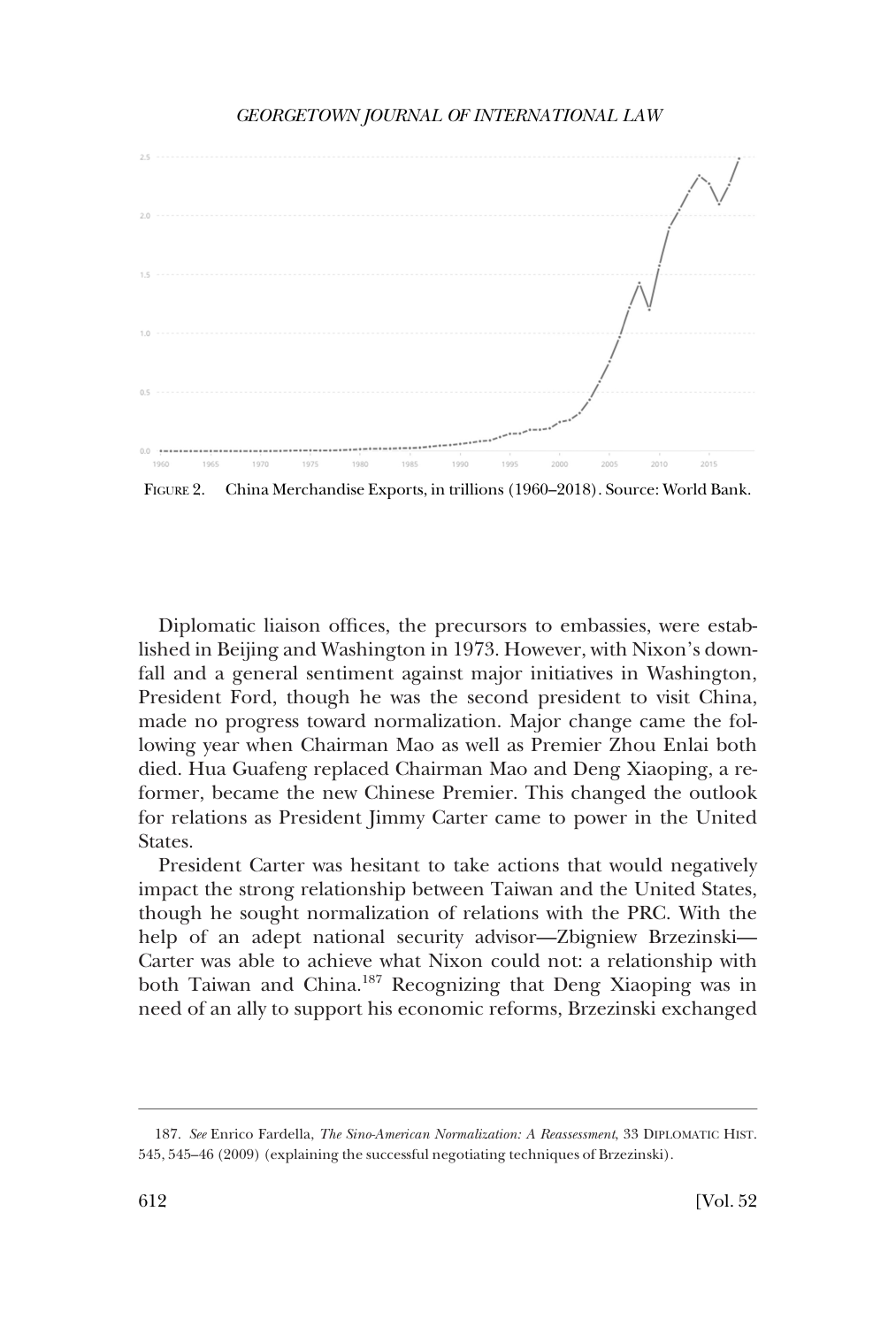<span id="page-38-0"></span>a hands-off policy toward Taiwan with a commitment from China to allow the United States to maintain trade and security relationships with Taiwan.<sup>188</sup> In the end, the Carter Administration, despite its other foreign policy failures, set the conditions for full normalization with the PRC, which included an unofficial diplomatic presence in Taiwan and the continuation of some defensive arms sales, among other things.<sup>189</sup> Full diplomatic relations between the United States and China were established in 1978 after Carter agreed to the terms of the One China policy, which required the United States to recognize the PRC as the one government of China.190

Premier Deng Xiaoping took dramatic steps in 1980 to bring China into the modern global economy, enacting a number of social and economic reforms. These included opening China to foreign investment, enabling Chinese nationals to own businesses, and decollectivizing agriculture.<sup>191</sup> Thus began the rush of American and other foreign businesses to capture the vast Chinese market, and the economic (and political) growth of China began.

# V. ANALYSIS: WILL U.S.-CHINA TENSIONS BRING THE WTO TO AN END?

"The greatest challenge for the maintenance of the WTO dispute settlement system is the growing political and economic competition between the United States and China."192 Relations between the United States and China before and after China's accession to the WTO are dramatically distinct. As explained above, China during the twentieth century was seen as a moderate political threat but not an economic threat. After 2001, China was not only a rising economic superpower and the destination for companies rushing to outsource production, but it was also an equal player in the world trade system. Whether China hoodwinked its way into the WTO to seize opportunities without any serious economic reforms, or whether it strategically played the game by the rules, the WTO became a tool for China to grow.

<sup>188.</sup> *Id.* at 546–47.

<sup>189.</sup> *See* Press Release, U.S. Dep't of State, *Diplomatic Relations with the People's Republic of China and Future Relations with Taiwan* 2 (December 1978).

<sup>190.</sup> Note that the 1979 Taiwan Relations Act enabled the United States to maintain relations with Taiwan without violating the One China policy.

*See generally* Bryan Lohmar et. al., *China's Ongoing Agricultural Modernization: Challenges*  191. *Remain After 30 Years of Reform*, 51 ECON. INFO. BULL. 3 (2009), [https://www.ers.usda.gov/](https://www.ers.usda.gov/webdocs/publications/44377/12788_eib51b_1_.pdf?v=0)  [webdocs/publications/44377/12788\\_eib51b\\_1\\_.pdf?v=0.](https://www.ers.usda.gov/webdocs/publications/44377/12788_eib51b_1_.pdf?v=0)

<sup>192.</sup> Shaffer, *supra* note 80, at 6.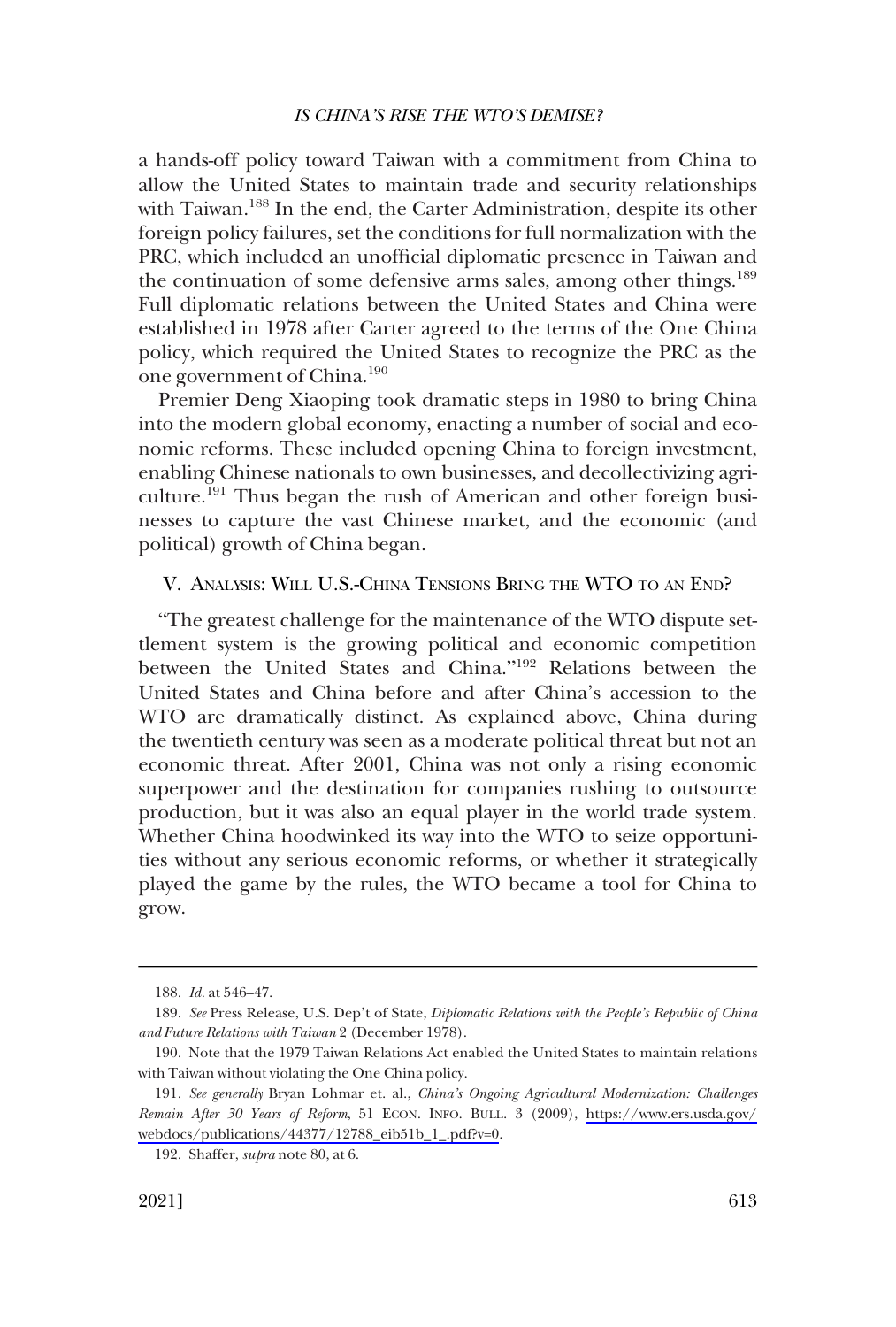<span id="page-39-0"></span>This Section will examine the post-accession strategies applied by the United States to address the rise of China, from temperance to trade war. More precisely, it will highlight the role played by the WTO in both facilitating and constraining Chinese trade expansion. It will conclude by discussing areas where significant disruption remains, and areas where cooperation may lead to a new beginning for the world trade system.

# A. *China Joins the Game*

The rise of both the United States and China as world economic powers involved many of the same tactics, albeit a century apart. In the late nineteenth and early twentieth centuries, the United States employed protectionism through high tariffs and domestic investment to kick-start a competitive manufacturing sector. Once it was able to compete with England and other industrial exporters, the United States lowered tariffs and pushed for access to world markets for its products. Those exports quickly outdid competitors and helped the United States to expand its economy rapidly. China in the late 1900s and early 2000s used protectionism and domestic investment to guide its own economic development, unleashing its power on the world as a manufacturing hub only when it had the capacity to compete—and overwhelm the competition.

But there is a key difference in the rise of these two great powers the institutional environment. When the United States burst onto the scene, the newness of global trade and unfamiliarity with rapid economic growth opened the door to experimentation with the best economic and political system in which to operate. The jury was still out on whether capitalism or communism should be the dominant economic model, and whether realism or liberalism would define the politics of the day. Following World War II, the United States attempted to put the world back together within a structure that it understood and believed beneficial for everyone. By the time China had its moment, a mature institutional structure had been built to protect the astonishing economic gains that had been made leading up to that moment. The jury was back, and the verdict had been returned—rules-based liberal trade works.

The U.S. trade war with China helps to contextualize the United States' concerns over China's rise. It is the culmination of years of efforts to contain China's rapid, though slowing, economic growth. President George W. Bush took what has been called a "sluggish" approach to China, seemingly allowing China to settle into its new role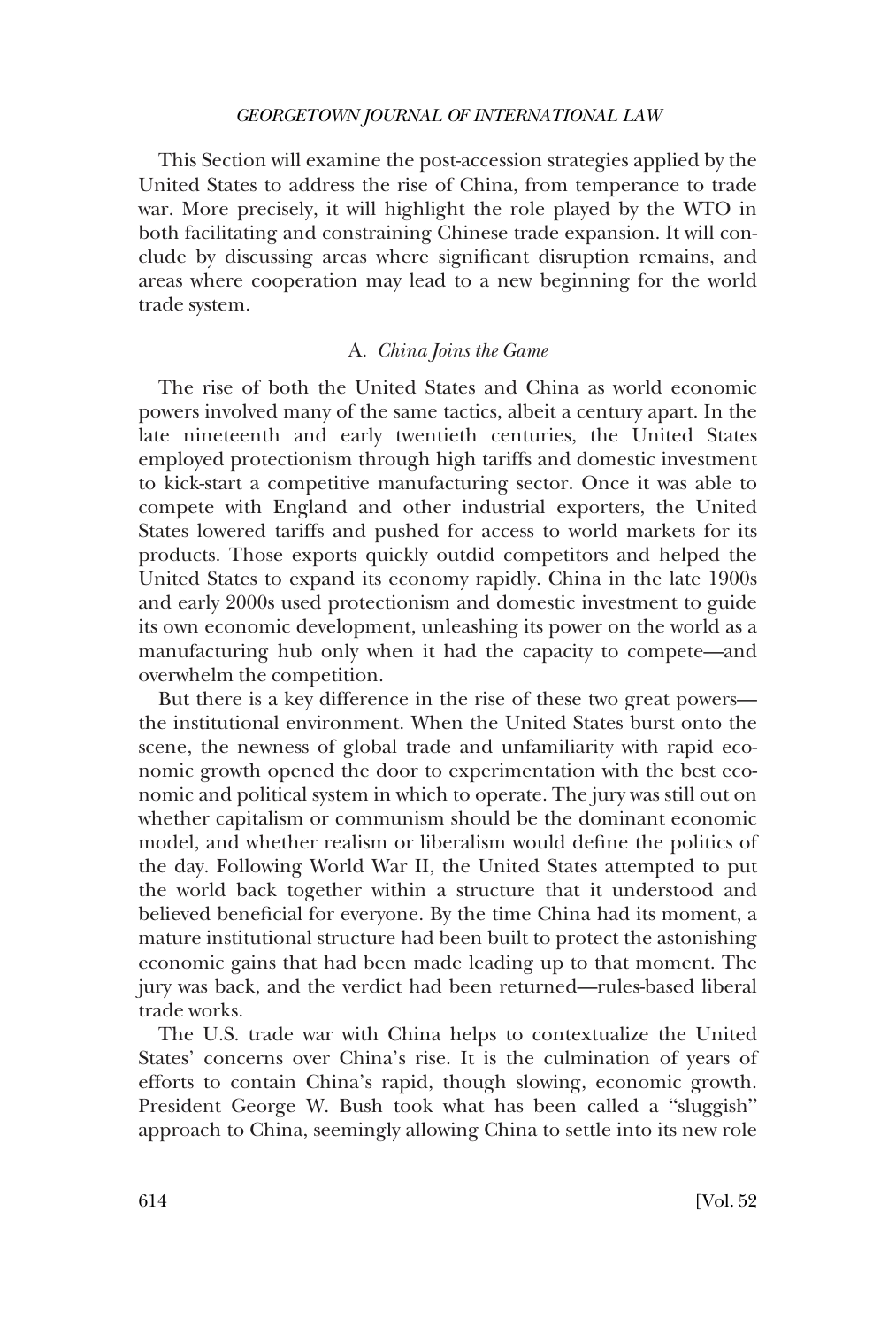as a WTO member.193 U.S. firms were so enamored with their new access to China's market that they did not complain about Chinese practices, making it difficult for the USTR to mount a campaign against them.

Prior to its accession to the WTO, the United States pursued dispute resolution with China through unilateral means, such as trade sanctions. Bowing to pressure from Congress, the Bush Administration finally began to leverage the WTO dispute settlement system to pursue its cases against China. Economist Chad Bown suggested that this was likely a relief to China, considering the alternative.<sup>194</sup> The first case against China was brought in 2006 by the United States, Canada and the European Communities (EC), over imported auto parts.195 In total, the Bush Administration filed six cases against China, and China filed three cases against the United States.

The WTO was proving to be an effective mechanism to resolve narrow disputes, often resulting in minor changes to Chinese laws or practices in ways beneficial to the United States. However, that forum was less effective at resolving larger structural concerns harbored by U.S. policymakers. To address these concerns, the Bush Administration launched the Strategic Economic Dialogue and the Senior Dialogue.<sup>196</sup> The *Dialogue* focused on a number of political issues, from arms proliferation to North Korea, as well as key economic issues, such as working to recover from to the 2008 financial crisis, resolving structural imbalances in trade, and addressing China's heavy reliance on exports.<sup>197</sup>

What perhaps was overlooked by the Bush Administration at the time was how economic power was shifting and, as a result, China's approach to their economy, which relied heavily on state-owned enterprises, was showing greater resilience in the face of economic crisis than the capitalist model.198 The year after the 2008 economic crisis, China's

<sup>193.</sup> *See* Simon Lester and Huan Zhu, *The U.S.-China Trade War: Is There an End in Sight*?, 40 CATO J. 15, 17 (2020).

<sup>194.</sup> Chad P. Bown, *U.S.–China Trade Conflicts and the Future of the WTO*, 33 THE FLETCHER F. ON WORLD AFF. 1, 27, 30 (2009).

<sup>195.</sup> Appellate Body Report, *China–Measures Affecting Imports of Automobile Parts,* WTO Doc. WT/DS342/15 (adopted Jan. 12, 2009).

<sup>196.</sup> *See generally* Lester & Zhu, *supra* note 195 (describing the China-focused strategies of the Bush, Obama and Trump administrations).

<sup>197.</sup> *See, e.g.*, Charles Freeman, *The U.S.-China Strategic and Economic Dialogue,* CENTER. FOR STRATEGIC & INT'L STUD. (July 17, 2009).

<sup>198.</sup> MORRISON, *supra* note 188, at 1; *see also* Paul Blustein, *The Untold Story of How George W. Bush Lost China*, FOREIGN POL'Y (Oct. 2, 2019) (arguing that the Bush Administration should have been more aggressive against an increasingly emboldened China).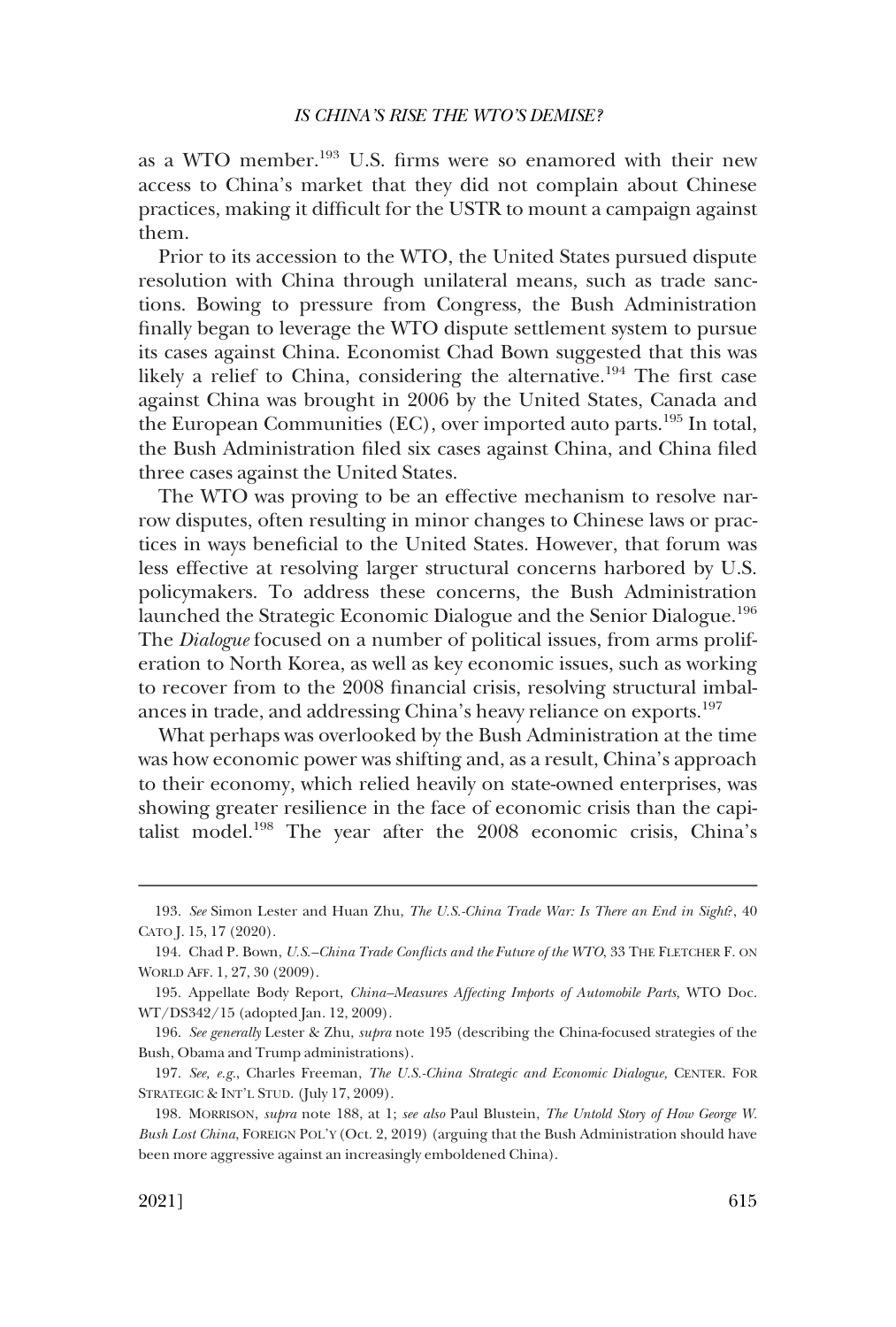economy grew at  $9.1\%$ , far more than western economies.<sup>199</sup> And while the United States was pushing for China to embrace the principles of the liberal world order with more openness to free trade, Chinese leaders were running the other way. "Increasingly confident in the virtues of its own model, Beijing diverged from the economic approach [of] its trading partners; in so doing, it undermined support for the rulesbased WTO system abroad."<sup>200</sup>

President Obama came to power at the start of the global financial crisis, and he focused much of his first term on domestic policies to address the recovery. He visited China in 2009 during his first year in office, highlighting his recognition of China's growing influence. $201$ However, by November of 2011, Obama had unified disparate policies toward China into a single, comprehensive "pivot to Asia" policy.<sup>202</sup> The new policy included the ratification of the U.S.-South Korea free trade agreement, strong backing for Japan in its interactions with a more aggressive Chinese navy, the involvement of China in dialogues to reign in North Korean nuclear ambitions, and protection of navigation routes in the South China Sea. One of the centerpieces for the new strategy was the Trans-Pacific Partnership regional trade agreement, which was meant to offset the growing economic influence of China in the Southeast Asian region.

The Trans-Pacific Partnership (TPP) was principally about containment of China's rise rather than engagement with China:<sup>203</sup>

[The TPP] would give us a leg up on our economic competitors, including . . . China. . . . As we speak, China is negotiating a trade deal that would carve up some of the fastest-growing markets in the world at our expense, putting American jobs, business and goods at risk. . . . America should write the rules. America should call the shots. Other countries should play by the rules that America and our partners set, not the other way

<sup>199.</sup> James Pethokoukis, *George W. Bush Didn't Lose China,* AM. ENTER. INST. BLOG (Oct. 15, 2019).

<sup>200.</sup> *Id.* 

<sup>201.</sup> *See* Cheng Li, *Assessing U.S.-China Relations Under the Obama Administration*, BROOKINGS INST. (Aug. 30, 2016) (describing Obama's visit to China as underwhelming and ineffective in addressing human rights concerns that he intended to raise).

<sup>202.</sup> *See* Kenneth G. Lieberthal, *The American Pivot to Asia*, BROOKINGS INST. (Dec. 21, 2011) (providing a comprehensive outline of the new American foreign policy approach to China).

<sup>203.</sup> *See* Lester & Zhu, *supra* note 193, at 18–19 (discussing efforts of the Obama Administration to address China's economic rise).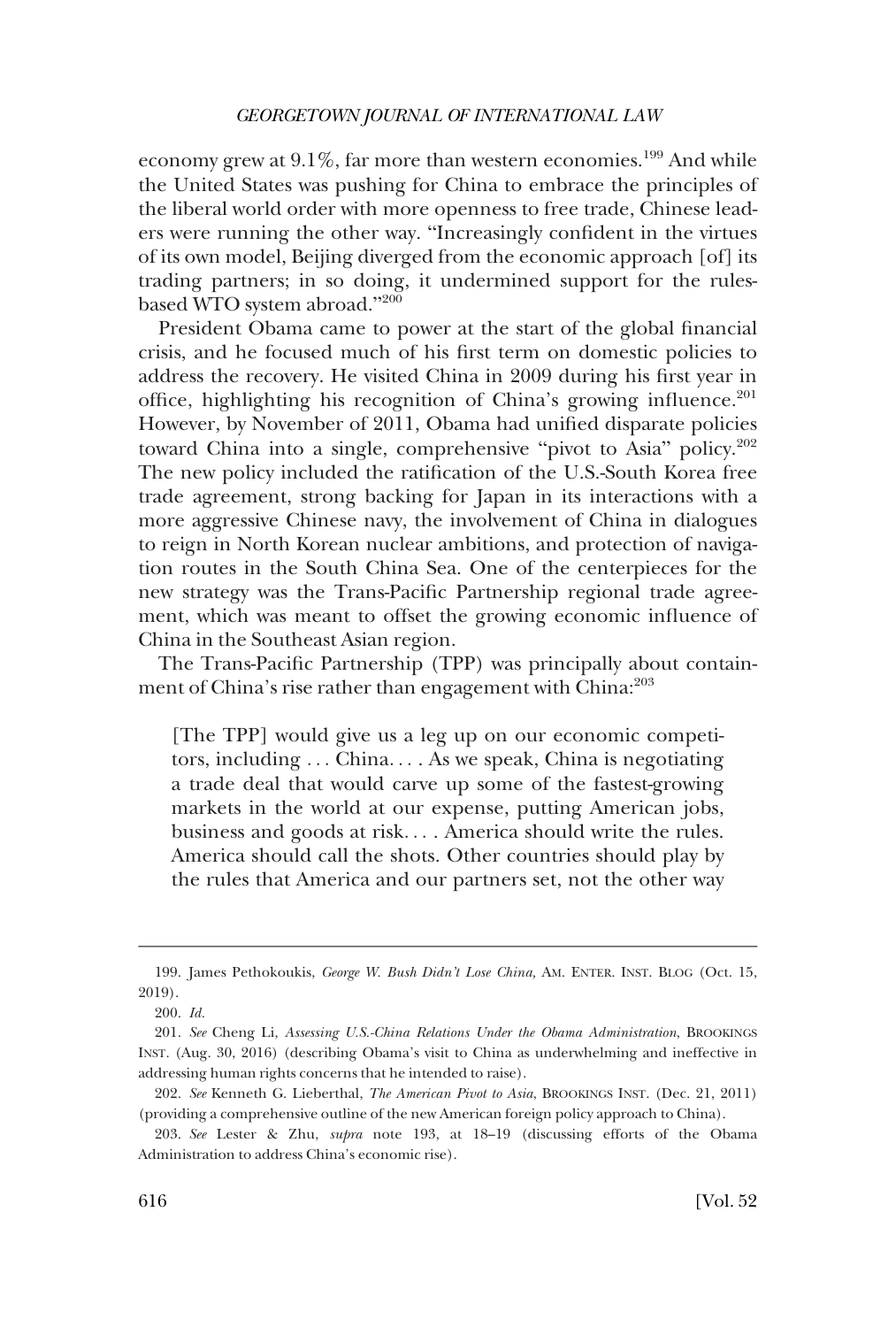around. . . . The United States, not countries like China, should write them.<sup>204</sup>

In addition to the TPP, the Obama Administration launched fourteen complaints at the WTO over Chinese practices and one complaint using the rarely applied Section 421 process.<sup>205</sup> Section 421 actions arise from the Trade Act of 1974 and apply specifically to China.<sup>206</sup> They allow private parties to file a complaint at the U.S. International Trade Commission (ITC) requesting an investigation into Chinese imports that are increasing rapidly such that they are a significant cause or threat of material injury to a competing domestic industry.<sup>207</sup> Six such complaints were filed under the Bush Administration, four of which were found by the ITC to be actionable—though no action was taken.208 The Obama Administration took a more aggressive stance, accepting the ITC recommendations to raise tariffs on imported Chinese tires.<sup>209</sup>

At the same time, the Obama White House continued to pursue friendly diplomatic relations with Beijing.210 President Xi Jinping and President Obama met eleven times during Obama's two terms and the two countries worked closely together to expand the high-level strategic and economic dialogues started under the Bush Administration.<sup>211</sup> In 2012, China increased its share of U.S. Treasury Bonds by \$200 million to a total of \$1.17 trillion.<sup>212</sup> The United States and China began negotiating a bilateral investment treaty (BIT) in 2008 that would have

207. *Id.*; *see also* JEANNE J. GRIMMETT, CONG. RSCH. SERV., R40844, CHINESE TIRE IMPORTS: SECTION 421 SAFEGUARDS AND THE WORLD TRADE ORGANIZATION (WTO) (2011).

*See* Barack Obama, *The TPP Would Let America, not China, Lead the Way on Global Trade*, 204. WASH. POST (May 2, 2016) [https://www.washingtonpost.com/opinions/president-obama-the](https://www.washingtonpost.com/opinions/president-obama-the-tpp-would-let-america-not-china-lead-the-way-on-global-trade/2016/05/02/680540e4-0fd0-11e6-93ae-50921721165d_story.html)[tpp-would-let-america-not-china-lead-the-way-on-global-trade/2016/05/02/680540e4-0fd0-11e6-](https://www.washingtonpost.com/opinions/president-obama-the-tpp-would-let-america-not-china-lead-the-way-on-global-trade/2016/05/02/680540e4-0fd0-11e6-93ae-50921721165d_story.html) [93ae-50921721165d\\_story.html](https://www.washingtonpost.com/opinions/president-obama-the-tpp-would-let-america-not-china-lead-the-way-on-global-trade/2016/05/02/680540e4-0fd0-11e6-93ae-50921721165d_story.html) (laying out the strategic plan for the TPP) .

<sup>205.</sup> *See* Lester & Zhu, *supra* note 193, at 19.

<sup>206.</sup> Trade Act of 1974 § 421, 19 U.S.C. § 2451.

<sup>208.</sup> *Id.* at 14–15 (describing prior investigations under this section of the Trade Act).

<sup>209.</sup> *See* Certain Passenger Vehicle and Light Truck Tires from China, Inv. No. TA-421-7, USITC Pub. 4085 (July 2009) (Final)*; see also* Proclamation No. 8414, 74 Fed. Reg. 47,861 (September 17, 2009) (noting that tariffs were set lower than the ITC had recommended and they were to phase out in three years).

<sup>210.</sup> *See, e.g.*, Stacy A. Anderson, *Obama Welcomes Second Chinese President for State Dinner*, PBS NEWS HOUR (Sept. 24, 2015).

<sup>211.</sup> *See* Li, *supra* note 202 (explaining that the range of issues addressed during the Obama years greatly expanded).

<sup>212.</sup> *See, e.g.*, Kenneth Rapoza, *China Sends Present to Obama, Buys More U.S. Debt*, FORBES (Jan. 17, 2013) (noting that China is the largest foreign holder of U.S. debt).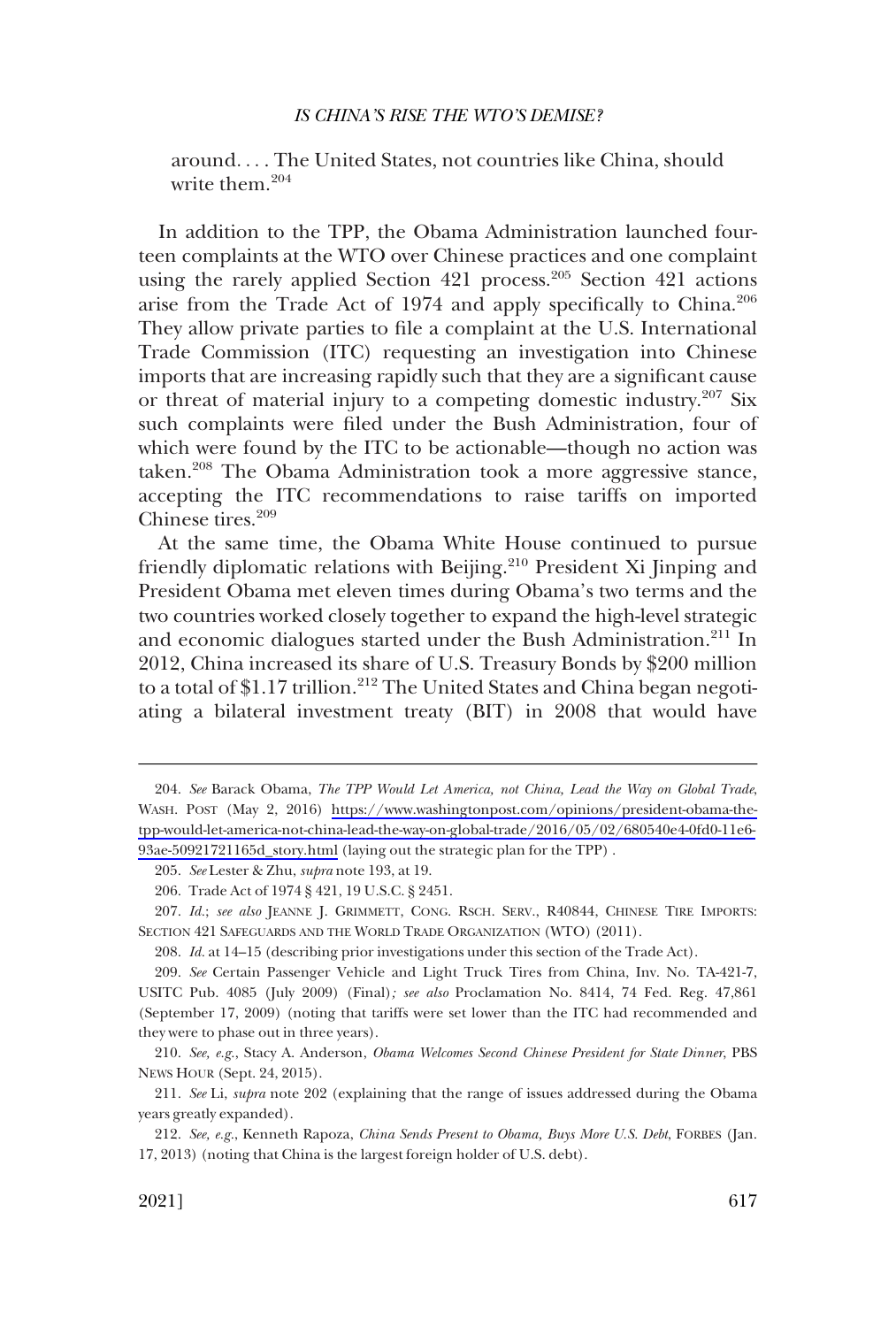provided significant investor protections for both countries.213 And the two countries also agreed to implement a ten-year visa to allow tourists, students, and business travelers from both countries to make more frequent trips between the two countries without having to re-apply for a  $visa.<sup>214</sup>$ 

By the time President Trump took office, relations between the United States and China were warm. Trump took a far more aggressive tone toward China, asserting that the actions of past presidents had not been strong enough.215 Following lukewarm bilateral discussions with China in the first few months of his presidency, President Trump's USTR launched an investigation into certain Chinese trade practices in August 2017<sup>216</sup> USTR released its findings in March 2018, concluding that China unfairly discriminated against U.S. exports, restricted market access for U.S. companies, and used cyberattacks to gain commercially-valuable information, among other things.<sup>217</sup> Accordingly, on April 3, 2018, under Section 301 of the Trade Act of 1974, President Trump imposed tariffs on \$50 billion in Chinese imports.<sup>218</sup> China immediately announced that it would retaliate on an equal amount of U.S. imports, thus kicking off the U.S.-China trade war.<sup>219</sup>

<sup>213.</sup> *See* LAUREN GLOUDEMAN & NARGIZA SALIDJANOVA, POLICY CONSIDERATIONS FOR NEGOTIATING A U.S.-CHINA BILATERAL INVESTMENT TREATY 5, U.S.-CHINA ECON. AND SECURITY REVIEW COMM'N (2016) (laying out the considerations for concluding a BIT between the U.S. and China).

<sup>214.</sup> See U.S. DEP'T OF STATE, THE UNITED STATES AND CHINA AGREE TO EXTENDING VISAS FOR SHORT-TERM BUSINESS TRAVELERS, TOURISTS, AND STUDENTS, [https://travel.state.gov/content/](https://travel.state.gov/content/travel/en/us-visas/visa-information-resources/us-china-agree-to-extend-visas.html) [travel/en/us-visas/visa-information-resources/us-china-agree-to-extend-visas.html](https://travel.state.gov/content/travel/en/us-visas/visa-information-resources/us-china-agree-to-extend-visas.html) (last visited Feb. 27, 2021). *But see* Emily Feng, *Visas Are The Newest Weapon In U.S.-China Rivalry*, NAT'L PUB. RADIO (Apr. 25, 2019, 5:12 AM), [https://www.npr.org/2019/04/25/716032871/visas-are-the](https://www.npr.org/2019/04/25/716032871/visas-are-the-newest-weapon-in-u-s-china-rivalry)[newest-weapon-in-u-s-china-rivalry](https://www.npr.org/2019/04/25/716032871/visas-are-the-newest-weapon-in-u-s-china-rivalry) (reporting that some visa holders are having their visas canceled, potentially due to tensions between the U.S. and China).

<sup>215.</sup> *See, e.g.*, Lester & Zhu, *supra* note 193, at 19–20 (describing Trump as the "chosen one" to take on China).

<sup>216.</sup> Initiation of Section 301 Investigation: China's Acts, Policies, and Practices Related to Technology Transfer, Intellectual Property, and Innovation, 82 Fed. Reg. 40,213 (Aug. 24, 2017).

<sup>217.</sup> Notice of Determination of Action Pursuant to Section 301: China's Acts, Policies, and Practices Related to Technology Transfer, Intellectual Property, and Innovation, 83 Fed. Reg. 14,906 (Apr. 6, 2018).

*See* Chad Bown et al, *Trump and China Formalize Tariffs on \$260 Billion of Imports and Look*  218. *Ahead to Next Phase*, PETERSON INST. FOR INT'L ECON. (Sept. 20, 2018, 10:00 AM), [https://www.piie.](https://www.piie.com/blogs/trade-and-investment-policy-watch/trump-and-china-formalize-tariffs-260-billion-imports-and) [com/blogs/trade-and-investment-policy-watch/trump-and-china-formalize-tariffs-260-billion](https://www.piie.com/blogs/trade-and-investment-policy-watch/trump-and-china-formalize-tariffs-260-billion-imports-and)[imports-and](https://www.piie.com/blogs/trade-and-investment-policy-watch/trump-and-china-formalize-tariffs-260-billion-imports-and) (providing a comprehensive timeline of the developments in the U.S.-China trade war).

<sup>219.</sup> *Id.*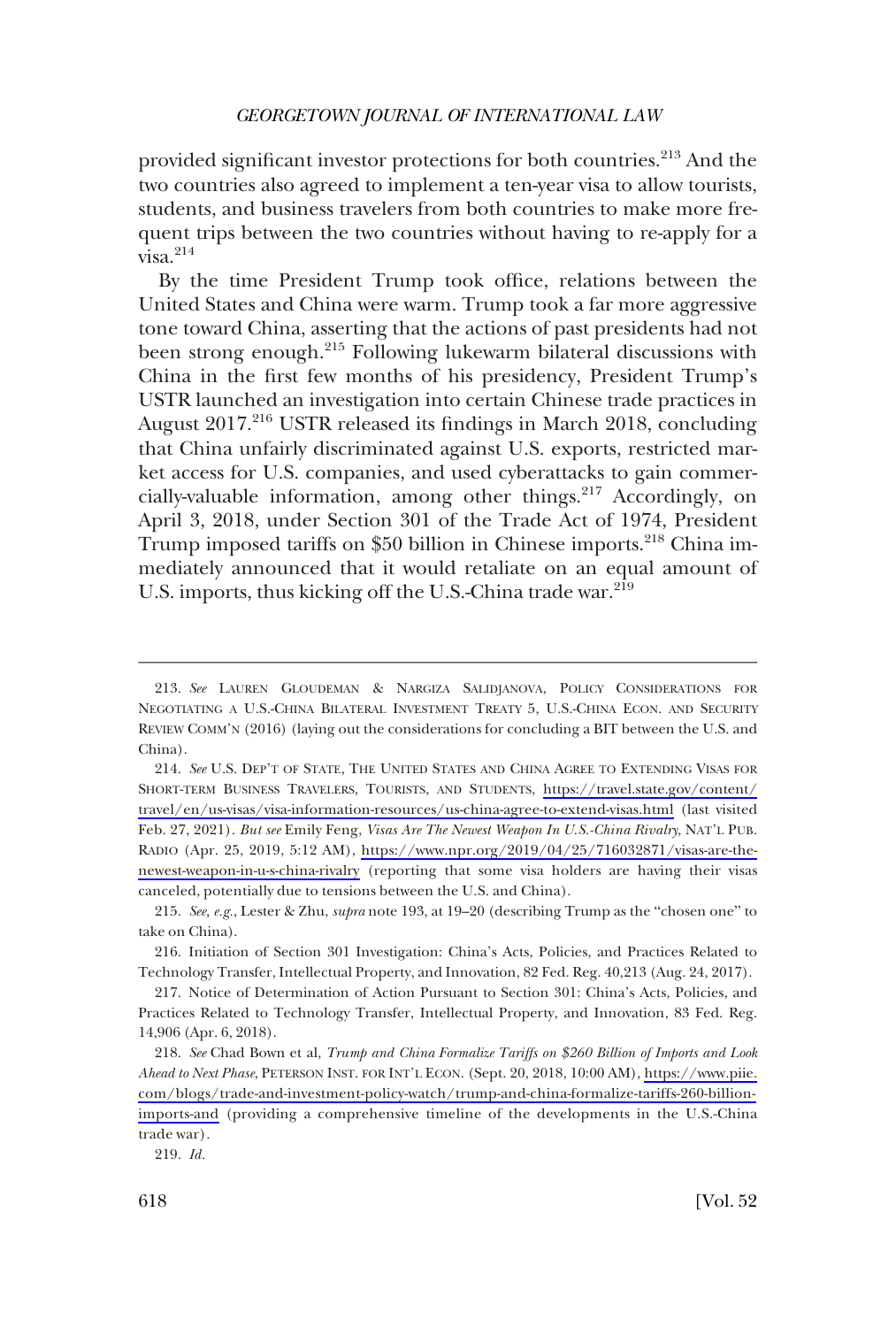<span id="page-44-0"></span>The more aggressive stance taken by the Trump Administration bleeds into his disdain for the WTO, where he has asserted that "[w]e lose the lawsuits, almost all the lawsuits in the WTO."<sup>220</sup> However, a report by the Peterson Institute for International Economics disputed this claim and explained that, of the twenty-three WTO cases the United States has brought against China since 2004, twenty were won by the United States, none lost, and three remain pending.<sup>221</sup> On the contrary, out of China's sixteen complaints against the United States, China won only five.<sup>222</sup>

Regardless of the U.S. record of success against China at the WTO, President Trump continued to pursue unilateral actions against China (and most other countries) through the safeguards enshrined in U.S. trade laws.223 China has, likewise, resorted to unilateral actions outside of the WTO to retaliate against U.S. sanctions. In effect, the body built to resolve disputes like this has been sidelined by the two largest economic powers in the world.

The final sections of this Article will articulate the most significant areas of disruption between the United States and China that will have to be overcome in order to move forward and how a new administration in the United States may approach this relationship. Given the speed at which politics are operating at present, there is always a chance that unforeseen circumstances—such as a worldwide health pandemic—will throw mud in the water. But in broad terms, there are a few things upon which most policymakers and economists can agree.

# B. *Areas of Significant Disruption*

There are many reasons to assume that the rise of China will bring an end to Western domination of world trade and politics and that the glory days of the United States are in the past. The end of the Cold War in the 1990s signified to many the preeminence of the liberal international model in shaping world politics, constraining major nations to concepts such as free and fair trade, liberal democratic values, and rule

*See* Daniel W. Drezner, *It's the End of the Liberal Economic Order as We Know It*, WASH. POST 220. (Dec. 11, 2019), [https://www.washingtonpost.com/outlook/2019/12/11/its-end-liberal-economic](https://www.washingtonpost.com/outlook/2019/12/11/its-end-liberal-economic-order-we-know-it/)[order-we-know-it/](https://www.washingtonpost.com/outlook/2019/12/11/its-end-liberal-economic-order-we-know-it/) (describing the tweet in which Mr. Trump made this false claim about the WTO).

*See* Jeffrey J. Schott & Euijin Jung, *The United States Wins More WTO Cases than China in US-*221. *China Trade Disputes*, PETERSON INST. FOR INT'L ECON. (Nov. 22, 2019), [https://www.piie.com/](https://www.piie.com/research/piie-charts/united-states-wins-more-wto-cases-china-us-china-trade-disputes) [research/piie-charts/united-states-wins-more-wto-cases-china-us-china-trade-disputes.](https://www.piie.com/research/piie-charts/united-states-wins-more-wto-cases-china-us-china-trade-disputes) 222. *Id.* 

<sup>223.</sup> *See* Trade Act of 1974 § 301, 19 U.S.C. § 2411 (referring to market access threats); Trade Expansion Act of 1962 § 232, 19 U.S.C. § 1862 (referring to national security threats).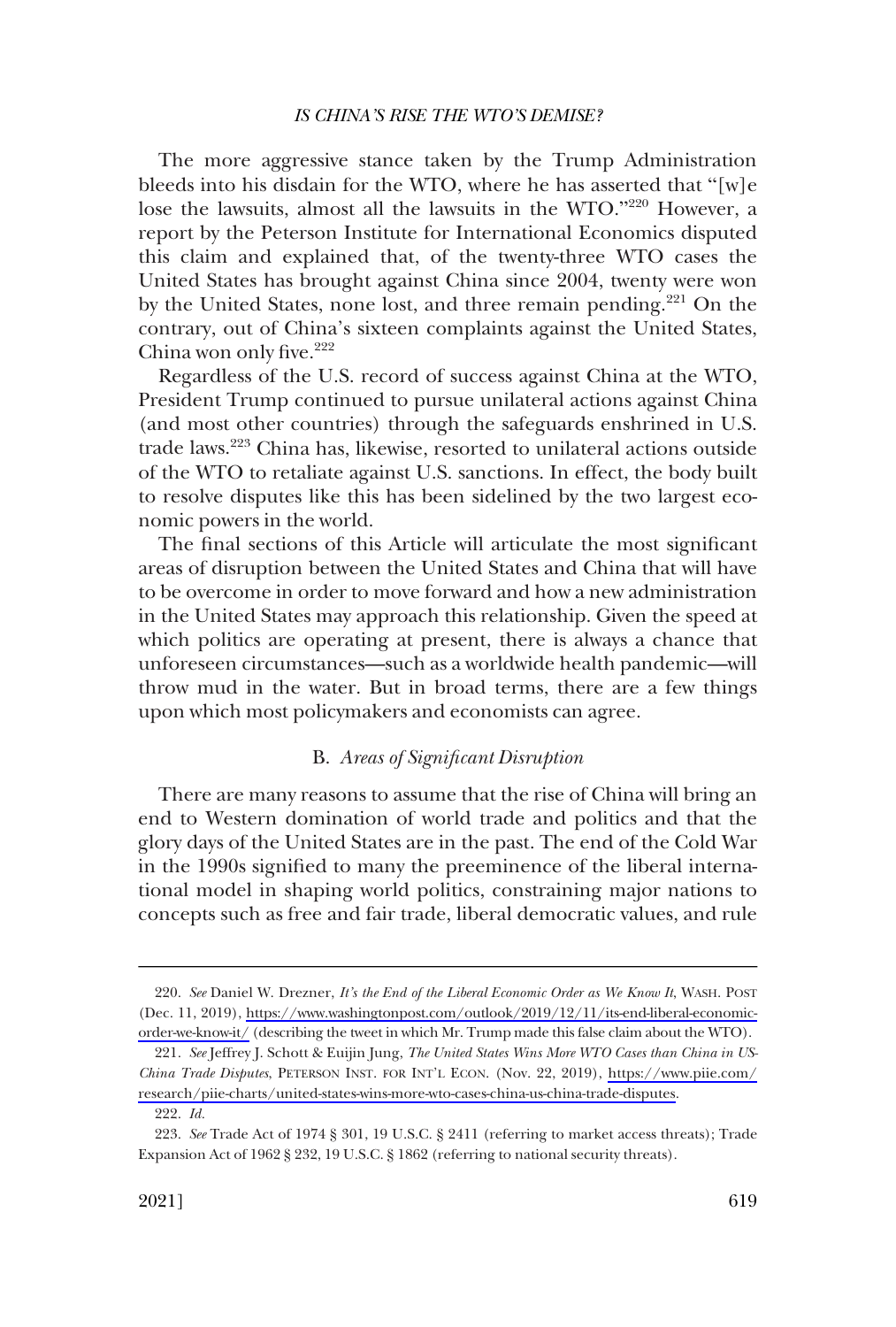<span id="page-45-0"></span>of law.224 Yet at this very same moment in history, China was giving birth to what might be seen as an alternative to this model—at the time, a less threatening pathway to economic development that involved more emphasis on markets than on democracy.

As discussed above, modern China was always seen as a more tolerable communist system than the Soviet Union. China seemed less intent on spreading its political ideas far and wide and it had little economic influence to do so even if it wanted to. But its stunning economic growth in the 1990s challenged that notion and placed China on a trajectory to eventually dominate markets and, potentially, world politics. Some prominent authors believe that this is a natural part of liberal internationalism—the rise of "multiple modernities" in international politics.225 Some others—especially in the media—do not see a possibility of the survival of two political models as viable in the current global economy.<sup>226</sup> The next section will discuss this growing tension.

# 1. China's Growing Economic Footprint

China's economic rise has given it the power to spread its wings and expand its influence to all parts of the world as well as to the institutions built to govern that world. In its quest for raw materials and natural resources, China has established a presence on every continent.<sup>227</sup> This has enabled it to grow at the exponential rate of colonial powers of the past that profited from mercantilist principles of extraction and export.228 Among other things, China is using its reach to develop new markets for its goods, especially its struggling state-owned steel and aluminum industries.229 China's Belt and Road Initiative (BRI) is a key example of how China is leveraging foreign markets to create export

<sup>224.</sup> *See, e.g.*, Francis Fukuyama, *The End of History?*, 16 NAT'L INT. 3 (1989) (describing the dominance of the liberal international order over communism as the last major battle in determining the direction of world politics).

<sup>225.</sup> G. JOHN IKENBERRY, A WORLD SAFE FOR DEMOCRACY 33 (2020) (hinting at the rise of countries like China).

*See, e.g.*, Yuwa Hedrick-Wong, *China, Populism, and the Demise of the Liberal Global Economic*  226. *Order*, FORBES (Nov. 3, 2019), [https://www.forbes.com/sites/yuwahedrickwong/2019/11/03/](https://www.forbes.com/sites/yuwahedrickwong/2019/11/03/china-populism-and-the-demise-of-the-liberal-global-economic-order/?sh=417552307682) [china-populism-and-the-demise-of-the-liberal-global-economic-order/?sh=417552307682.](https://www.forbes.com/sites/yuwahedrickwong/2019/11/03/china-populism-and-the-demise-of-the-liberal-global-economic-order/?sh=417552307682)

<sup>227.</sup> *See* Shullman, *supra* note 138 (explaining the reasons behind China's expansion into developing markets).

<sup>228.</sup> *See* Wenran Jiang, *Fuelling the Dragon: China's Rise and Its Energy and Resources Extraction in Africa*, 199 CHINA Q. 585 (2009) (discussing China's thirst for energy in Africa).

<sup>229.</sup> *See* Shullman, *supra* note 137 (arguing that China's economy is slowing and thus it is in search of new export markets).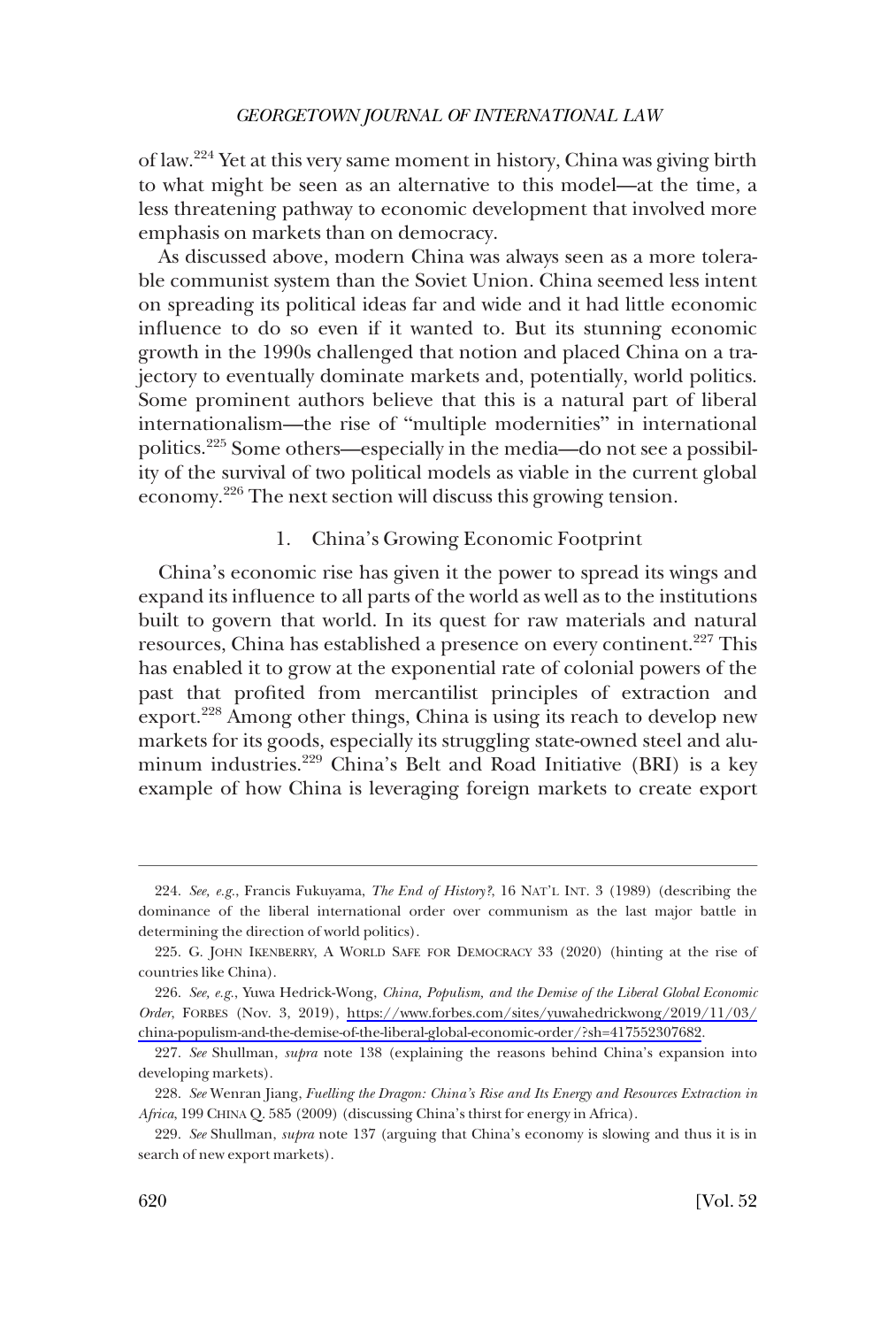opportunities and link the success of those economies to an economic commitment to China.230

As part of the BRI, Chinese firms have taken an aggressive approach to bidding on significant infrastructure projects outside of China. Among others,<sup>231</sup> this includes a 283-million-euro contract to build a bridge in Croatia,<sup>232</sup> a \$4 billion contract to build the long-delayed metro in Bogotá, Colombia, <sup>233</sup> and a \$2.1 billion rail project connecting Budapest to Belgrade.<sup>234</sup> A number of countries have raised concerns about these investments, arguing that they are oppressive in their terms or that they unfairly benefit Chinese firms.<sup>235</sup> The Chinese leadership has recognized these concerns and publicly stated that they will address them: "We will continue to follow a high-standard, people-centered and sustainable approach to promote high-quality Belt and Road cooperation with partner countries."<sup>236</sup>

China's footprint is not limited to extractive industries and exports. In recent years, Chinese firms have substantially increased their presence abroad through key acquisitions of firms in Europe and the United States, mostly in high-tech sectors that align with the Made in China 2025 strategy.<sup>237</sup> As of 2019, Chinese firms had invested over \$13

*See, e.g.*, Keith Bradsher, *China Renews Its 'Belt and Road' Push for Global Sway*, N.Y. TIMES 231. (Jan. 15, 2020), <https://www.nytimes.com/2020/01/15/business/china-belt-and-road.html> (providing context for the numerous Chinese investments as part of the Belt and Road Initiative).

*Chinese Contractors Winning Bid for EU Funded Peljesac Bridge in Croatia Raises Eyebrows*, Silk 232. Rd. Briefing (May 11, 2018), [https://www.silkroadbriefing.com/news/2018/05/10/chinese](https://www.silkroadbriefing.com/news/2018/05/10/chinese-contractors-winning-bid-eu-funded-peljesac-bridge-croatia-raises-eyebrows/)[contractors-winning-bid-eu-funded-peljesac-bridge-croatia-raises-eyebrows/.](https://www.silkroadbriefing.com/news/2018/05/10/chinese-contractors-winning-bid-eu-funded-peljesac-bridge-croatia-raises-eyebrows/)

*Colombia Awards \$4 Billion Contract for Bogota Metro to China-Canada Consortium*, REUTERS 233. (Oct. 17, 2019, 10:00 PM), [https://www.reuters.com/article/colombia-metro/update-1-colomb](https://www.reuters.com/article/colombia-metro/update-1-colomb...act-for-bogota-metro-to-china-canada-consortium-idUSL2N2721HV)  . . .[act-for-bogota-metro-to-china-canada-consortium-idUSL2N2721HV](https://www.reuters.com/article/colombia-metro/update-1-colomb...act-for-bogota-metro-to-china-canada-consortium-idUSL2N2721HV).

234. Krisztina Than & Anita Komuves, *Hungary, China Sign Loan Deal for Budapest-Belgrade Chinese Rail Project*, REUTERS (Apr. 24, 2020, 11:50 AM), [https://www.reuters.com/article/us](https://www.reuters.com/article/us-hungary-china-railway-loan/h...n-deal-for-budapest-belgrade-chinese-rail-project-idUSKCN226123)hungary-china-railway-loan/h. . .[n-deal-for-budapest-belgrade-chinese-rail-project-idUSKCN226123](https://www.reuters.com/article/us-hungary-china-railway-loan/h...n-deal-for-budapest-belgrade-chinese-rail-project-idUSKCN226123).

*See, e.g.*, Maria Abi-Habib, *How China Got Sri Lanka to Cough Up a Port*, N.Y. TIMES (June 25, 235. 2018), <https://www.nytimes.com/2018/06/25/world/asia/china-sri-lanka-port.html>(describing the handover of a port in Hambantota, Sri Lanka to China after Sri Lanka defaulted on its loan to China).

236. Xi Jinping, President of China, Together for a New Chapter in BRICS Cooperation (Nov. 15, 2019), [https://www.fmprc.gov.cn/ce/ceun/eng/zgyw/t1716044.htm.](https://www.fmprc.gov.cn/ce/ceun/eng/zgyw/t1716044.htm)

*See* Elisabeth Braw, *China Is Bargain Hunting—and Western Security Is at Risk*, FOREIGN POL'Y 237. (Apr. 15, 2020, 3:55 PM), [https://foreignpolicy.com/2020/04/15/china-is-bargain-hunting-and](https://foreignpolicy.com/2020/04/15/china-is-bargain-hunting-and-western-security-is-at-risk/)[western-security-is-at-risk/](https://foreignpolicy.com/2020/04/15/china-is-bargain-hunting-and-western-security-is-at-risk/).

*See* Andrew Chatzky & James McBride, *China's Massive Belt and Road Initiative*, COUNCIL ON 230. FOREIGN RELATIONS (Jan. 28, 2020, 7:00 AM), [https://www.cfr.org/backgrounder/chinas](https://www.cfr.org/backgrounder/chinas-massive-belt-and-road-initiative)[massive-belt-and-road-initiative](https://www.cfr.org/backgrounder/chinas-massive-belt-and-road-initiative) (describing the trillion-dollar effort by China to rebuild the original Silk Road and the consequences of their investments).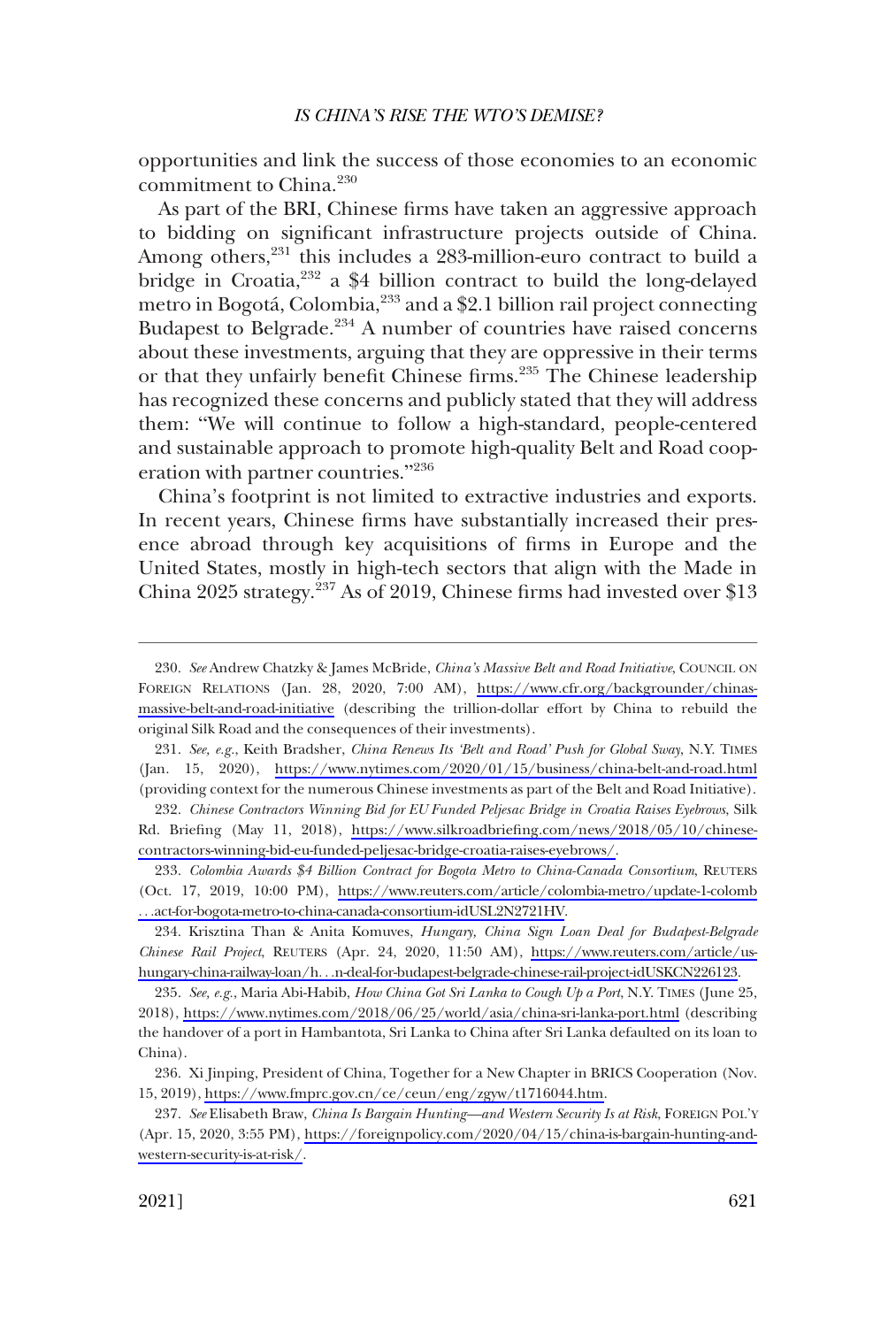<span id="page-47-0"></span>billion in European firms and \$25 billion in U.S. firms and the pace of that investment has been increasing.238 According to a report by a German think tank, China is investing primarily "in smart manufacturing, digitalization and emerging technologies, [and] wants to leapfrog and leave foreign competitors behind."<sup>239</sup>

Finally, it is worth noting that China also uses its approach to international development as a means of establishing commercial relationships. Their approach of "trade as aid" uses investment in economic growth as a means to create long-term mutually beneficial relationships between China and the target country. This has enabled China to invest in economically lucrative projects that provide revenue to the development partner as well as economic dependence on China.<sup>240</sup>

2. China's Status as a Developing Country

One of the many ways the Trump administration challenged Chinese trade practices relates to China's status as a developing country at the WTO. President Trump criticized China several times for claiming special and differential treatment. For example, he stated that, "China, which is a great economic power, is considered a Developing Nation within the World Trade Organization. They therefore get tremendous perks and advantages, especially over the U.S. Does anybody think this is fair<sup>[?]"241</sup> Beyond Trump himself, the Trump administration offered proposals to reform the way WTO Members are classified as "developing."<sup>242</sup>

Trump's policy pronouncement here was clumsily framed and misleading but had a grain of truth to it. If China has become such a powerful player in the international economy, why is it classified as

<sup>238.</sup> *Id.* (explaining that many of their intended acquisitions have been stifled by government regulations).

<sup>239.</sup> Max J. Zenglein & Anna Holzmann, *Evolving Made in China 2025*, MERCATOR INST. FOR CHINA STUD. (July 2, 2019),<https://merics.org/en/report/evolving-made-china-2025>.

*See* Matt Ferchen, *How China Is Reshaping International Development*, CARNEGIE ENDOWMENT 240. FOR INT'L PEACE (Jan. 8, 2020), [https://carnegieendowment.org/2020/01/08/how-china-is](https://carnegieendowment.org/2020/01/08/how-china-is-reshaping-international-development-pub-80703)[reshaping-international-development-pub-80703](https://carnegieendowment.org/2020/01/08/how-china-is-reshaping-international-development-pub-80703) (describing concerns about the reemergence of dependency models in development).

<sup>241.</sup> Donald J. Trump (@realDonaldTrump), TWITTER (Apr. 6, 2018, 10:32 AM) [https://](https://twitter.com/realDonaldTrump/status/982264844136017921) [twitter.com/realDonaldTrump/status/982264844136017921](https://twitter.com/realDonaldTrump/status/982264844136017921) (account suspended) [\[https://](https://www.thetrumparchive.com/?dates=%5B"2018-04-06"%2C"2018-04-07"%5D) [www.thetrumparchive.com/?dates=%5B"2018-04-06"%2C"2018-04-07"%5D\]](https://www.thetrumparchive.com/?dates=%5B"2018-04-06"%2C"2018-04-07"%5D); *see* Jeff Mason & David Lawder, *Trump Targets China in Call for WTO to Reform 'Developing' Country Status*, REUTERS (July 26, 2019) (discussing the Trump Administration's attitude toward the WTO designation of "developing countries").

<sup>242.</sup> Memorandum on Reforming Developing-Country Status in the World Trade Organization, 84 Fed. Reg. 37,555 (July 26, 2019).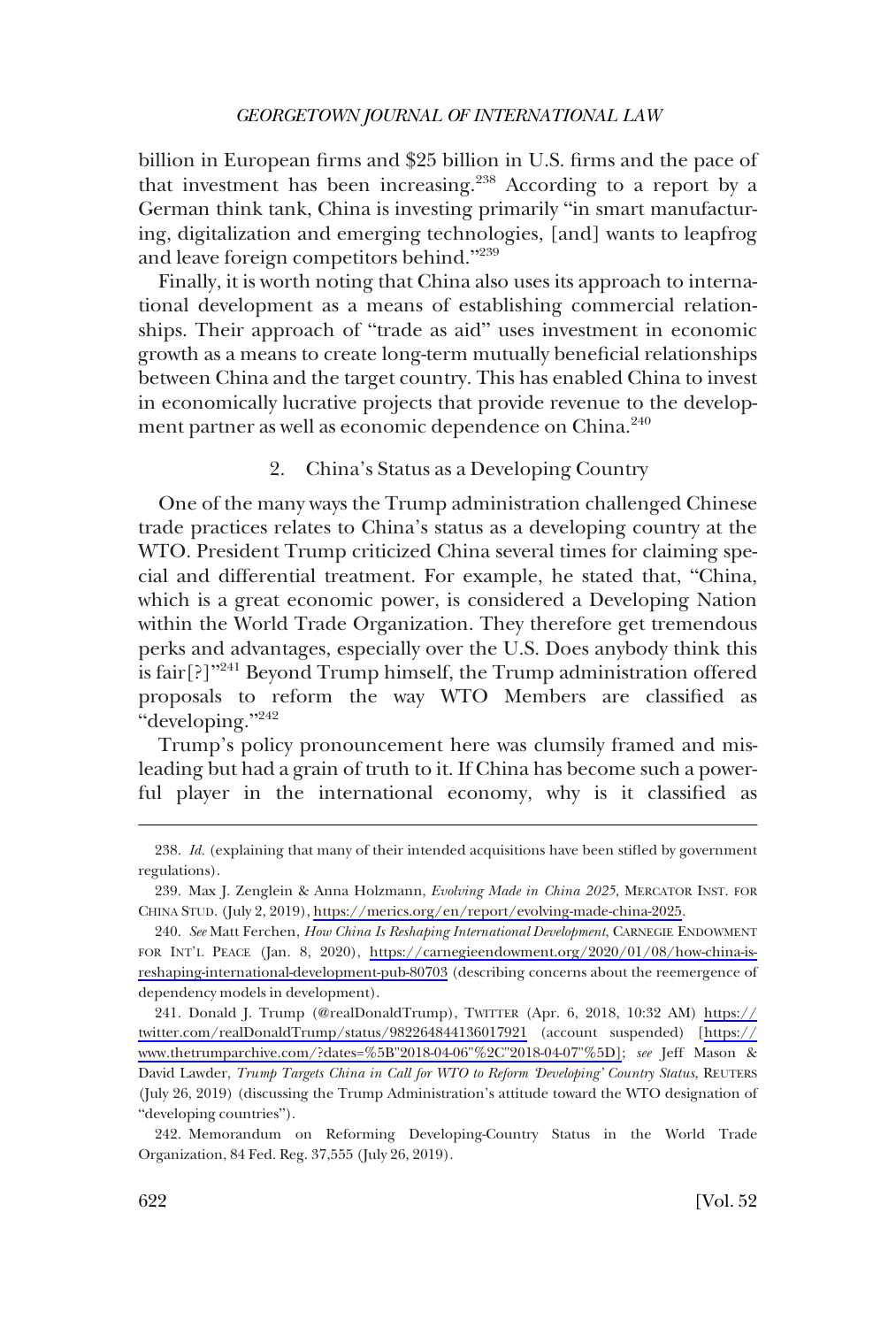"developing" and why does it benefit from "special and differential" treatment? As explained below, the answer is that China was much poorer at the time it negotiated its accession, and the commitments it made when it acceded to the WTO were probably fair at the time. However, China is much wealthier now than when it began the accession process, and based on its growing wealth, there is a strong argument that it should liberalize more to take into account its current economic status.

There is no official WTO classification as to which countries are "developing."<sup>243</sup> This status is self-selected, based on politics more than law or economics, and can be contested. It is a controversial point that usually stays buried beneath the surface, but occasionally flares up into minor controversy. As explained in a WTO Secretariat note, developing country status grants members the opportunity to benefit from 183 special and differential treatment (SDT) provisions across WTO agreements and decisions.<sup>244</sup> The note further classifies these provisions into six broad categories: (1) Provisions aimed at increasing trade opportunities for developing countries, (2) provisions under which WTO members should safeguard the interests of developing countries, (3) flexibility of commitments, of action, and use of policy instruments, (4) transitional time-periods, (5) technical assistance, and (6) provisions related to least developed-countries (LDCs).<sup>245</sup> As explained below in relation to China's accession, an acceding member's ability to claim SDT for agreements and decisions adopted prior to its accession is governed largely by that member's protocol of accession.<sup>246</sup> This fact notwithstanding, any country that self-identifies as a "developing country" can make use of provisions under categories 1 through 5.

The WTO identifies LDCs based on U.N designation,<sup>247</sup> but has no such measure of "developing country" status.<sup>248</sup> This last point

*Who are the Developing Countries in the WTO?*, WTO, [https://www.wto.org/english/](https://www.wto.org/english/tratop_e/devel_e/d1who_e.htm) 243. [tratop\\_e/devel\\_e/d1who\\_e.htm](https://www.wto.org/english/tratop_e/devel_e/d1who_e.htm) (last visited Aug. 20, 2020).

<sup>244.</sup> Committee on Trade and Development, *Note by the Secretariat: Special and Differential Treatment in WTO Agreements and Decisions* ¶ 1.2, WTO Doc. WT/COMTD/W/239 (Oct. 12, 2018). 245. *Id.* ¶ 1.5.

<sup>246.</sup> Hannah Monicken, *China, India Defend "Special and Differential Treatment" at the WTO*, INSIDE U.S. TRADE (Feb. 22, 2019); *see also* NICHOLAS LARDY, INTEGRATING CHINA INTO THE GLOBAL ECONOMY 63–105 (2002).

*Least-Developed Countries*, WTO, [https://www.wto.org/english/thewto\\_e/whatis\\_e/tif\\_e/](https://www.wto.org/english/thewto_e/whatis_e/tif_e/org7_e.htm) 247. [org7\\_e.htm](https://www.wto.org/english/thewto_e/whatis_e/tif_e/org7_e.htm) (last visited Aug. 20, 2020).

*Who are the Developing Countries in the WTO?,* WORLD TRADE ORG., [https://www.wto.org/](https://www.wto.org/english/tratop_e/devel_e/d1who_e.htm)  248. [english/tratop\\_e/devel\\_e/d1who\\_e.htm](https://www.wto.org/english/tratop_e/devel_e/d1who_e.htm) (last visited Aug. 20, 2020); James Bacchus & Inu Manak, *The Development Dimension: What to Do About Differential Treatment in Trade*, CATO INST. 2 (2020), [https://www.cato.org/sites/cato.org/files/2020-04/PA-887-update.pdf.](https://www.cato.org/sites/cato.org/files/2020-04/PA-887-update.pdf)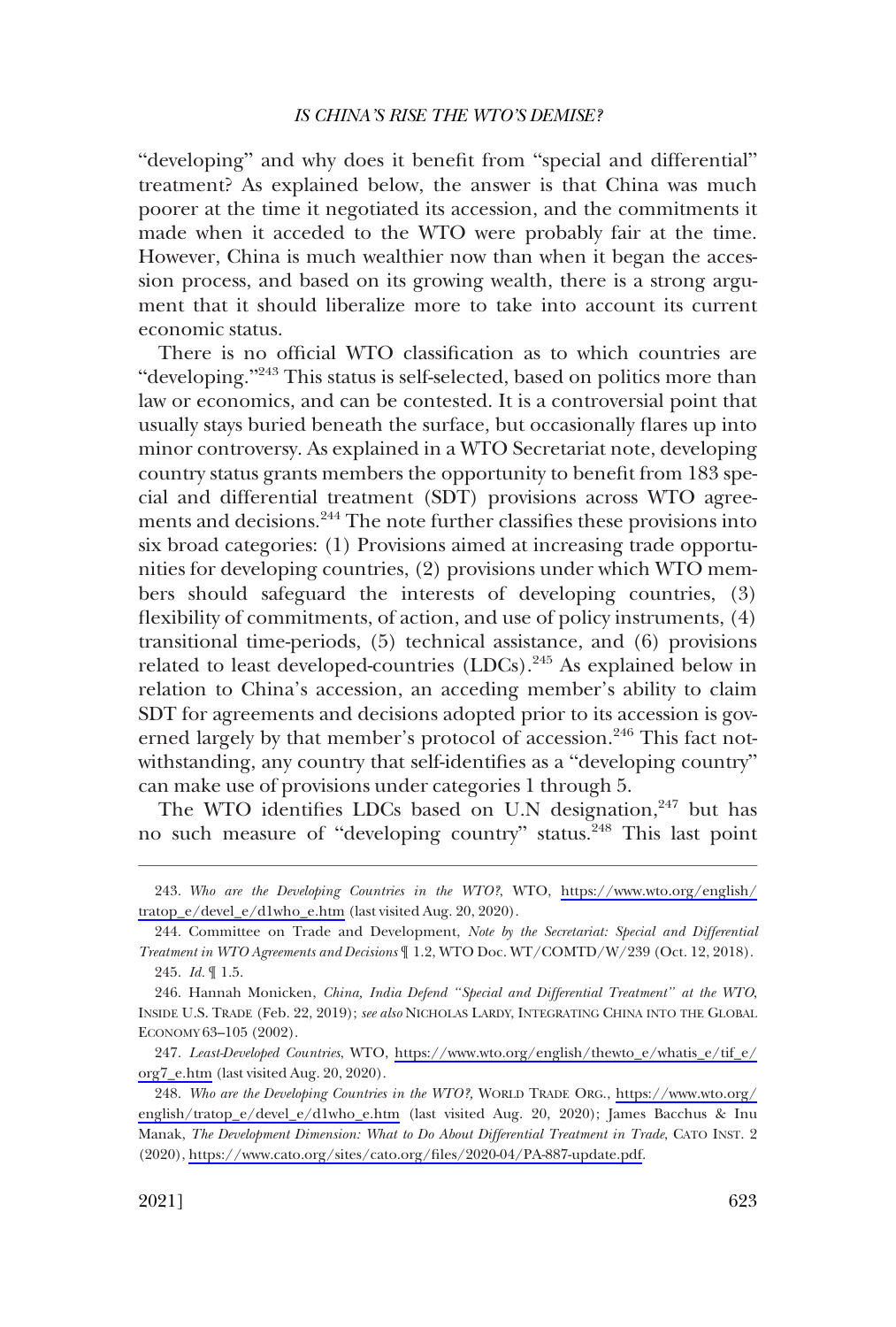underscores the inadequacy of members being able to self-designate using the blanket term "developing country." Countries with more advanced aggregate industrial and export capabilities, such as Brazil and China, are, in some sense, considered equivalent in status with less advanced countries, such as Bolivia and Mongolia. As a result, some developed Members, most prominently the United States, worry that these more advanced countries are taking advantage of the blanket "developing country" designation to avoid making additional commitments and free riding on the WTO's agreements, undermining the purpose and effectiveness of the organization.<sup>249</sup> These worries have compounded as some of the more advanced developing countries, most notably China, have become increasingly competitive in global markets vis-á-vis developed economies like the United States, the EU, and Japan.

By declaring itself a developing country for the purpose of the GATT/WTO accession negotiations, China was able to take on fewer commitments when it acceded to the WTO than the more advanced countries have. However, in reality, it did not receive as much SDT treatment as it might have hoped for and that some other developing countries receive.250 While China applied for accession in 1986, WTO members, particularly the United States and the European Union, took note of China's rapid export growth throughout the 1990s as evidence of its increasing international competitiveness. China's low per capita income notwithstanding, WTO members did not agree to grant China accession as a typical developing country and instead demanded commitments that better reflected the unique characteristics of its economy. Indeed, China's Accession Protocol is full of "WTO-plus" commitments involving additional obligations taken on by China and "WTO-minus" commitments where other Members can treat China less favorably.

This is important because, as noted above, an acceding member's protocol plays a critical role in determining the extent to which it can benefit from SDT provisions.<sup>251</sup> In the case of China, these benefits were significantly limited across several areas. For instance, China committed to a reduction of its average industrial tariff levels to 8.9 percent,

<sup>249.</sup> Draft General Council Decision, *Procedures to Strengthen the Negotiating Function of the WTO*, WTO DOC. WT/GC/W/764 (Feb. 15, 2019); Communication from the United States, *An Undifferentiated WTO: Self-Declared Development Status Risks Institutional Irrelevance*, ¶¶ 4.1–4.6, WTO DOC. WT/GC/W/757/Rev. 1 (Feb. 14, 2019).

<sup>250.</sup> LARDY, *supra* note 246, at 64.

<sup>251.</sup> *Id.* at 63–105; *see also* Monicken, *supra* note 246.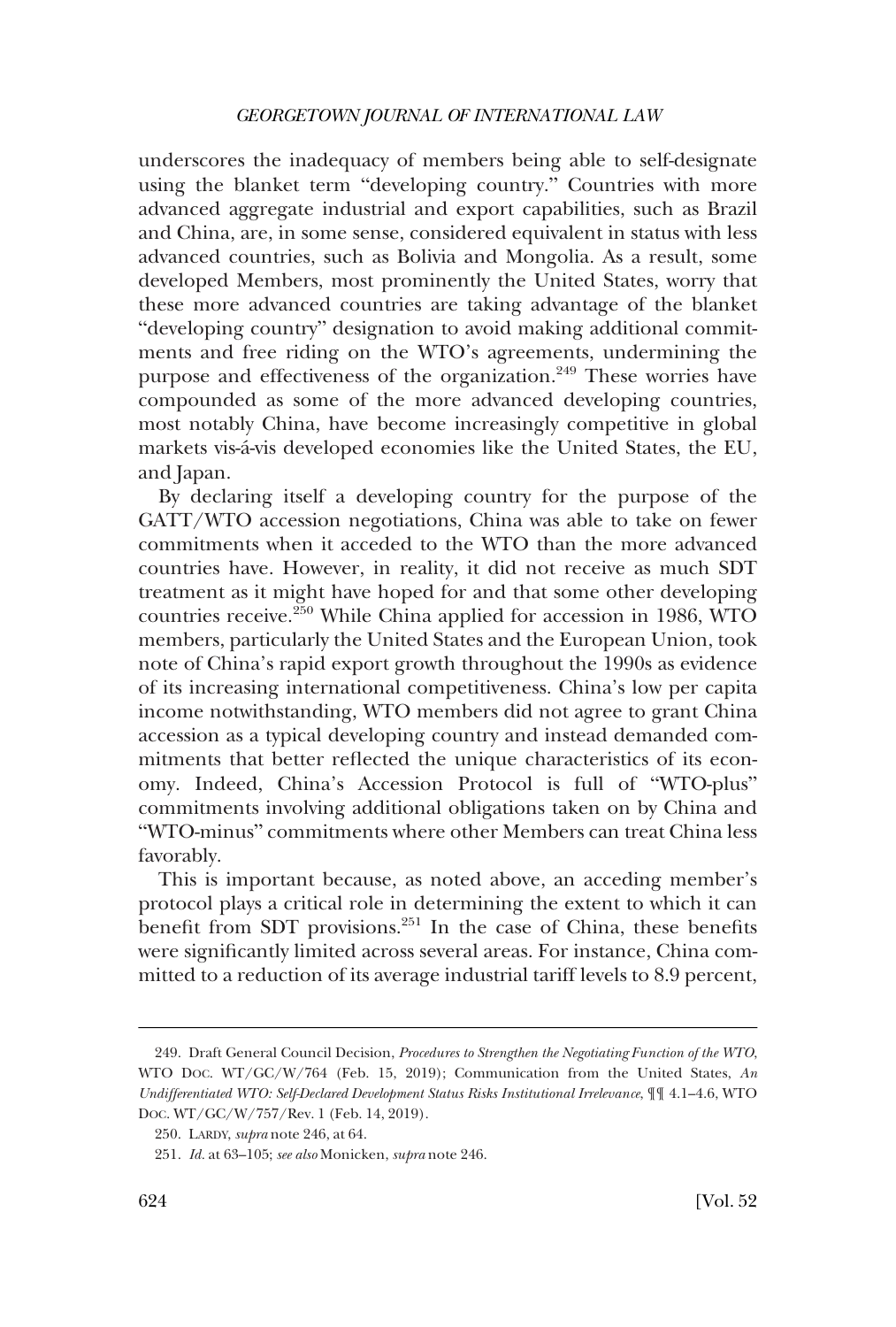which is significantly below those of other prominent developing countries such as Brazil and India, though not vastly different than those of other countries that acceded at a similar time.<sup>252</sup> China also committed to taking limited advantage of SDT provisions on the Agreement on Subsidies and Countervailing Measures (ASCM) and the Agreement on Agriculture (AOA), including notable protections and leeway on funding for state-owned enterprises (SOEs) and agricultural subsidies.<sup>253</sup> It also committed to eliminating agricultural export subsidies upon accession, going beyond both developed and developing WTO member states.<sup>254</sup>

However, and even though recent scholarship suggests that China's claims for SDT on agreements and decisions adopted after its entry into the WTO have been limited, two outstanding issues underpin developed Members' calls for China to undertake additional commitments. First, while China was, as reflected by the terms of its protocol of accession, treated as being a step beyond other developing countries during negotiations for its entry into the WTO, it did not go, nor has it gone since, as far as making concessions expected from developed countries in areas where it has become arguably as competitive a producer and exporter in certain goods as the most advanced countries. For instance, China's average bound tariff for non-agricultural products, and for specific goods within this category, such as electrical machinery and transport equipment, remains nearly triple those of the United States, the European Union, and Japan.<sup>255</sup> Whereas 57.6, 47.5, and 81.2 percent of Chinese non-agricultural exports to these three countries, respectively, enter duty-free, only 33.8, 33.3, and 17.4 percent of U.S., Japanese, and European non-agricultural products, respectively, enter China duty-free.<sup>256</sup>

Second, China has persistently been subject to complaints from other member states for delays and a lack of transparency on implementing its accession commitments. Though WTO Members are aware, and China itself has explicitly declared, that the lack of progress on at

<sup>252.</sup> LARDY, *supra* note 246, at 65, 79; *see also* Monicken, *supra* note 246.

<sup>253.</sup> LARDY, *supra* note 246, at 80, 89-94; Leïla Choukroune, *China and the WTO Dispute Settlement System: The Global Trade Lawyer and the State Capitalist*, 1 CHINA PERSPECTIVES 49, 51 (2012).

<sup>254.</sup> LARDY, *supra* note 246, at 93–94.

<sup>255.</sup> WORLD TRADE ORG., INT'L TRADE CTR., & U.N. CONF. TRADE DEV., WORLD TARIFF PROFILES 2020, at 73 (tariff profiles for China), 90 (tariff profiles for the European Union), 110 (tariff profiles for Japan), 186 (tariff profiles for the United States), available at [https://www.wto.org/](https://www.wto.org/english/res_e/publications_e/world_tariff_profiles20_e.htm)  [english/res\\_e/publications\\_e/world\\_tariff\\_profiles20\\_e.htm](https://www.wto.org/english/res_e/publications_e/world_tariff_profiles20_e.htm).

<sup>256.</sup> *Id.*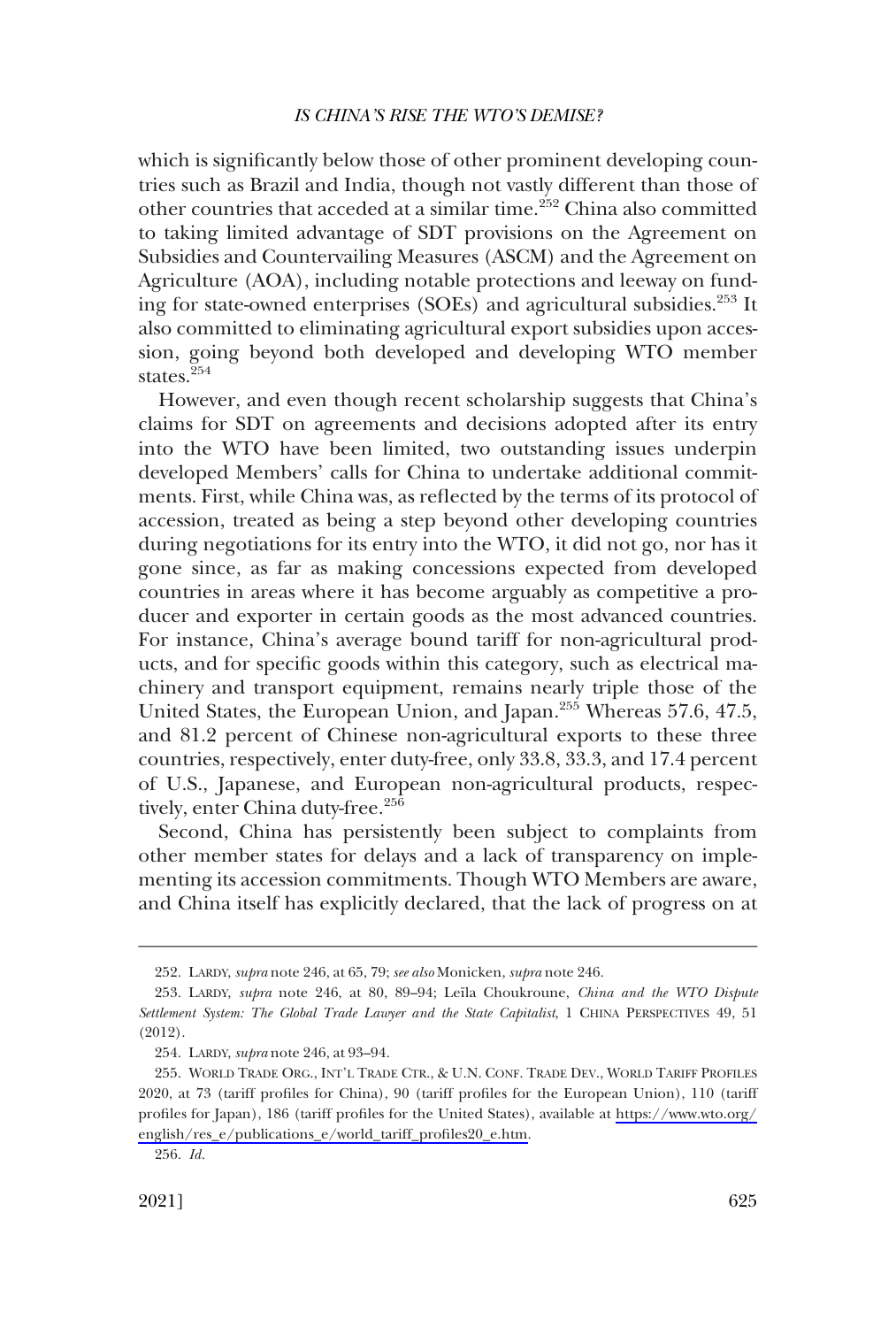least some of these commitments is related more to technical difficulties than to deliberate non-compliance, the reality is that these shortcomings appear across sensitive issues that are bound to irritate other Members, including China's commitments to grant appropriate protection for intellectual property and provide "full notification" of existing subsidies programs.<sup>257</sup> The WTO's 2018 review of Chinese trade policy, for instance, explicitly notes that China has either provided incomplete information about existing subsidies programs at the national and subnational levels or failed to report them altogether, violating its accession commitments.<sup>258</sup>

The justification for these more limited commitments is that the category of "developing" covers a wide range of wealth and industrialization levels, and that China was "developing" when it applied to enter the GATT. It is still "developing" now, but it has gotten much wealthier during that time. When China began the process of joining the GATT in 1986, it was, in fact, quite poor. Its GDP per capita, taking into account purchasing power parity (PPP), was around \$677, compared to \$19,035 for the United States.<sup>259</sup> When its accession to the WTO concluded in 2001, its GDP per capita (PPP) was around \$3,206, compared to  $$37,101$  for the United States.<sup>260</sup> In terms of industrial production in major products, China's output increased between 1985, the year prior to beginning the accession process, and 2001, the year accession concluded.

Since 2001, China's economy has continued to grow considerably and it is catching up to the advanced economies, although it is not there yet. China's GDP per capita, measured with PPP, was \$18,116 in 2018.261 While that is a vast improvement over where it was in 1986 or in 2001, it is still much lower than the United States' (\$62,870).<sup>262</sup> In terms

<sup>257.</sup> Trade Policy Review Body, *Report by the Secretariat: Trade Policy Review*, WTO Doc. WT/ TPR/S/375, at 11–12 (June 6, 2018).

<sup>258.</sup> *Id.* at 10, 11–12.

<sup>259.</sup> World Economy Outlook Database: October 2019, Int'l Monetary Fund, https://www. [imf.org/en/Publications/WEO/weo-database/2019/October/download-entire-database](https://www.imf.org/en/Publications/WEO/weo-database/2019/October/download-entire-database) (select "By Countries" hyperlink).

<sup>260.</sup> *Id.* 

<sup>261.</sup> World Economy Outlook Database: October 2019, Int'l Monetary Fund, [https://www.](https://www.imf.org/en/Publications/WEO/weo-database/2019/October/download-entire-database) [imf.org/en/Publications/WEO/weo-database/2019/October/download-entire-database](https://www.imf.org/en/Publications/WEO/weo-database/2019/October/download-entire-database) (select "By Countries" hyperlink).

<sup>262.</sup> *Id.* Whereas in 2001 China's GDP per capita (PPP) was only 9% of the United States' in the same year, its GDP per capita (PPP) in 2018 was 29% of the United States' in the same year. Calculations performed by the author.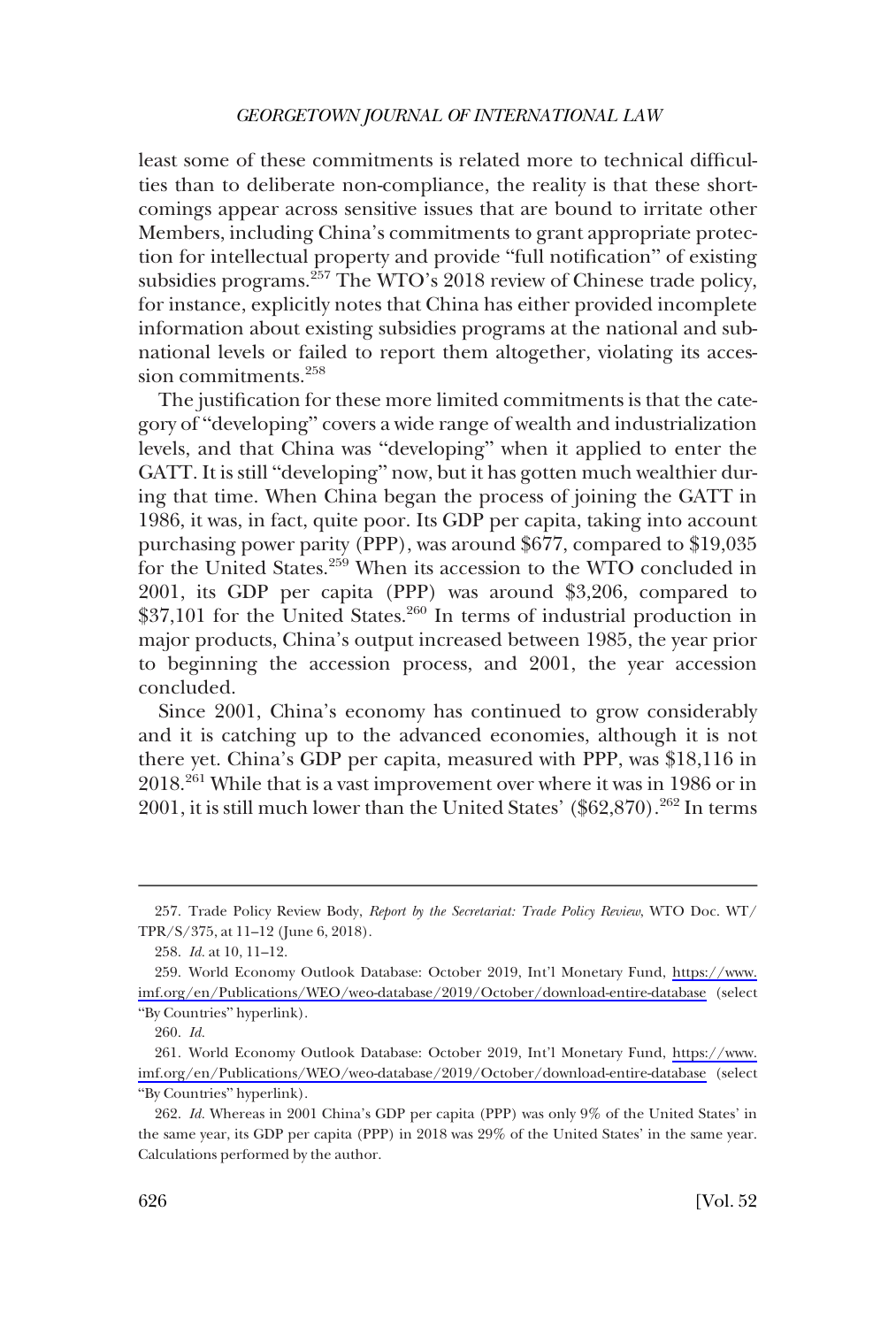<span id="page-52-0"></span>of industrial production, China's output increased between 2001 and 2018.263

It is undeniable that China is much richer as a whole than it used to be, and this is largely thanks to the economic reform, including lowering its tariffs and liberalizing some sectors of the economy, that accompanied China's accession to the WTO. Seventeen years into its WTO membership, China has surged to become the second largest economy in the world, and parts of China are now as advanced as parts of the industrialized world. However, the low figure for average wealth means that China can still call itself "developing" in the context of the WTO.

# 3. Pandemic Fallout

The global health pandemic caused by the outbreak of COVID-19 has decimated the global economy, creating negative economic effects that will last for years, if not decades. Trade will, of course, continue as there is no viable alternative to securing economic growth and access to the goods and services that we need. However, the pandemic has resulted in two previously unforeseen consequences for China. First, the western world has begun to doubt the promises of reform in China, creating a new level of distrust and skepticism. Second, global businesses have realized the limits of putting all of their eggs in China's basket and have begun looking for the exit. Each of these pandemic side effects is likely to cause lasting damage to China.

China's economic reforms during Deng Xiaoping's era signaled to the world that China was moving in a capitalist direction, adopting liberal economic policies in order to spur economic growth.<sup>264</sup> As those reforms showed great success, it made sense to assume that political reform would follow. Accordingly, by the time of China's WTO accession in 2001, political change seemed imminent:

The torturous negotiations that led to China's WTO entry at the turn of the century provided leverage to push through policy reforms to improve the efficiency of domestic industry and

<sup>263.</sup> China Statistical Yearbook 2002, National Bureau of Statistics, the People's Republic of China, ch. 13–23, [http://www.stats.gov.cn/english/statisticaldata/yearlydata/YB2002e/ml/](http://www.stats.gov.cn/english/statisticaldata/yearlydata/YB2002e/ml/indexE.htm) [indexE.htm](http://www.stats.gov.cn/english/statisticaldata/yearlydata/YB2002e/ml/indexE.htm); China Statistical Yearbook 2019, National Bureau of Statistics of China, ch. 13–12, <http://www.stats.gov.cn/tjsj/ndsj/2019/indexeh.htm>. Note some production units have been amended by the author to facilitate inter-temporal comparisons.

<sup>264.</sup> *See* John P. Burns, *China's Governance: Political Reform in a Turbulent Environment*, 119 CHINA Q. 481 (1989) (describing China's primary focus on economic reforms rather than political reforms).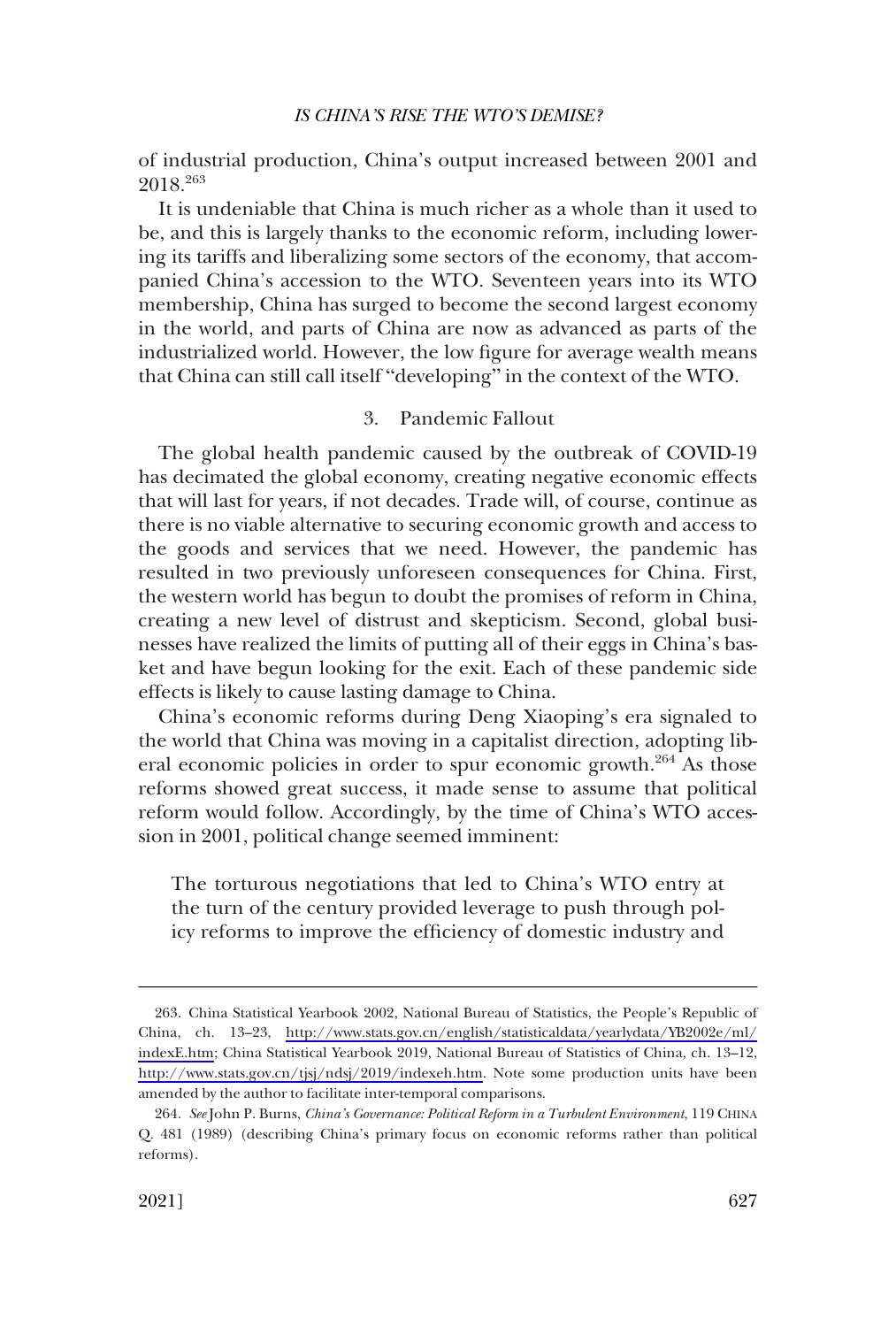subjected Chinese firms operating within China and in international markets to the discipline of competition with formidable foreign rivals.<sup>265</sup>

The changes that China made had far more to do with economic reform to stimulate its own economic growth than with its desire to integrate into the liberal world order. Fiscal reforms, de-collectivization of agriculture, privatization of some industries, and opening the door to foreign investment helped to link China economically to the world while maintaining political distance. And though political reform has happened in China, it has not been toward the democratic ideals of the west but rather toward its own Chinese socialist model.<sup>266</sup>

Negative views of China by Americans have been on the rise since the start of the Trump Administration. However, the fact that the COVID-19 virus originated in Wuhan, China, and that China was initially very slow and combative in its response to the spread of the virus, has substantially exacerbated those negative views of China.<sup>267</sup> According to a July 2020 Pew Research survey, 73% of Americans hold a negative view of China, up from 47% in 2018.268 Similar reactions have been recorded in Australia,<sup>269</sup> Europe,<sup>270</sup> and elsewhere. Widespread disillusionment with the "China experiment" may lead more countries to question their support for China's promised market reforms, which seem increasingly unlikely to come about.<sup>271</sup>

<sup>265.</sup> JACQUES DELISLE & AVERY GOLDSTEIN, TO GET RICH IS GLORIOUS 6 (2019).

<sup>266.</sup> *See* Elizabeth C. Economy, *China's Unprecedented Political Reforms*, COUNCIL ON FOREIGN REL. (Jan. 16, 2014) (describing China's political reforms as relevant to the Chinese economy but disconnected from the liberal world order).

<sup>267.</sup> *See, e.g.*, Jeremy Page, Wenxin Fan and Natasha Khan, *How It All Started: China's Early Coronavirus Missteps,* WALL ST. J. (Mar. 6, 2020) (describing the lack of information sharing and cooperation early in the outbreak of Covid-19).

<sup>268.</sup> Laura Silver, Kat Devlin and Christine Huang, *Americans Fault China for Its Role in the Spread of COVID-19*, PEW RSCH. CTR. (July 30, 2020).

<sup>269.</sup> *See* Geoff Hiscock, *Calls for Coronavirus Inquiry Further Strains Australia's Relations with China*, U.S. NEWS (May 12, 2020) (explaining that the Australian Prime Minister called for a public inquiry into the origins of the Coronavirus, upsetting China).

<sup>270.</sup> *See* Philippe le Corre and Erik Brattberg, *How the Coronavirus Pandemic Shattered Europe's Illusions of China*, CARNEGIE ENDOWMENT FOR INT'L PEACE (July 9, 2020) (describing Europe's waning hope for China to pursue market reforms).

<sup>271.</sup> See Ken Hughes, *Richard Nixon: Foreign Affairs*, THE MILLER CENTER, [https://millercenter.](https://millercenter.org/president/nixon/foreign-affairs) [org/president/nixon/foreign-affairs](https://millercenter.org/president/nixon/foreign-affairs) (speaking to several failed attempts at market reforms in China); *see also* Jiwei Ci, *Without Democracy, China Will Rise No Farther*, FOREIGN AFF. (Oct. 4, 2019).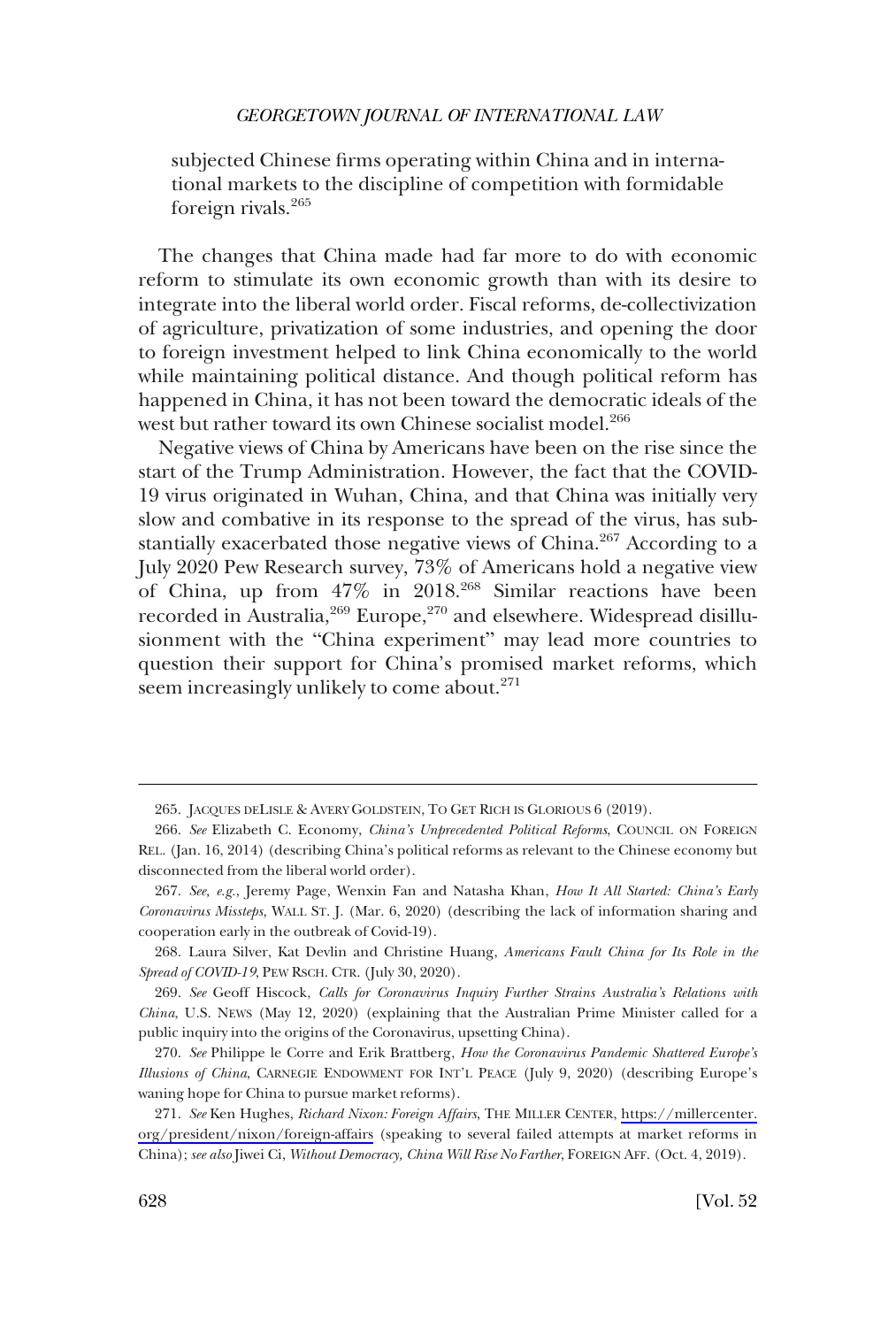China may not be a card-carrying member of the liberal world order at the moment, and perhaps it never will be.<sup>272</sup> But recall that the buildup of institutions, rules, and democracy promotion in the 1940s was a defensive strategy to the threats that were emerging out of the Soviet Union.<sup>273</sup> Today, threats come from more ambiguous places: global climate change, terrorism, and of course, health pandemics that know no borders. Fighting those threats may not require democracy, but economic and political cooperation may mitigate the risk that these future crises bring to an end this period of economic prosperity and peace.

Related to the political fallout from the COVID-19 pandemic is an unfolding economic catastrophe. China leveraged it's low-cost and hard-working labor market to attract companies from around the world and to boost their economic growth and development. And despite impressive gains over the past twenty years, the process is largely incomplete. In its own words, China continues to call itself a developing country.274 If those companies suddenly leave China, China will need to find new sources of foreign investment quickly in order to keep their development going.<sup>275</sup>

A recent Kearney Reshoring index report put the situation in clear terms:

Three decades ago, many US producers began manufacturing and sourcing in China for one reason: costs. The US-China trade war brought a second dimension more fully into the equation-risk-as tariffs and the threat of disrupted China imports prompted companies to weigh surety of supply more

*But see* Li Fan, *Don't Give Up on Chinese Democracy*, FOREIGN POL'Y (July 7, 2020) (sharing an 272. optimistic view of China's steps toward democracy through local elections, [https://foreignpolicy.](https://foreignpolicy.com/2020/07/08/chinese-democracy-civil-society-coronavirus/) [com/2020/07/08/chinese-democracy-civil-society-coronavirus/.](https://foreignpolicy.com/2020/07/08/chinese-democracy-civil-society-coronavirus/)

<sup>273.</sup> *See* Ikenberry, *supra* note 31 (describing the origins of the liberal world order).

*See* Yiping Huang, *China is a Special Developing Country*, N.Y. TIMES (July 27, 2015), [https://](https://www.nytimes.com/roomfordebate/2015/07/27/can-china-stand-on-its-own/china-is-a-special-developing-country;) 274. [www.nytimes.com/roomfordebate/2015/07/27/can-china-stand-on-its-own/china-is-a-special](https://www.nytimes.com/roomfordebate/2015/07/27/can-china-stand-on-its-own/china-is-a-special-developing-country)[developing-country](https://www.nytimes.com/roomfordebate/2015/07/27/can-china-stand-on-its-own/china-is-a-special-developing-country); *see also* Jacob M. Schlesinger and Alex Leary, *Trump Denounces Both China and WTO; President Presses Trade Organization to Change China's 'Developing Country' Status*, WALL ST. J. (July 26, 2019) (explaining objections by the Trump Administrations to China's selfdesignation as a developing country, which provides it with benefits in the world trade system).

*See, e.g.*, Yoko Kubota, *China Chases Foreign Capital to Fend Off Coronavirus Slowdown,* WALL 275. ST. J. (April 9, 2020 (describing companies, such as Moncler and Four Seasons, that are limiting their investments in China and how this is spreading to other foreign companies), [https://www.](https://www.wsj.com/articles/china-chases-foreign-capital-to-fend-off-coronavirus-slowdown-11586430003) [wsj.com/articles/china-chases-foreign-capital-to-fend-off-coronavirus-slowdown-11586430003.](https://www.wsj.com/articles/china-chases-foreign-capital-to-fend-off-coronavirus-slowdown-11586430003)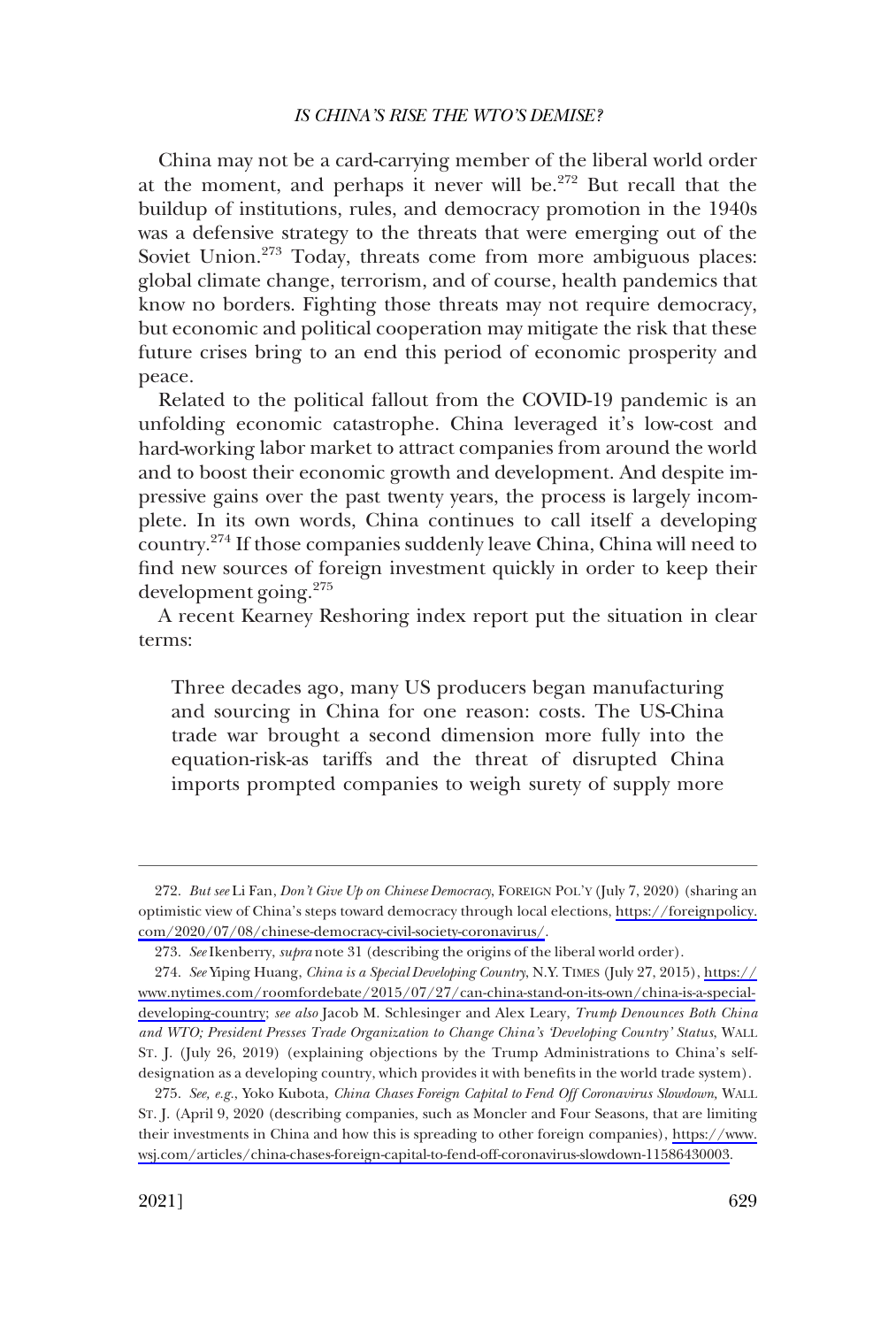fully alongside costs. COVID-19 brings a third dimension more fully into the mix, and arguably to the fore: resilience. $276$ 

As the global economy begins to recover from the worst effects of the pandemic, foreign companies in China may rethink their supply chains.277 Decoupling from China is not easy for many firms, but the number of U.S. firms looking for alternative production locations has increased substantially since the start of the pandemic.<sup>278</sup> China has quickly tried to accommodate foreign firms to reverse this trend, but their actions may be too little, too late. $279$ 

These significant areas of disruption will have to be addressed by the next U.S. administration. Improving attitudes of Americans toward China will require changes in the level of openness and trust, and dialogue is the first step in that process. Xi Jinping has widespread support throughout China and his actions to help other countries in the face of the pandemic improved his image on the world stage.<sup>280</sup> During the pandemic, China sent equipment and medical personnel abroad to Spain, Italy, Iraq, and elsewhere to both reduce the number of infections and to enhance their public image.<sup>281</sup> The United States has attempted to disparage China in the midst of the crisis, calling COVID-19 the "China Virus" or the "Wuhan Virus" rather than cooperating to fight rising infections.282

<sup>276.</sup> Peter Van Den Bosche, *Trade War Spurs Sharp Reversal in 2019 Reshoring Index*, *Foreshadowing COVID-19 Test of Supply Chain Resilience*, KEARNEY (2019), [https://www.kearney.](https://www.kearney.com/operations-performance-transformation/article/?/a/trade-war-spurs-sharp-reversal-in-2019-reshoring-index-foreshadowing-covid-19-test-of-supply-chain-resilience-full-report)  [com/operations-performance-transformation/article/?/a/trade-war-spurs-sharp-reversal-in-2019](https://www.kearney.com/operations-performance-transformation/article/?/a/trade-war-spurs-sharp-reversal-in-2019-reshoring-index-foreshadowing-covid-19-test-of-supply-chain-resilience-full-report)  [reshoring-index-foreshadowing-covid-19-test-of-supply-chain-resilience-full-report](https://www.kearney.com/operations-performance-transformation/article/?/a/trade-war-spurs-sharp-reversal-in-2019-reshoring-index-foreshadowing-covid-19-test-of-supply-chain-resilience-full-report).

<sup>277.</sup> *See* Kenneth Rapoza, *New Data Shows U.S. Companies Are Definitely Leaving China*, FORBES (April 7, 2020) (explaining the numerous factors driving foreign firm flight from China).

<sup>278.</sup> *See, e.g.*, Trefor Moss, *Pandemic Makes U.S.-China Economic Breakup More Likely, U.S. Businesses in China Say*, WALL ST. J. (April 17, 2020) (explaining that 44% of U.S. companies say decoupling from China would be impossible, down from 66% last October).

<sup>279.</sup> *See* Kubota, *supra* note 277 (reporting that China is offering more access to government officials and fast-track movement of goods to American firms).

<sup>280.</sup> *See* Astrid H.M. Nordin & Mikael Weissmann, *Will Trump Make China Great Again? The Belt and Road Initiative and International Order*, 24 INT'L AFF. 231 (2018) (relaying Xi Jinping's move to a more aggressive and open foreign policy).

*See, e.g.*, Lily Kuo, *China Sends Doctors and Masks Overseas as Domestic Coronavirus Infections*  281. *Drop*, THE GUARDIAN (Mar. 18, 2020), [https://www.theguardian.com/world/2020/mar/19/](https://www.theguardian.com/world/2020/mar/19/china-positions-itself-as-a-leader-in-tackling-the-coronavirus) [china-positions-itself-as-a-leader-in-tackling-the-coronavirus.](https://www.theguardian.com/world/2020/mar/19/china-positions-itself-as-a-leader-in-tackling-the-coronavirus)

<sup>282.</sup> Statement from Donald Trump, Remarks by President Trump in Press Briefing, THE WHITE HOUSE (July 23, 2020) (calling Covid-19 the "China Virus" during a press briefing).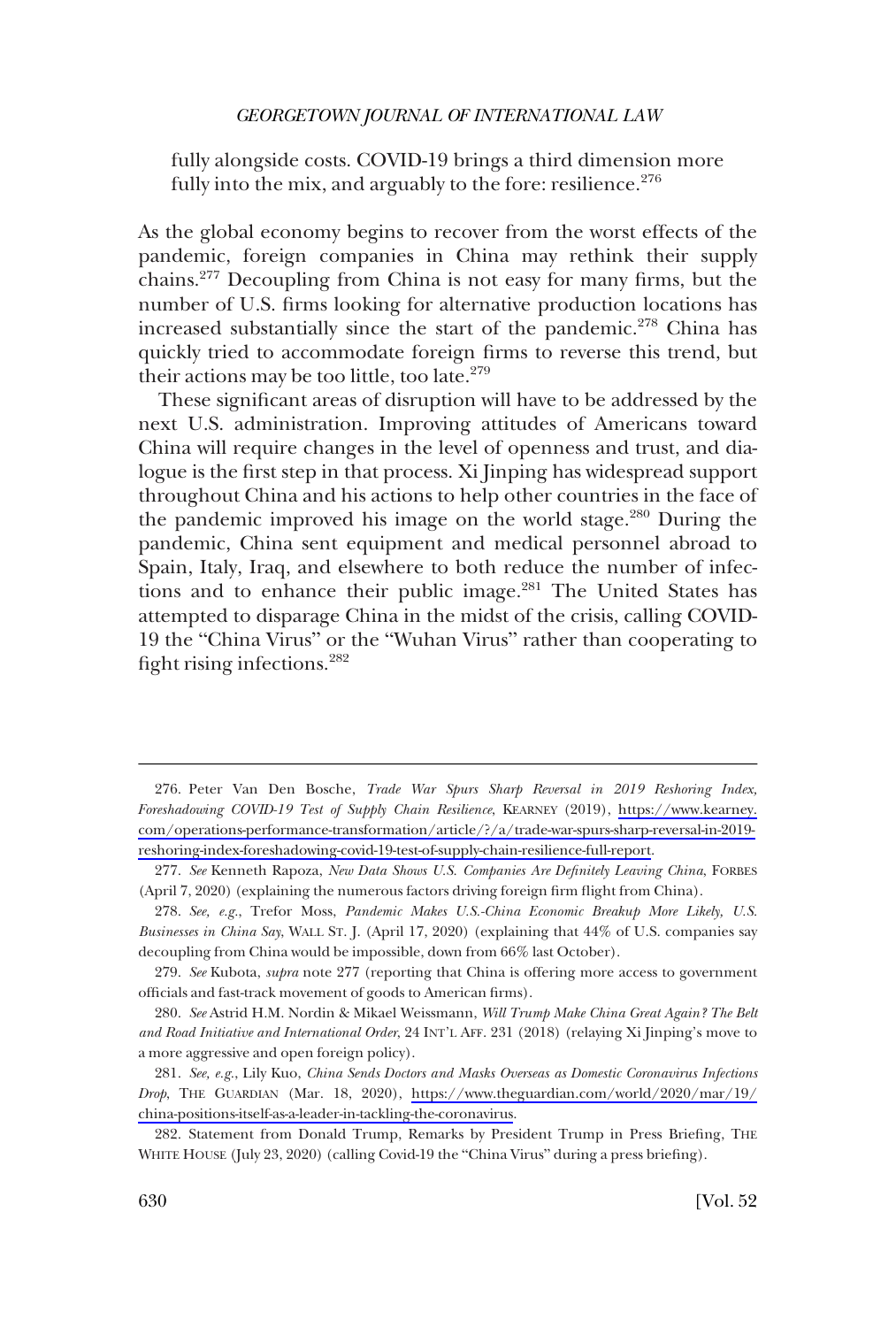<span id="page-56-0"></span>China's image has been tarnished in the West thanks to their response to COVID-19, their aggressive actions toward Hong Kong,283 and other human rights concerns.<sup>284</sup> Likewise, the U.S. image abroad has been tarnished by abusive trade sanctions, withdrawal from major international agreements, and unbecoming remarks about foreign leaders.<sup>285</sup> Repairing those images will require more effective diplomacy and less bellicose rhetoric. Improved trade relations, a return to open immigration policies and restarting the strategic economic dialogue would be a good place to start.

# VI. A PATH FORWARD: CONCLUDING REMARKS

The battle over the future of world trade was fought and won by allies of the liberal world order in the 1940s with the creation of a rulesbased, democratic system. The collapse of the Soviet Union further strengthened the belief in that model, which had become self-sustaining and nearly universal by that time. But by the time that system reached its crowning achievement with the establishment of the WTO, the founders of that very system had become disenchanted with their creation. Not since the 1920s had such doubts about the value of interdependence and liberalism been so strong. As Robert Kagan noted in the title of his recent book about challenges to the liberal world order, "The Jungle Grows Back."<sup>286</sup>

The interconnected world of global supply chains, borderless travel, and a shared interest in broad economic growth cannot survive a return to nationalist policies and mercantilist economics. The recent struggle over Brexit is but one example of the challenges we will face in disentangling what globalization has woven together over many decades. Yet as Kagan argues in his book, the liberal world order was never a

<sup>283.</sup> See Dragon Strike: China Has Launched Rule by Fear in Hong Kong, THE ECONOMIST (May 28, 2020), [https://www.economist.com/leaders/2020/05/28/china-has-launched-rule-by-fear-in-hong](https://www.economist.com/leaders/2020/05/28/china-has-launched-rule-by-fear-in-hong-kong)[kong](https://www.economist.com/leaders/2020/05/28/china-has-launched-rule-by-fear-in-hong-kong) (discussing China's National Security Law, which is seen as an infringement into the independence of Hong Kong).

*See UK Accuses China of 'Gross' Human Rights Abuses Against Uighurs*, BBC NEWS (July 19, 284. 2020), <https://www.bbc.com/news/uk-politics-53463403>(explaining concerns about the treatment of religious minorities in China).

*See, e.g.*, Jacob Poushter, *How People Around the World See the U.S. and Donald Trump in 10*  285. *Charts*, PEW RSCH. CTR. (Jan. 8, 2020) (demonstrating the effects of the Trump Administration's interactions on U.S. foreign policy), [https://www.pewresearch.org/fact-tank/2020/01/08/how](https://www.pewresearch.org/fact-tank/2020/01/08/how-people-around-the-world-see-the-u-s-and-donald-trump-in-10-charts/)[people-around-the-world-see-the-u-s-and-donald-trump-in-10-charts/](https://www.pewresearch.org/fact-tank/2020/01/08/how-people-around-the-world-see-the-u-s-and-donald-trump-in-10-charts/).

<sup>286.</sup> ROBERT KAGAN, THE JUNGLE GROWS BACK: AMERICA AND OUR IMPERILED WORLD (2018) (referring to the trend toward nationalism and neorealist politics).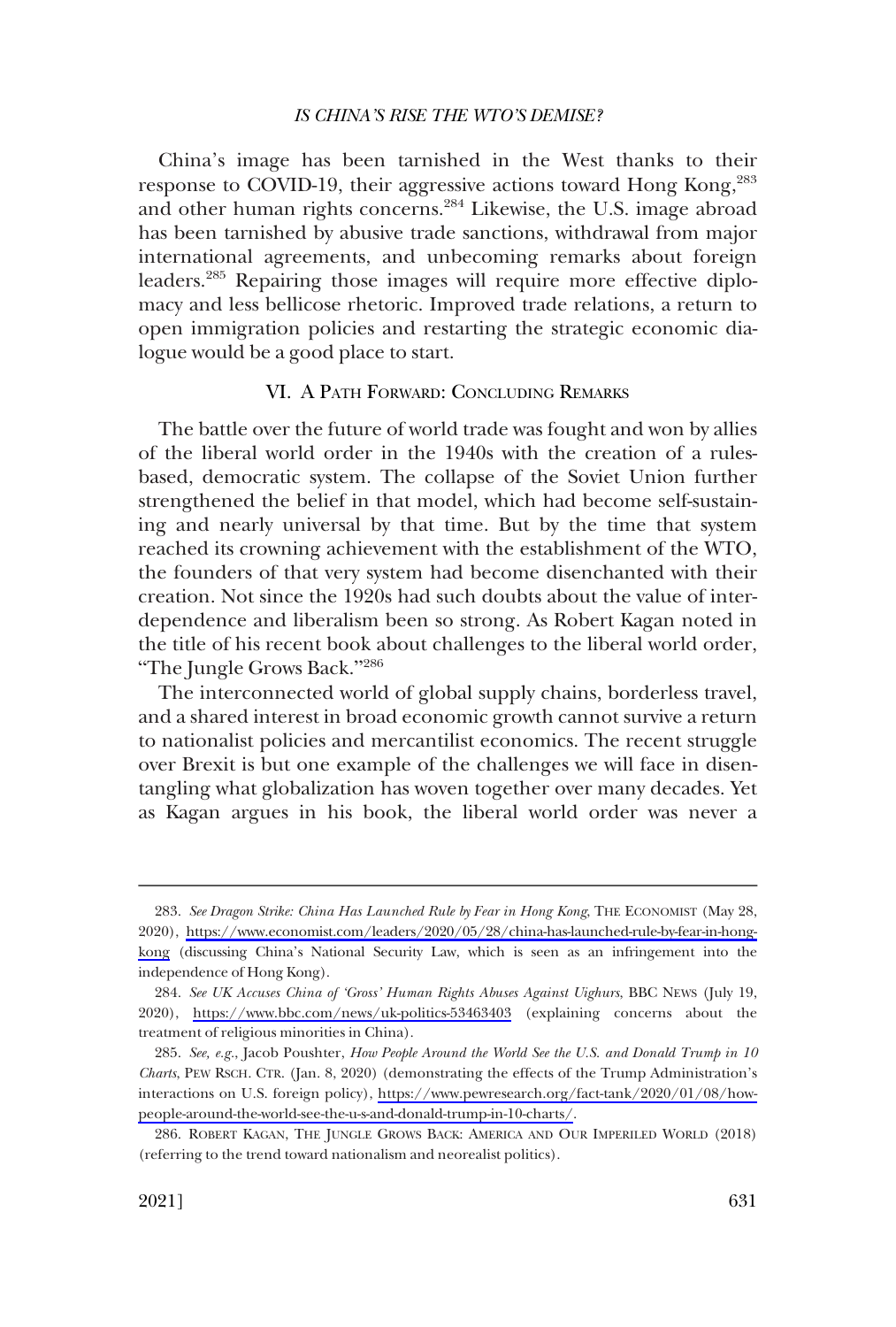foregone conclusion—states were never really ready to cede the power necessary to run an effective global economic system.<sup>287</sup>

China's rise in economic and political power in the past two decades adds a critical element to the question of the survival of the liberal world order and the future of the WTO in particular. Not since the Cold War had an alternative economic and political system existed, and even then, it was apparent that the Soviet model was not driving the international legal order. China, however, has the potential to disrupt the liberal world order and to influence the future of world trade. Their model of authoritarian-driven capitalism, or "socialism with Chinese characteristics,"288 emphasizes strong, centralized national governments that direct, but do not necessarily own, productive market forces.

Will China succeed where the Soviets failed? Have they found a way to improve upon the communist model by adapting and integrating some capitalist elements? Some commentators believe they have.<sup>289</sup> And will they try to replace the liberal world order with Chinese socialism? Some politicians believe they will. Referring to the Chinese economic expansion known as the Belt and Road Initiative, a former German foreign minister said, "China is developing a comprehensive system alternative to the Western one, which, unlike our model, is not based on freedom, democracy and individual human rights."<sup>290</sup>

<sup>287.</sup> *Id.* 

<sup>288.</sup> *See* JOHN GITTINGS, THE CHANGING FACE OF CHINA (Oxford Univ. Press 2016) (explaining that the model set forth by Deng Xiaoping: "The proportion of planning to market forces is not the essential difference between socialism and capitalism. A planned economy is not equivalent to socialism, because there is planning under capitalism too; a market economy is not capitalism, because there are markets under socialism too. Planning and market forces are both means of controlling economic activity.").

*See, e.g.*, Eric Fish, *Has China Discovered a Better Political System Than Democracy*?, THE 289. ATLANTIC (Oct. 28, 2015) (discussing whether a "China Model" yet exists and what it might mean for the future of the liberal order), [https://www.theatlantic.com/international/archive/2015/](https://www.theatlantic.com/international/archive/2015/10/china-politics-communism-democracy/412663/)  [10/china-politics-communism-democracy/412663/](https://www.theatlantic.com/international/archive/2015/10/china-politics-communism-democracy/412663/); *see also* DANIEL BELL, THE CHINA MODEL: POLITICAL MERITOCRACY AND THE LIMITS OF DEMOCRACY (Princeton Univ. Press rev. ed. 2016) (suggesting that China's approach does not fit the mold of a good democracy or a bad authoritarian regime).

<sup>290.</sup> Daniel Bell, *China's Political Meritocracy Versus Western Democracy*, THE ECONOMIST (June 12, 2018) (arguing that the Chinese do not desire world domination nor the export of their political model—it is for domestic application only), [https://www.economist.com/open-future/2018/](https://www.economist.com/open-future/2018/06/12/chinas-political-meritocracy-versus-western-democracy)  [06/12/chinas-political-meritocracy-versus-western-democracy;](https://www.economist.com/open-future/2018/06/12/chinas-political-meritocracy-versus-western-democracy) s*ee* Dana Heide, Till Hoppe, Stephan Scheuer, and Klaus Stratmann, *EU Ambassadors Band Together Against Silk Road*, HANDELSBLATT GLOBAL (April 17, 2018), [https://global.handelsblatt.com/politics/eu](https://global.handelsblatt.com/politics/eu-ambassadors-beijing-china-silk-road-912258)[ambassadors-beijing-china-silk-road-912258](https://global.handelsblatt.com/politics/eu-ambassadors-beijing-china-silk-road-912258) (accessed May 21, 2018); *see also* Elizabeth C. Economy, *Yes, Virginia, China Is Exporting Its Model*, COUNCIL ON FOR. REL. (Dec. 11, 2019)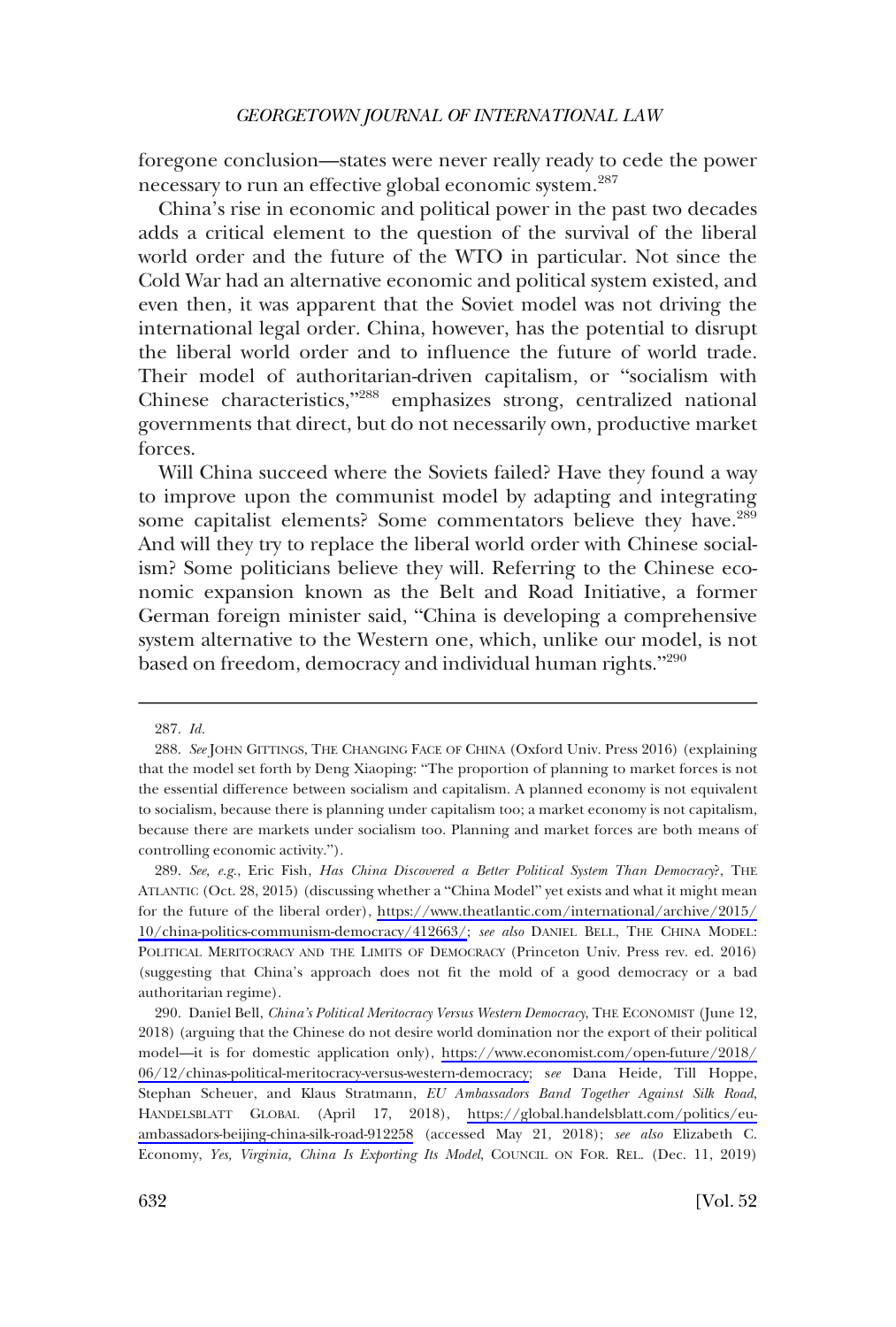China's approach to trade follows this logic. Significant state subsidies allow Chinese firms to produce below market prices, unfairly and "illiberally" skewing the free market. Trade restrictions limiting foreign competition or requiring the transfer of critical technology further weaken the open trade model advocated by the liberal economic model. China's membership in the WTO was meant to constrain these actions and bring China into the rules-based trading system. Thus far, it has not worked as planned:

Since joining the WTO in 2001, China has not turned toward markets, as the West expected. Instead, it has distorted trade on a scale that is far bigger than the dumping and other causes of disputes between market economies that the WTO was designed to handle.

. . . China's state-owned firms and its vast and opaque subsidies have distorted markets and caused gluts in supply in commodities such as steel. Foreign firms operating in China struggle against heavy-handed regulations, and are required to hand over their intellectual property as a condition of market access.<sup>291</sup>

Yet actions speak louder than words and the actions of both China and the United States indicate not a withdrawal from the rules-based system or a desire by China to impose its model on the world. Despite the unilateral attacks on trade, both the United States and China continue to utilize the WTO to air their grievances. Economist Chad Bown sees this as a positive indicator of their belief in the validity and necessity of the world trade system: "If they weren't filing these cases and holding up appointment of judges then the sense would be that they just want the organization to implode."<sup>292</sup>

The economic model that China built upon many of the liberal foundations of the West allowed it to outlast the Soviet Union and rise to be one of the economic superpowers of the world. Yet there has never

<sup>(</sup>arguing that, by training foreign officials on the China Model, China is effectively exporting its ideals to the world), <https://www.cfr.org/blog/yes-virginia-china-exporting-its-model>.

<sup>291.</sup> *A Plan to Save the WTO*, THE ECONOMIST, July 21, 2018, at 9.

Vivian Salama, *U.S. Files Complaints with WTO Against Trading Partners*, WALL ST. J. (July 16, 292. 2018) (suggesting that both China and the U.S. continue to see value in the WTO, given their numerous lawsuit filings there related to the trade war), [https://www.wsj.com/articles/u-s-files](https://www.wsj.com/articles/u-s-files-complaints-with-wto-against-trading-partners-1531767528)[complaints-with-wto-against-trading-partners-1531767528.](https://www.wsj.com/articles/u-s-files-complaints-with-wto-against-trading-partners-1531767528)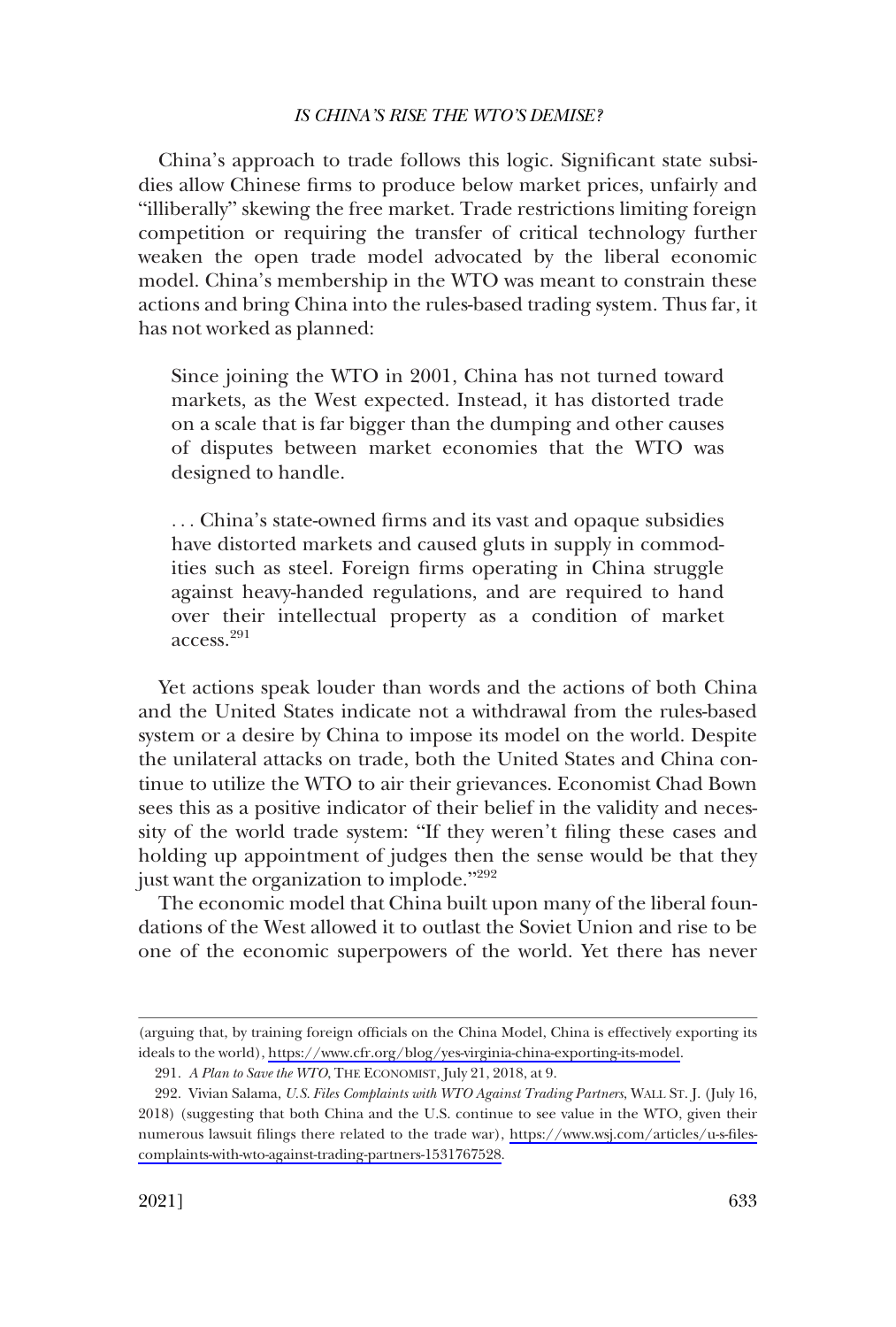been a doubt that their success is also built upon the political principles of Chinese Socialism, which does not fit the liberal world order model. It would be naïve to assume that economic liberalization necessarily results in political liberalization.<sup>293</sup> China has succeeded economically with little to no attempt at significant political reform.<sup>294</sup> This aligns with the idea that, while democracy may lead to support for market reforms, market reforms do not necessarily lead to support for democracy.295

These findings should temper the expectations of the West that China's economic advances will change its political landscape. But this should also open for it the possibility that China's model is not averse to the advancement of global economic growth and does not pose a threat to the liberal world order. The common interest of the United States and China in protecting the wealth that has been built over the past eighty years from emerging threats, from pandemics to terrorists, must surely override the fears that propelled the United States and the Soviet Union toward their mutual destruction last century. There is no cold war with China. But there are skirmishes that weaken both sides in their drive for economic supremacy.

The WTO is the singular international trade organization in existence that has the task of guiding countries in their economic relations.296 And it has been responsible for maintaining peaceful trade relations between member states since the creation of its rules in 1947. The trade war and the global pandemic caused by COVID-19 have exposed significant weaknesses not only in global supply chains but also in the rules that govern modern trade. This has also exposed an opportunity for leaders of countries like China and the United States to reconsider the role of the WTO in managing the rapidly evolving trade system and the players in that system.<sup>297</sup> To protect the gains of the

<sup>293.</sup> *See* Pauline Grosjean & Claudia Senik, *Democracy, Market Liberalization, and Political Preferences*, 93 REV. ECON. & STAT. 365 (2011) (reviewing democratization and market liberalization in former Soviet states and finding that, contrary to popular belief, democracy promotes market liberalization, but the contrary is not true).

<sup>294.</sup> *See* Mary E. Gallagher, *"Reform and Openness": Why China's Economic Reforms Have Delayed Democracy*, 54 WORLD POL. 338 (2002) (arguing that the timing of China's political reforms enabled them to liberalize their economy without changing their political approach).

<sup>295.</sup> *See* Grosjean & Senik, *supra* note 295, at 366 ("[E]conomic liberalization does not clearly enhance the support for democracy.").

<sup>296.</sup> *See* DOUGLAS A. IRWIN, PETROS C. MAVROIDIS & ALAN O. SYKES, THE GENESIS OF THE GATT (2008) (discussing the purpose and evolution of the GATT and the WTO).

<sup>297.</sup> See WTO Official's 'Unavoidable Question': Is the Group Fit for Purpose'?, INSIDE U.S. TRADE (June 5, 2020) ("The crisis heightens the need for an examination of the underlying principles and values of the WTO and addressing the degree to which the WTO is of sufficient continuing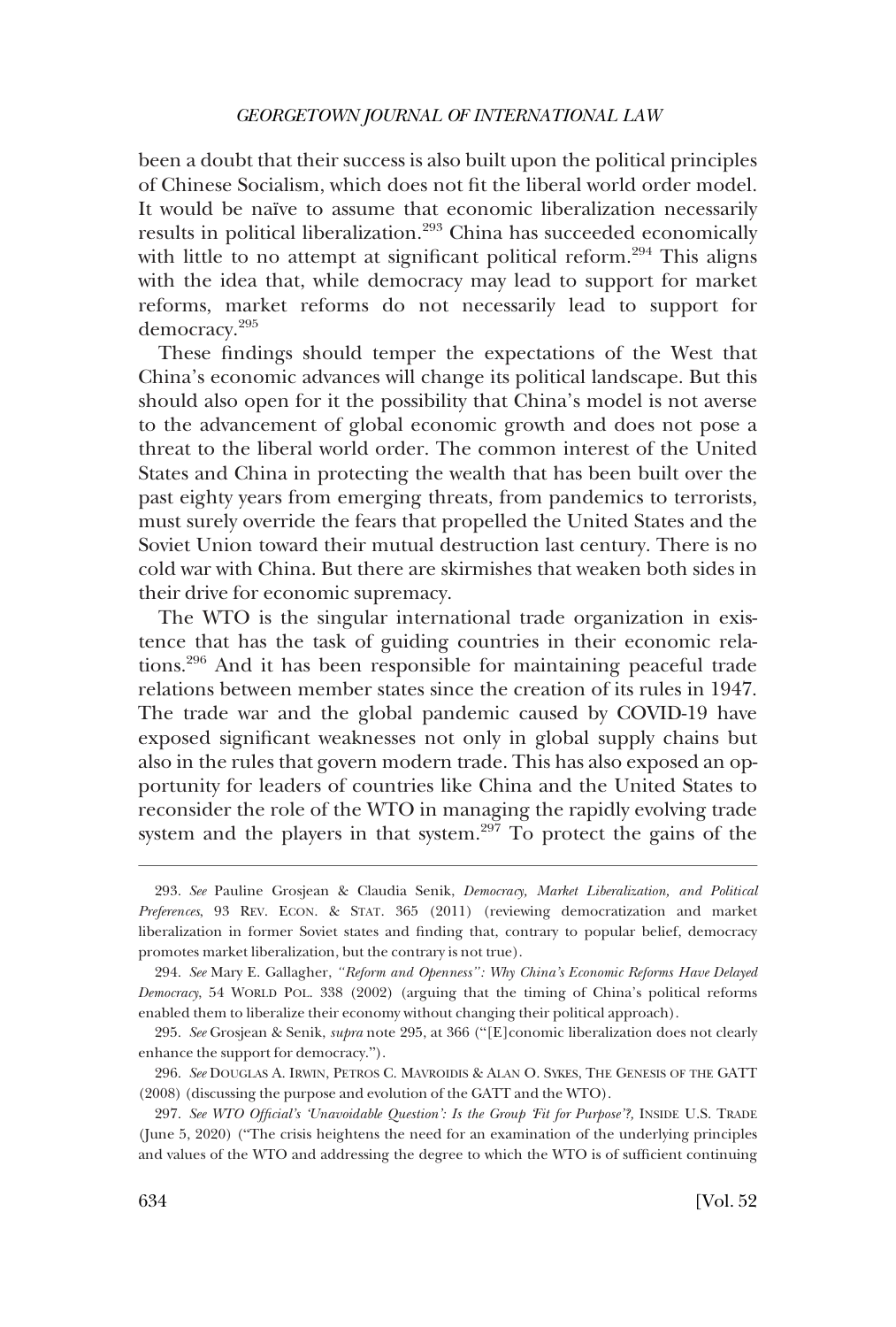past, economic powers must reform or even reinvent rules that will effectively manage twenty-first century trade. Tearing down that system is in no one's interest.

China has made clear that it does not see the WTO as the forum for the United States to resolve its concerns over China's economic system in general. China's trade Ambassador stated, ". . . the WTO rules are only a small cage which cannot fit into the behemoth like a country's economic system."<sup>298</sup> The WTO should not be a casualty in the U.S.-China trade war.

Nobel Laureate Douglass North famously stated in 1991 that "[i]nstitutions are the humanly devised constraints that structure political, economic and social interaction."299 He explained that wealth maximizing individuals or countries would benefit from the predictability and security of effective institutions.300 The WTO has served that purpose for international trade by creating a transparent, predictable, and reliable system within which to conduct business. Yet the effectiveness of its rules and its dispute resolution system have been questioned and are in need of reform.<sup>301</sup>

As we move forward into a new administration in the United States, we have reason to hope for progress in both U.S.-China relations and support for the WTO. President Biden has made clear that he sees a need to work in collaboration with allies to dialogue with and reign in China when necessary.<sup>302</sup> And although his economic agenda looks eerily similar to that of President Trump when it comes to an emphasis on American jobs,<sup>303</sup> President Biden has long been an advocate of

*See, e.g.*, Darrell M. West & Nicol Turner Lee, *What to Expect from Biden-Harris on Tech Policy,*  302. *Platform Regulation, and China*, BROOKINGS INST. (Aug. 13, 2020) (presenting Candidate Biden's approach to the U.S. relationship with China, among other things), [https://www.brookings.edu/](https://www.brookings.edu/blog/techtank/2020/08/13/what-to-expect-from-biden-harris-on-tech-policy-platform-regulation-and-china/) [blog/techtank/2020/08/13/what-to-expect-from-biden-harris-on-tech-policy-platform-regulation](https://www.brookings.edu/blog/techtank/2020/08/13/what-to-expect-from-biden-harris-on-tech-policy-platform-regulation-and-china/)[and-china/.](https://www.brookings.edu/blog/techtank/2020/08/13/what-to-expect-from-biden-harris-on-tech-policy-platform-regulation-and-china/)

Sean Sullivan & Jeff Stein, *Biden Releases U.S.-Centered Economic Plan, Challenging Trump's*  303. *'America First' Agenda*, WASH. POST. (July 9, 2020) (laying out then-Candidate Biden's economic plan, which emphasizes American jobs and using the power of the federal government to favor

relevance as it is or needs change."), [https://insidetrade.com/trade/wto-official%E2%80%99s-](https://insidetrade.com/trade/wto-official%E2%80%99s-%E2%80%98unavoidable-question%E2%80%99-group-%E2%80%98fit-purpose%E2%80%99) [%E2%80%98unavoidable-question%E2%80%99-group-%E2%80%98fit-purpose%E2%80%99](https://insidetrade.com/trade/wto-official%E2%80%99s-%E2%80%98unavoidable-question%E2%80%99-group-%E2%80%98fit-purpose%E2%80%99).

*See* Brett Fornam, *China's WTO Ambassador: Reforms Cannot Solve Tensions with U.S.*, INSIDE 298. US-CHINA TRADE (July 15, 2020) (quoting Chinese trade Ambassador Zhang Xiangchen in his recent statements on WTO reform and China), [https://insidetrade.com/daily-news/china's-wto](https://insidetrade.com/daily-news/china%E2%80%99s-wto-ambassador-reforms-cannot-solve-tensions-us)[ambassador-reforms-cannot-solve-tensions-us](https://insidetrade.com/daily-news/china%E2%80%99s-wto-ambassador-reforms-cannot-solve-tensions-us).

<sup>299.</sup> Douglass C. North, *Institutions*, 5 J. OF ECON. PERSP. 97 (1991).

<sup>300.</sup> *Id.* at 98.

*See* Jennifer A. Hillman, *A Reset of the World Trade Organization's Appellate Body*, COUNCIL ON 301. FOR. REL. (Jan. 14, 2020) (describing key reforms that should be made to the dispute settlement body of the WTO),<https://www.cfr.org/report/reset-world-trade-organizations-appellate-body>.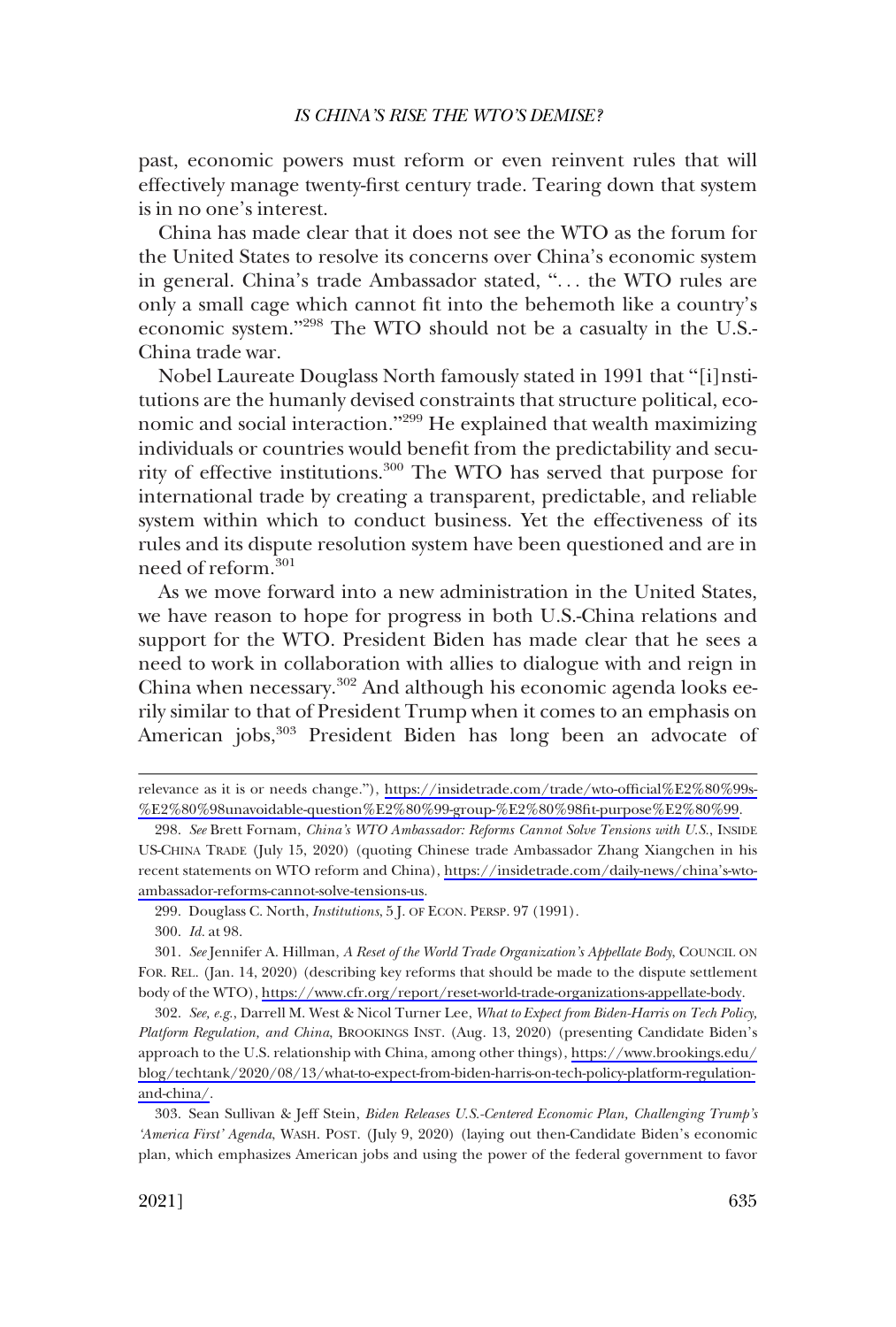international cooperation, including through agreements such as the Trans-Pacific Partnership and NATO.<sup>304</sup> President Biden has stated that he sees a need to reform certain aspects of the WTO, such as the Government Procurement Agreement,<sup>305</sup> but his defense of his workerfocused proposals as being compliant with WTO rules suggests a willingness to operate within the confines of the institution.<sup>306</sup>

China has shown its willingness to abide by the rules of the WTO albeit more slowly than most countries had hoped—and to implement domestic legal changes when called upon to do so. This is a major win for rule of law and for the WTO. By operating outside those rules and bypassing the WTO, the United States has opened the door to China and other countries to do the same. When President Nixon went to China in 1972, he believed that it was better to work with China rather than to exclude them from the global community of nations.<sup>307</sup> When President Clinton advocated on behalf of China's admission to the WTO, he believed that including them within the global trading system was better than allowing them to craft their own rules of engagement.308 The current U.S. policy of isolating China from diplomatic and economic channels in order to assert leverage risks dismantling the tenuous bridge that past leaders built to connect East and West. Effective engagement and bridge-strengthening is the only way to confront the threats and build the economy of the future.

The success of the multilateral trading system will also depend upon the actions of China going forward. Under the Trump Administration, Xi Jinping has taken a more aggressive stance against democracy advocacy<sup>309</sup>

domestic firms), [https://www.washingtonpost.com/politics/biden-releases-700-billion-plan-to](https://www.washingtonpost.com/politics/biden-releases-700-billion-plan-to-spur-american-economy/2020/07/09/f51b846c-c173-11ea-b178-bb7b05b94af1_story.html)[spur-american-economy/2020/07/09/f51b846c-c173-11ea-b178-bb7b05b94af1\\_story.html.](https://www.washingtonpost.com/politics/biden-releases-700-billion-plan-to-spur-american-economy/2020/07/09/f51b846c-c173-11ea-b178-bb7b05b94af1_story.html)

<sup>304.</sup> *See* Remarks as Prepared for Delivery by Vice President Joe Biden in New York City, New York (July 11, 2019) (expressing support for rebuilding the strength of international networks of nations to combat modern threats).

*Joe Biden Proposes a \$700 Billion-plus 'Buy American' Campaign*, CNBC (July 9, 2020) 305. (explaining that Mr. Biden sees a need to renegotiate the Agreement to come more in alignment with worker rights), [https://www.cnbc.com/2020/07/09/biden-proposes-a-700-billion-plus-buy](https://www.cnbc.com/2020/07/09/biden-proposes-a-700-billion-plus-buy-american-campaign.html)[american-campaign.html.](https://www.cnbc.com/2020/07/09/biden-proposes-a-700-billion-plus-buy-american-campaign.html)

*See, e.g.*, Stephen Olson, *US Trade Policy Under Biden: Will it Differ from Trump?*, HINRICH 306. FOUND. (Aug. 11, 2020) ("The perceived US 'war' on the WTO would cease under a Biden administration."), [https://www.hinrichfoundation.com/research/article/us-china/us-trade](https://www.hinrichfoundation.com/research/article/us-china/us-trade-policy-biden/)[policy-biden/](https://www.hinrichfoundation.com/research/article/us-china/us-trade-policy-biden/).

<sup>307.</sup> *See* Hughes, *supra* note 273 ("There is no place on this small planet for a billion of its potentially most able people to live in angry isolation.").

<sup>308.</sup> *See* Brainard, *supra* note 56 (discussing President Clinton's advocacy for China).

Jim Sciutto, Gloria Borger & Jeremy Diamond, *Trump Promised Xi US Silence on Hong Kong*  309. *Democracy Protests as Trade Talks Stalled*, CNN (Oct. 4, 2019) (referring to President Trump's